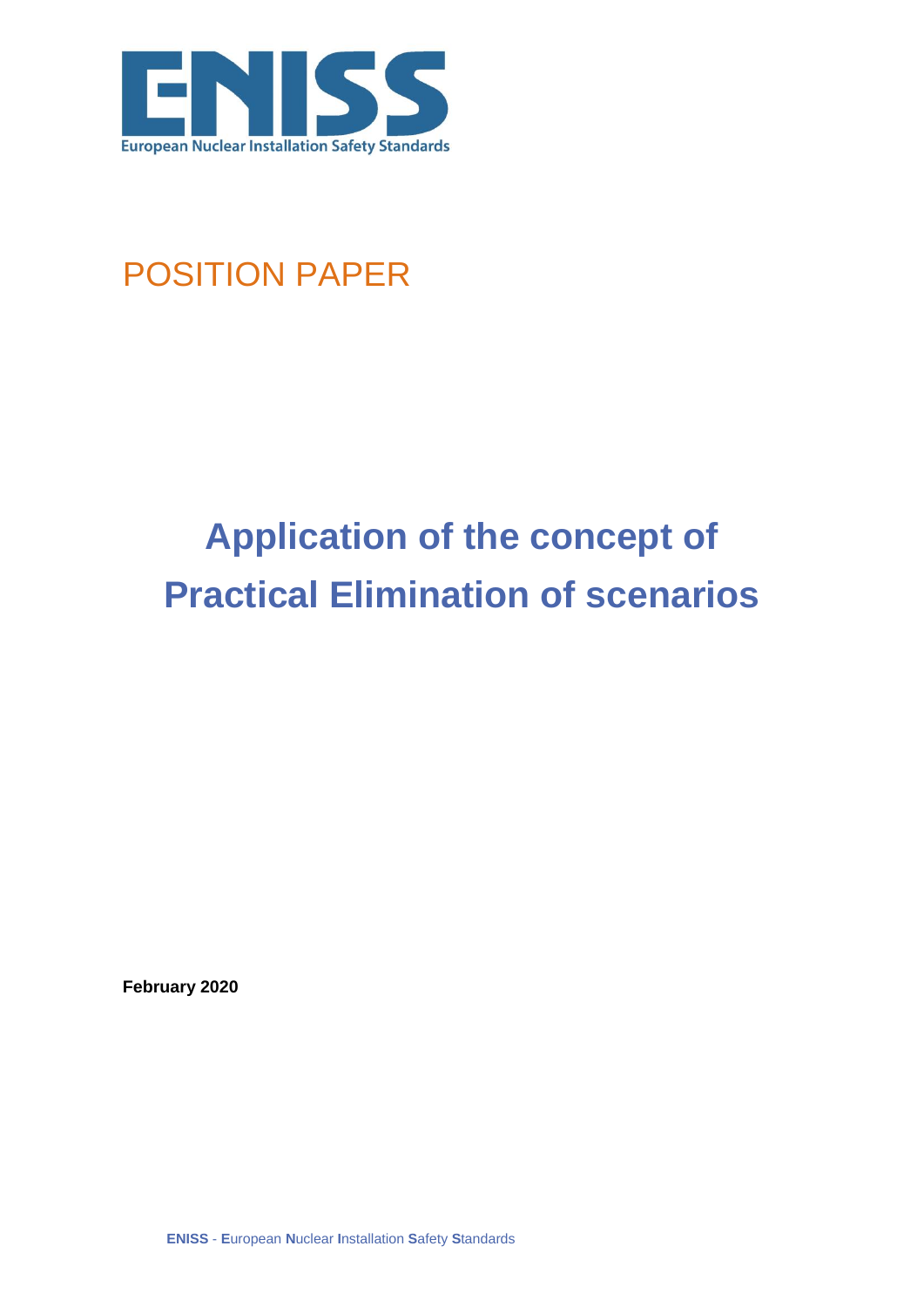

## **Table of Contents**

| 1. |                                                                          |    |
|----|--------------------------------------------------------------------------|----|
| 2. | Key definitions relating to the concept of Practical Elimination (PE)  6 |    |
| 3. | Key elements drawn from observations and experiences of                  |    |
|    |                                                                          |    |
|    |                                                                          |    |
|    |                                                                          |    |
|    | Appendix 1 – Summary of definitions, interpretations, applications of    | 22 |
|    |                                                                          |    |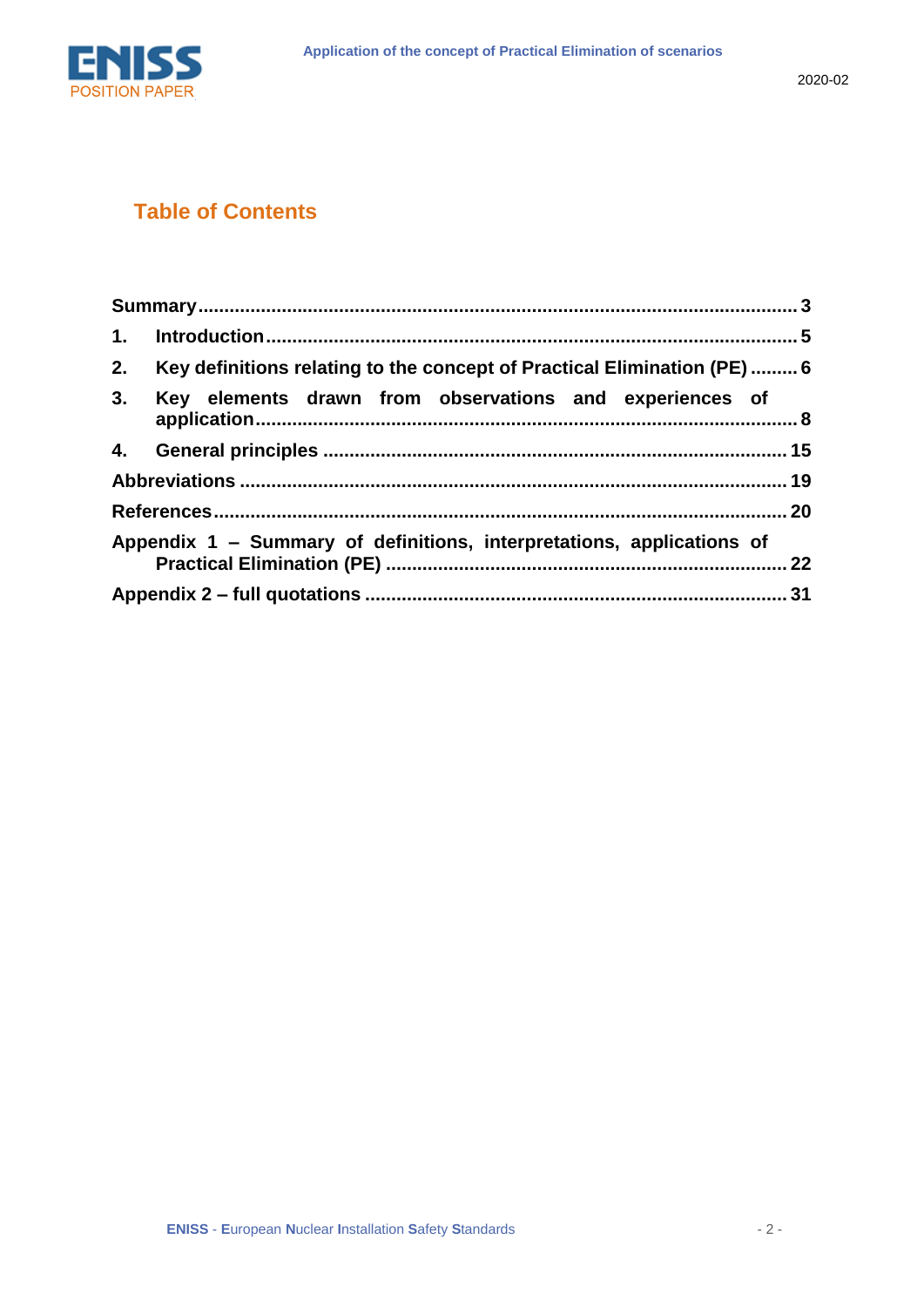

## <span id="page-2-0"></span>**Summary**

The amended (2014) EU Nuclear Safety Directive in its article 8a, and the Principle 1 in the Vienna Declaration for Nuclear Safety introduce an objective implying the need to demonstrate the avoidance of early radioactive releases and large radioactive releases.

This position paper provides the ENISS views on the demonstration expected to meet the EU Nuclear Safety Directive requirements in its article 8a and on how it can be supported by the application of the concept of Practical Elimination of scenarios. This is summarised through the following key definitions and general principles which are recommended to be used as a basis for a widely shared understanding.

#### **Key definitions:**

Two distinct categories of radioactive releases should be defined to clarify the terminology:

- Large and Early radioactive Releases (LER),
- Large and Late radioactive Releases (LLR).

The term "Practically Eliminated" is used to mean "physically impossible or extremely unlikely to occur with a high degree of confidence".

The concept of "Practical Elimination" applies to scenarios (groups of sequences characterised by a specific containment failure mode).

The term "avoidance" applies to the overall risks of early radioactive releases and large radioactive releases.

#### **General Principles:**

- 1. Demonstration of avoidance of LER and LLR can rely on different approaches commensurate to the risks to be discarded, including the application of the concept of Practical Elimination of scenarios.
- 2. Practical Elimination of scenarios is a concept for new nuclear power plants applied from the onset of the design process to support the safety goal of avoidance of LER and LLR.
- 3. For existing plants, the notion of Practical Elimination of scenarios is not mandatory, but it could be used to help identify reasonably practicable safety improvements intended to avoid LER and LLR through the processes for continuous improvement or Periodic Safety Review.
- 4. Demonstration of avoidance of LER and LLR credits all the relevant lines of defence as well as the analyses of the Design Basis and Design Extension Conditions, and the Probabilistic Safety Analysis.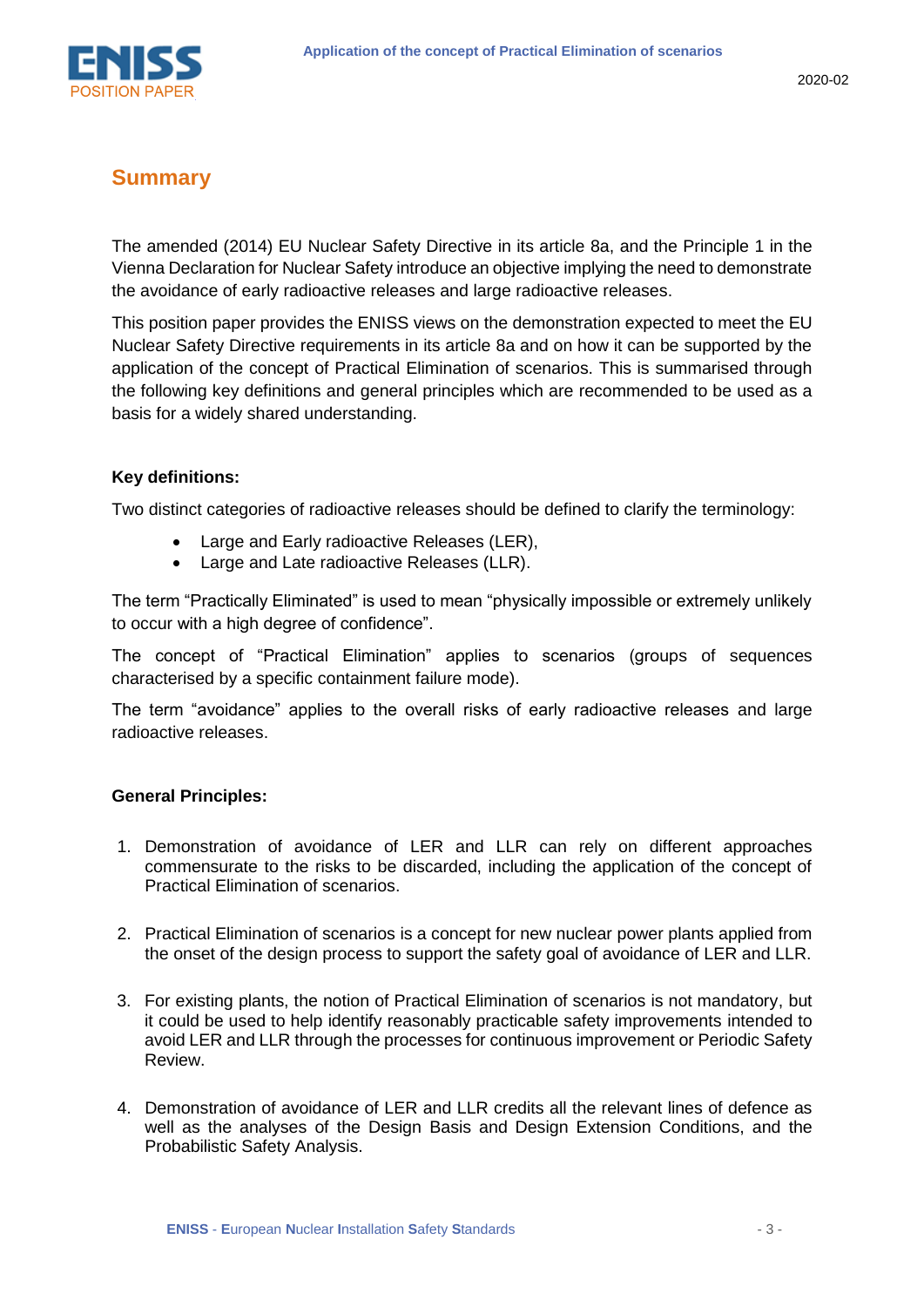

- 5. Practically eliminated scenarios are excluded from DBC and DEC analyses, i.e. their consequences are not required to be mitigated because their occurrence is prevented.
- 6. The demonstration of avoidance of LER and LLR should be based on a balanced use of deterministic and/or probabilistic studies, including sensitivity analyses – associated methodologies are developed on a case-by-case basis.
- 7. Early dialog with the Regulator is recommended to discuss and agree on a structured and detailed approach to avoid LER and LLR, including the application of the concept of Practical Elimination of scenarios.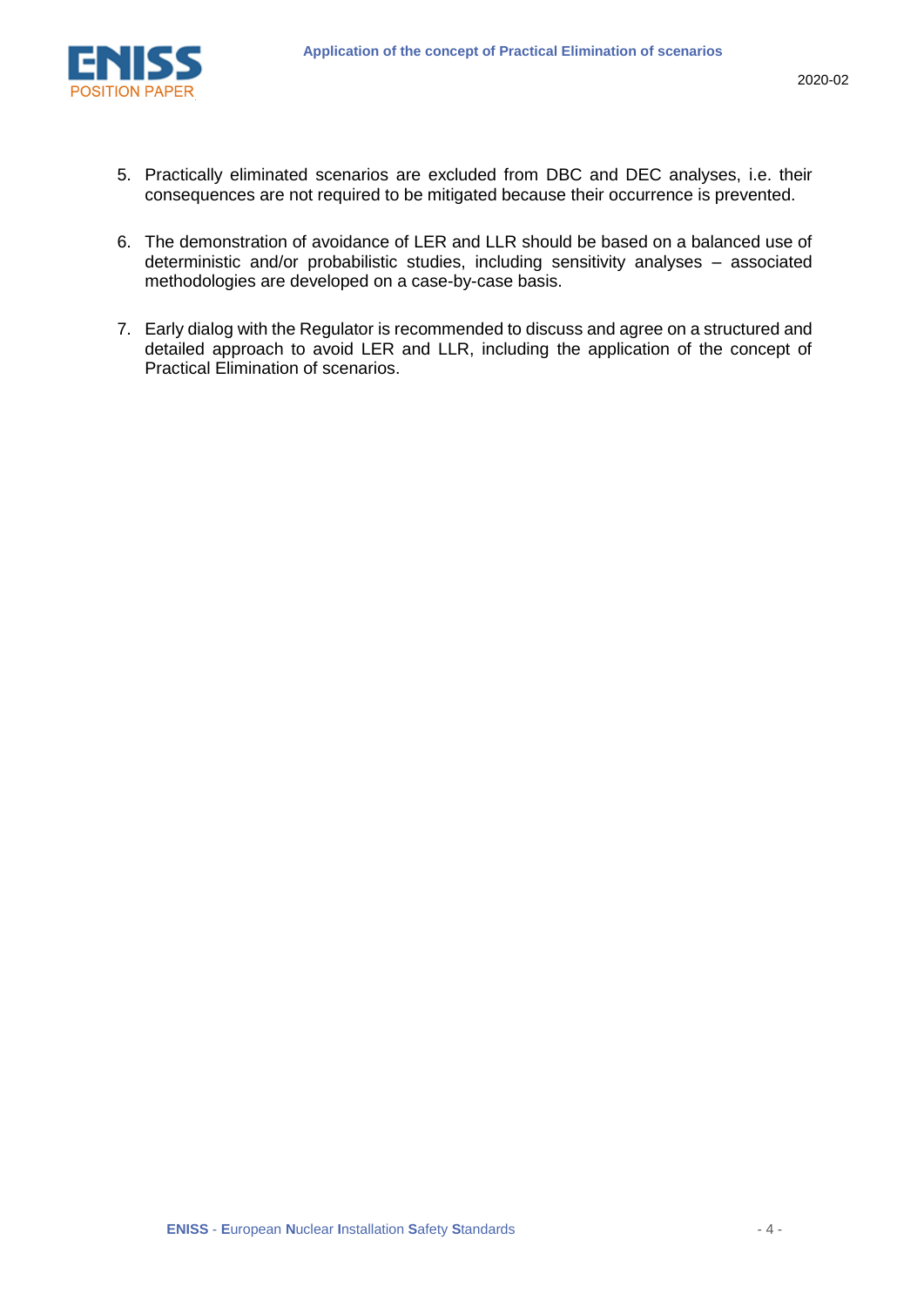

## <span id="page-4-0"></span>**1. Introduction**

The amended (2014) EU Nuclear Safety Directive (ref. [/1/\)](#page-19-1) establishes a framework for nuclear safety of nuclear installations, where the article 8a requires:

- *"1. Member States shall ensure that the national nuclear safety framework requires that nuclear installations are designed, sited, constructed, commissioned, operated and decommissioned with the objective of preventing accidents and, should an accident occur, mitigating its consequences and avoiding:* 
	- *a) early radioactive releases that would require off-site emergency measures but with insufficient time to implement them;*
	- *b) large radioactive releases that would require protective measures that could not be limited in area or time."*

This requirement was reiterated in the Principle 1 of the 2015 Vienna Declaration for Nuclear Safety (ref. [/2/\)](#page-19-2):

*"1. New nuclear power plants are to be designed, sited, and constructed, consistent with the objective of preventing accidents in the commissioning and operation and, should an accident occur, mitigating possible releases of radionuclides causing long-term off site contamination and avoiding early radioactive releases or radioactive releases large enough to require long-term protective measures and actions."*

The WENRA report (ref. [/3/\)](#page-19-3) discusses the practical elimination concept and the means to achieve it, with the aim to meet WENRA safety objective O3:

*"reducing potential radioactive releases to the environment from accidents with core melt, also in the long term, by following the qualitative criteria below:* 

- *accidents with core melt which would lead to early or large releases have to be practically eliminated;*
- $\bullet$   $[...]$ ."

This has been recently detailed in the additional WENRA report (ref. [/4/\)](#page-19-4), specifically discussing Practical Elimination applied to New NPP designs.

This position paper provides the ENISS views on the demonstration expected to meet the EU Nuclear Safety Directive requirements in its article 8a and on how it can be supported by the application of the concept of Practical Elimination of scenarios which has been introduced in several international and national standards, guidance and reports for more than 20 years.

Section 2 focuses on key definitions related to the concept of Practical Elimination.

Section 3 draws key elements from observations and experiences regarding the notion of Practical Elimination, on the basis of international standards and national practices.

Section 4 presents the ENISS position through seven general principles.

Appendix 1 presents a summary of the history of the definitions, interpretations and applications of the concept of Practical Elimination.

Appendix 2 gathers the detailed quotations used to support this position paper.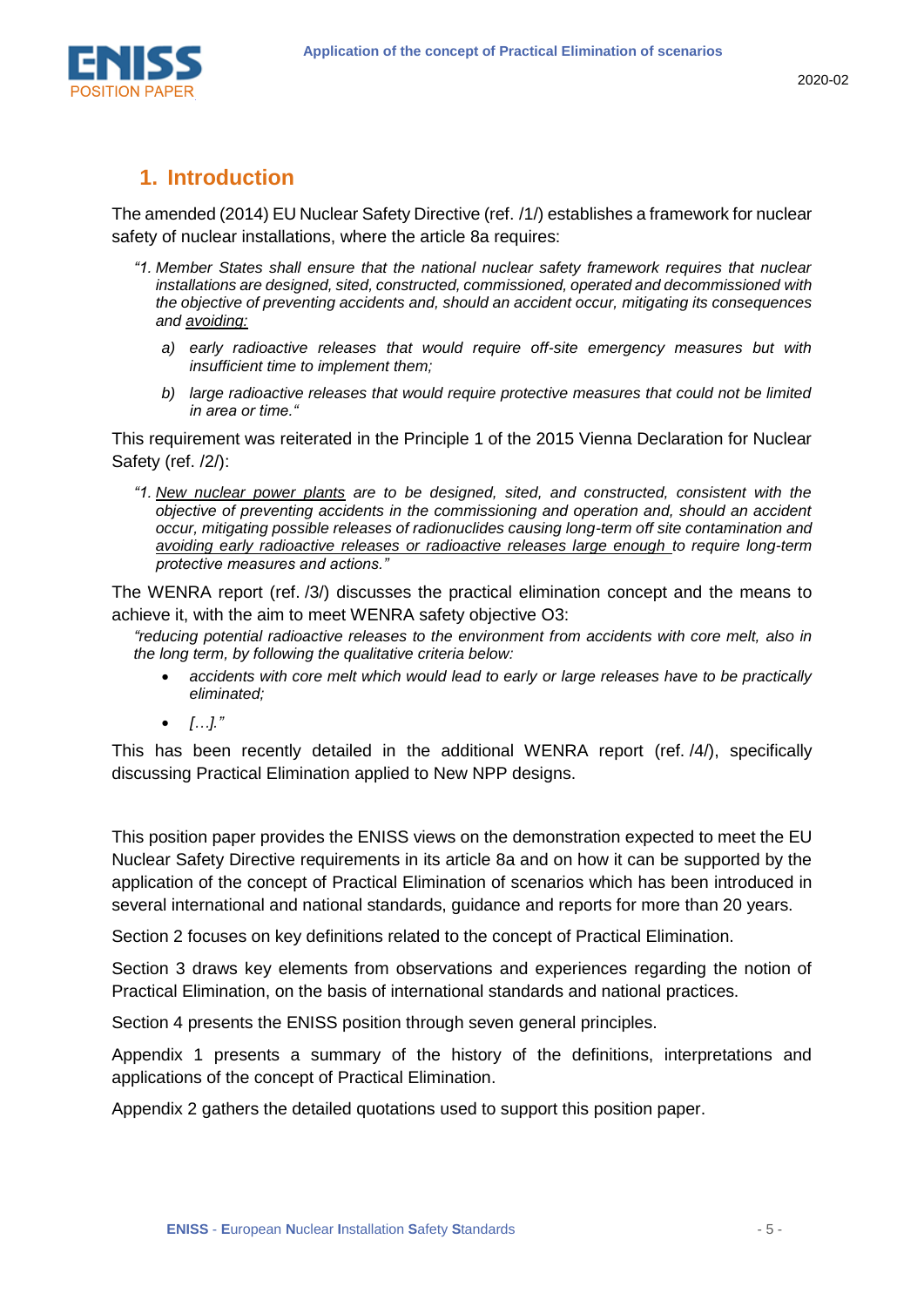

## <span id="page-5-0"></span>**2. Key definitions relating to the concept of Practical Elimination (PE)**

## **2.1 Observations**

The historical summary presented in Appendix 1 shows a series of evolutions of the multiple ways to present the concept of Practical Elimination, as well as various interpretations.

Factually, the descriptions of the concept of Practical Elimination have largely evolved in the last 20 years. Despite more or less following the IAEA safety standard SSR-2/1 (ref. [/5/\)](#page-19-5), the international and national standards, guidance, reports, papers discussing Practical Elimination may diverge on:

- $\bullet$  the terminology,
- the existing approaches to be considered,
- the need or not to define specific Practical Elimination approaches,
- the consideration as part or not of severe accident development, or
- the reference to updated or older standards.

As a consequence, ENISS Licensees observe that there is a variation in the terminology and possible interpretation of the concept (also considered as "the notion") of Practical Elimination (PE).

ENISS Licensees observe that the actual application of the Practical Elimination concept is limited to a few Regulatory and Licensee documents. This application relies on design provisions defined following existing processes (i.e. application of the Defence in Depth concept) rather than a specific Practical Elimination approach, or a specific categorisation/classification for Practical Elimination purpose. Such examples are not forming a consistent and shared approach and may not be considered as fully aligned to SSR-2/1 rev.1, with a noticeable open point on the consideration of either:

- Large and early releases, (INSAG 10 and 12 (ref. [/6/](#page-19-6) and [/8/\)](#page-19-7), Technical Guidelines (ref. [/9/\)](#page-19-8), FA3 (ref. [/10/\)](#page-19-9), YVL B.1 (ref. [/11/\)](#page-19-10), IRSN approach (ref. [/12/\)](#page-19-11)).
- Early releases or large releases, (IAEA SSR-2/1 (ref. [/5/\)](#page-19-5), WENRA (ref. [/13/\)](#page-19-12), FANC (ref. [/14/\)](#page-19-13)).

From these observations, ENISS Licensees draw the following key elements:

- Application of the concept of Practical Elimination requires Licensees and their Regulator to share the same understanding.
- The terminology relating to the concept of Practical Elimination should be clarified for a better understanding.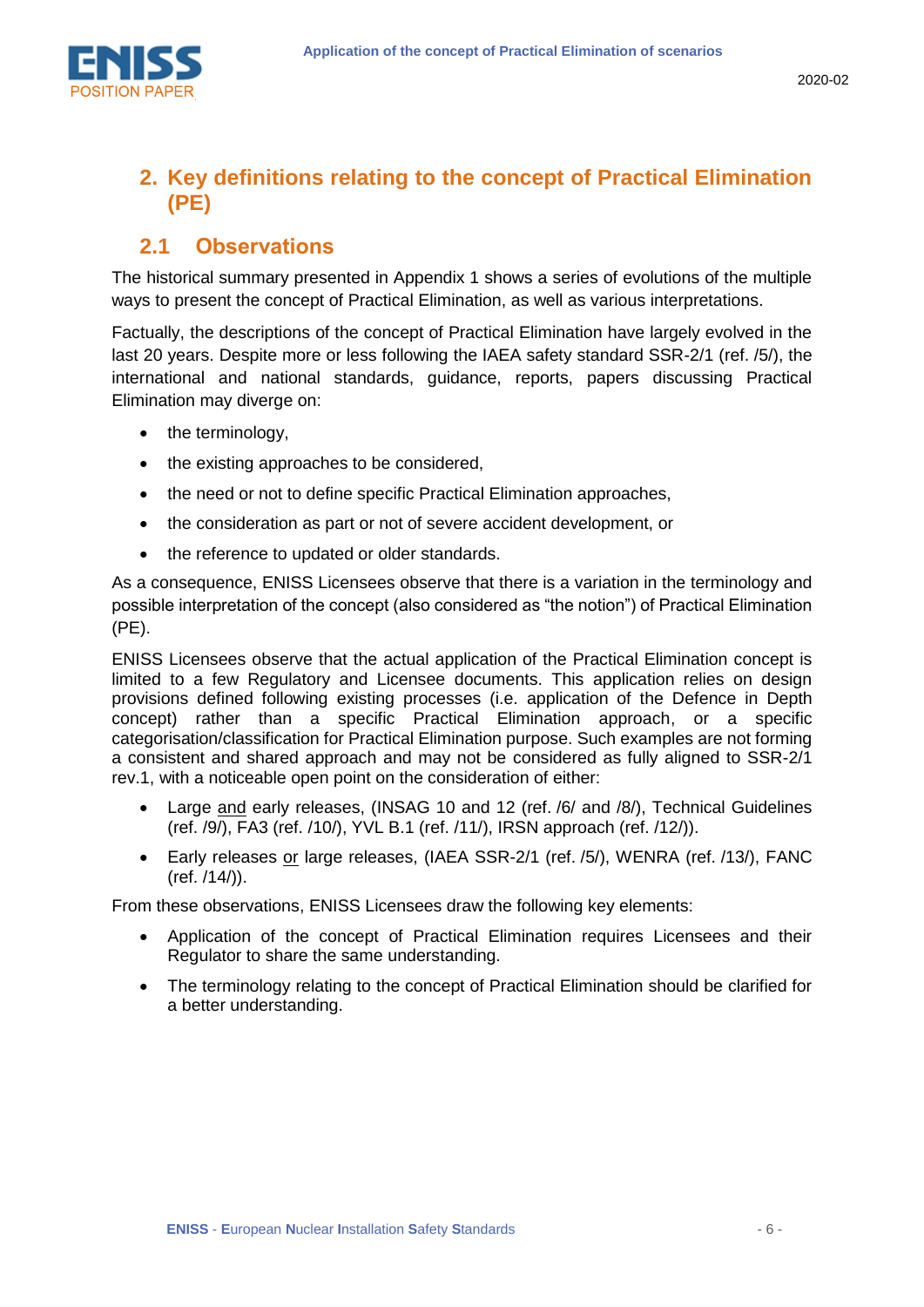

## **2.2 Key Definitions**

ENISS Licensees share the view that the following set of definitions clarifies the Practical Elimination terminology and helps in providing a clearer picture of the European Nuclear safety Directive (ref. [/1/\)](#page-19-1) expectations, with respect to article 8a.

- **The term "avoidance", as in the EU Nuclear Safety Directive applies to the overall risks of early radioactive releases and large radioactive releases.**
- **The term "Practically Eliminated" is used to mean "physically impossible or extremely unlikely with a high degree of confidence" and applies to scenarios (groups of sequences characterised by a specific containment failure mode).**

Besides, in order to facilitate the safety analysis which aims at demonstrating the avoidance of large or early releases it is strongly suggested to define **two distinct categories of radioactive releases which have to be avoided:**

- **Large and Early radioactive Releases (LER)**: releases that would require off-site emergency measures, but with insufficient time to implement them.
- **Large and Late radioactive Releases (LLR)**: releases that would require protective measures which are not limited in area or time, but late enough for these measures to be fully effective in due time.

Understandably, where LER and LLR are avoided, the early radioactive releases and the large radioactive releases, as defined in the EU NSD (ref. [/1/\)](#page-19-1), are avoided.

**Accident scenarios (groups of accident sequences) with severe fuel degradation and loss of the confinement function which potential consequences are LER or LLR can be grouped into 3 types:**

Type 1: **Scenarios of severe fuel degradation with, or quickly followed by, a failure of the confinement function** (ex: reactor pressure vessel rupture and large reactivity insertion as initiating events, accidents sequences of core melt accident with a containment open or a by-pass of it).

Type 1 scenarios lead to LER.

Type 2: **Scenarios of severe accident (e.g. core melt) resulting in an early failure of the confinement function** (ex: core melt with high energetic phenomena like direct containment heating or hydrogen detonation).

Type 2 scenarios lead to LER.

Type 3: **Scenarios of severe accident resulting in a late failure of the confinement function** (typically core melt with loss of containment heat removal systems leading to slow containment over-pressurization or basemat melt-through for instance).

Type 3 scenarios lead to LLR.

In comparison to the types defined by the IAEA safety guide SSG-2 (ref. [/15/\)](#page-19-14) (section 3.56) type 1 are type a, d and e, type 2 are type b and type 3 are type c.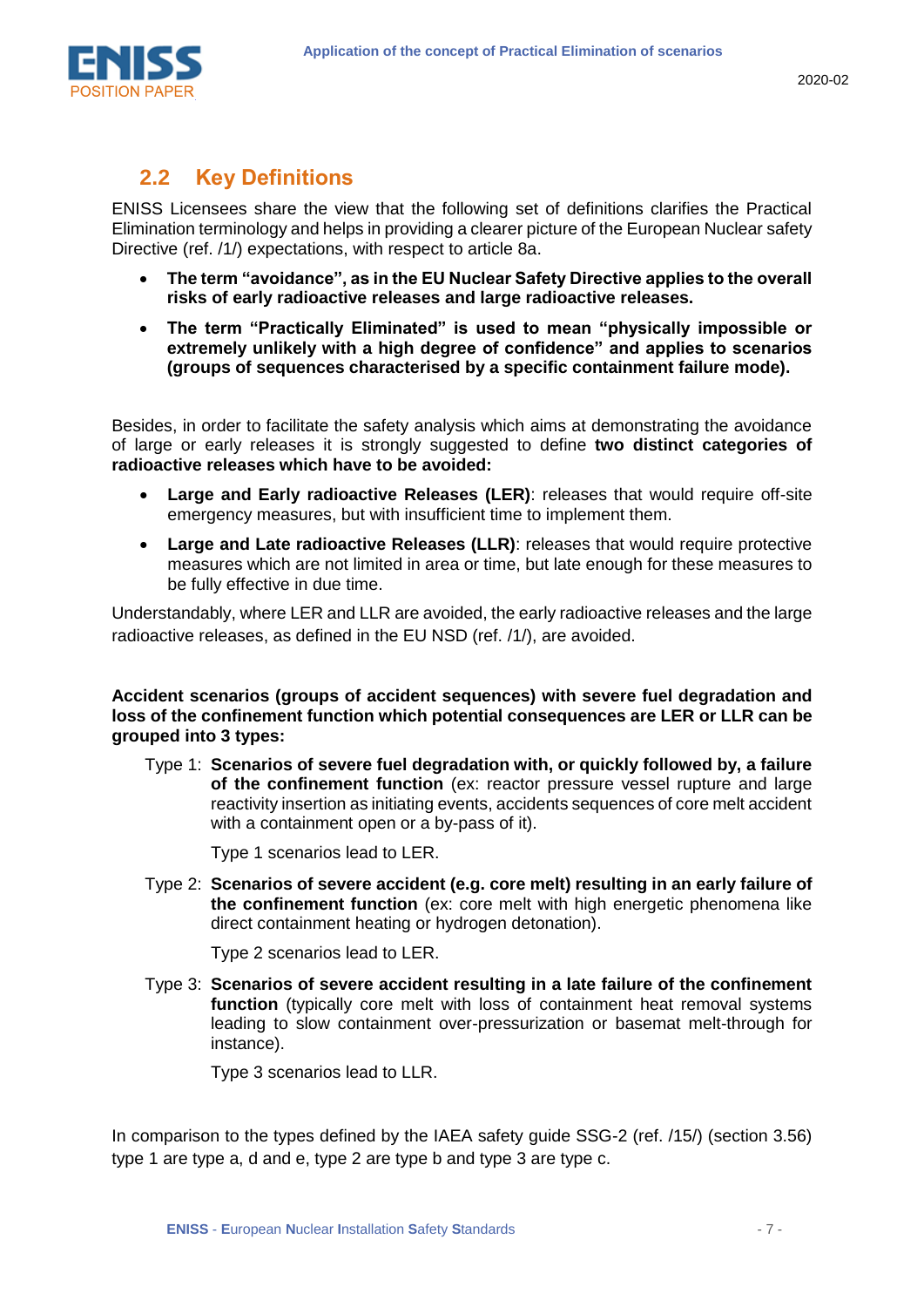

-

## <span id="page-7-0"></span>**3. Key elements drawn from observations and experiences of application**

The following key elements are drawn from ENISS members' observations and experiences – cf. appendix 1.

## <span id="page-7-1"></span>**3.1 The concept of Practical Elimination and Defence in Depth**

As stated in the IAEA Fundamental Safety Principles (ref. [/16/\)](#page-19-15):

*"The fundamental safety objective is to protect people and the environment from harmful effects of ionizing radiation."*

In addition, paragraph 3.31 of IAEA Fundamental Safety Principles states that:

*"Defence in depth is implemented primarily through the combination of a number of consecutive and independent levels of protection that would have to fail before harmful effects could be caused to people or to the environment."*

Practically the IAEA Safety Standard SSR-2/1 (ref. [/5/\)](#page-19-5) defines a series of five levels of Defence in Depth (DiD) to achieve this fundamental safety objective. Overall, DiD levels 1 to 4 aim at preventing and mitigating radioactive releases. As a result of all these four lines of defence, a severe accident or any accident leading to large radioactive releases is very unlikely to occur. Level 4 aims particularly at avoiding off-site contamination from severe accidents or at least limiting their consequences such that only protective actions limited in terms of time and area of application would be necessary.

The additional emphasis put on reducing the risks from large radiological releases, via the concept of Practical Elimination of scenarios, raises the question of how it fits with the DiD levels.

On one hand the DEC-B analysis and the associated severe accident mitigation provisions<sup>1</sup> which form part of the 4<sup>th</sup> DiD level contribute to the demonstration of the Practical Elimination of core melt scenarios which would lead to large radioactive releases.

This is consistent with IAEA SSR-2/1 (ref. [/5/\)](#page-19-5), cf. paragraph 2.13 fully quoted in Appendix  $2.$ 

*"(4) The purpose of the fourth level of defence is to mitigate the consequences of accidents that result from failure of the third level of defence in depth. […] Event sequences that would lead to an early radioactive release or a large radioactive release<sup>3</sup> are required to be 'practically eliminated'<sup>4</sup> . "*

This is also the case in the German and French Technical Guidelines (ref. [/9/\)](#page-19-8), where Practical Elimination is introduced in section A.1.3, related to severe accident and Practical Elimination is introduced as the first item.

<sup>1</sup> Severe Accident Mitigation provisions include means which aim at preventing phenomena which could lead to containment failure and means which contribute to the limitation of radioactive releases.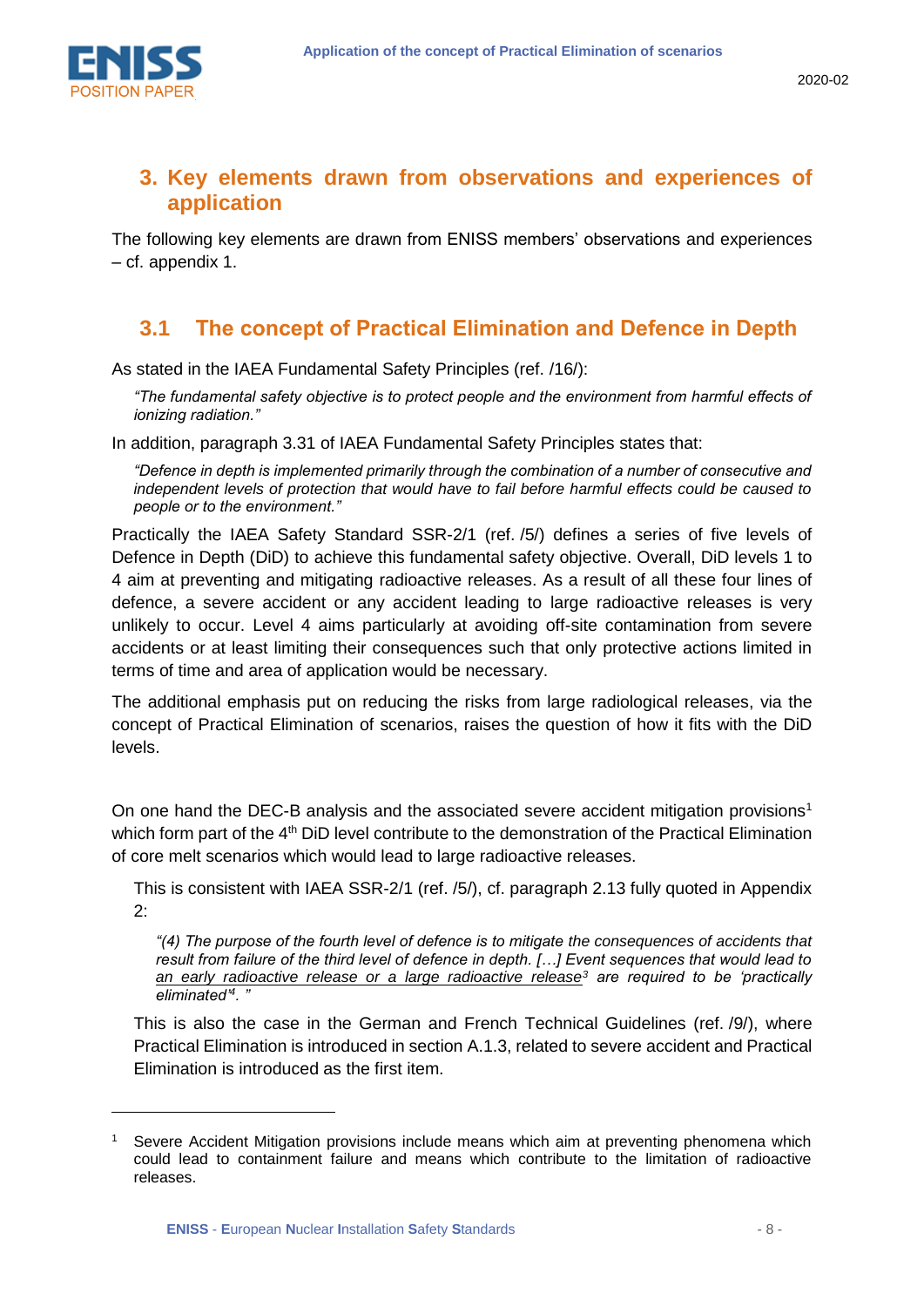

The ONR SAPs (ref. [/17/\)](#page-19-16) introduce Practical Elimination as part of the severe accident section.

The FANC guidance (ref. [/14/\)](#page-19-13) for new plants also introduces Practical Elimination as part of the  $4<sup>th</sup>$  DiD level:

*"5.2.4 Severe accidents […]*

*Severe accidents which would lead to an early or large release or unacceptable direct irradiation (see section 6.2.3) should be practically eliminated"*

On the other hand, the 1<sup>st</sup> to 3<sup>rd</sup> DiD levels, including all provisions to prevent core melt, also contribute to the demonstration of the Practical Elimination of scenarios which would lead to large radioactive releases.

This is for example stated in INSAG 12 (ref. [/8/\)](#page-19-7):

*"129 For future nuclear power plants, the design features related to the prevention and mitigation of accidents, including severe accidents, […] Notably, the practical elimination of accident sequences"*

This has been developed in a similar meaning within the EUR section 2.1 (ref. [/26/\)](#page-20-0):

*Accident sequences that have the potential to cause a Large Release\* or Early Release\* shall be Practically Eliminated\*. […] bringing the appropriate justification that those accident sequences do not need to be considered in the plant design under the Defence-in-Depth\* concept.* 

And also in the OECD report (ref. [/18/\)](#page-19-17) about application of Defence in Depth:

*"The practical elimination concept is an approach that sets improved safety goals (or expectations) for nuclear installations by incorporating additional design features or, more rarely, operating provisions. These features or provisions can be associated with level 1, 2, 3 or 4, or any combination of these."* 

Both interpretations can also be seen in the Finnish Regulator STUK assessment of Practical Elimination application in Finland, as presented at the International Conference in June 2017 (ref. [/19/\)](#page-19-18):

*"Practical elimination of early or large releases consist of two aspects:[…] As shown in Fig. 1. at Defence-in-Depth Level 1, the rupture of the pressure vessel and severe criticality accidents are "practically eliminated", and at Level 4 the severe accident sequences leading to the loss of containment are to be identified and "practically eliminated".*

ENISS Licensees support the need to clarify the position of Practical Elimination in the Defence in Depth (DiD) approach.

ENISS Licensees draw the following key elements for the application of the Practical Elimination concept in a NPP safety case and observe that existing examples of application are consistent with this approach:

- All existing lines of defence provided by  $1<sup>st</sup>$  to  $4<sup>th</sup>$  DiD levels can be considered in the demonstration of the Practical Elimination of scenarios.
- The evaluation of the Practical Elimination of scenarios is a verification of the capability of the 1<sup>st</sup> to 4<sup>th</sup> DiD levels to sufficiently reduce the likelihood of LER or LLR with a high degree of confidence. In a NPP design process this evaluation may lead to identify additional design provisions at all levels of DiD.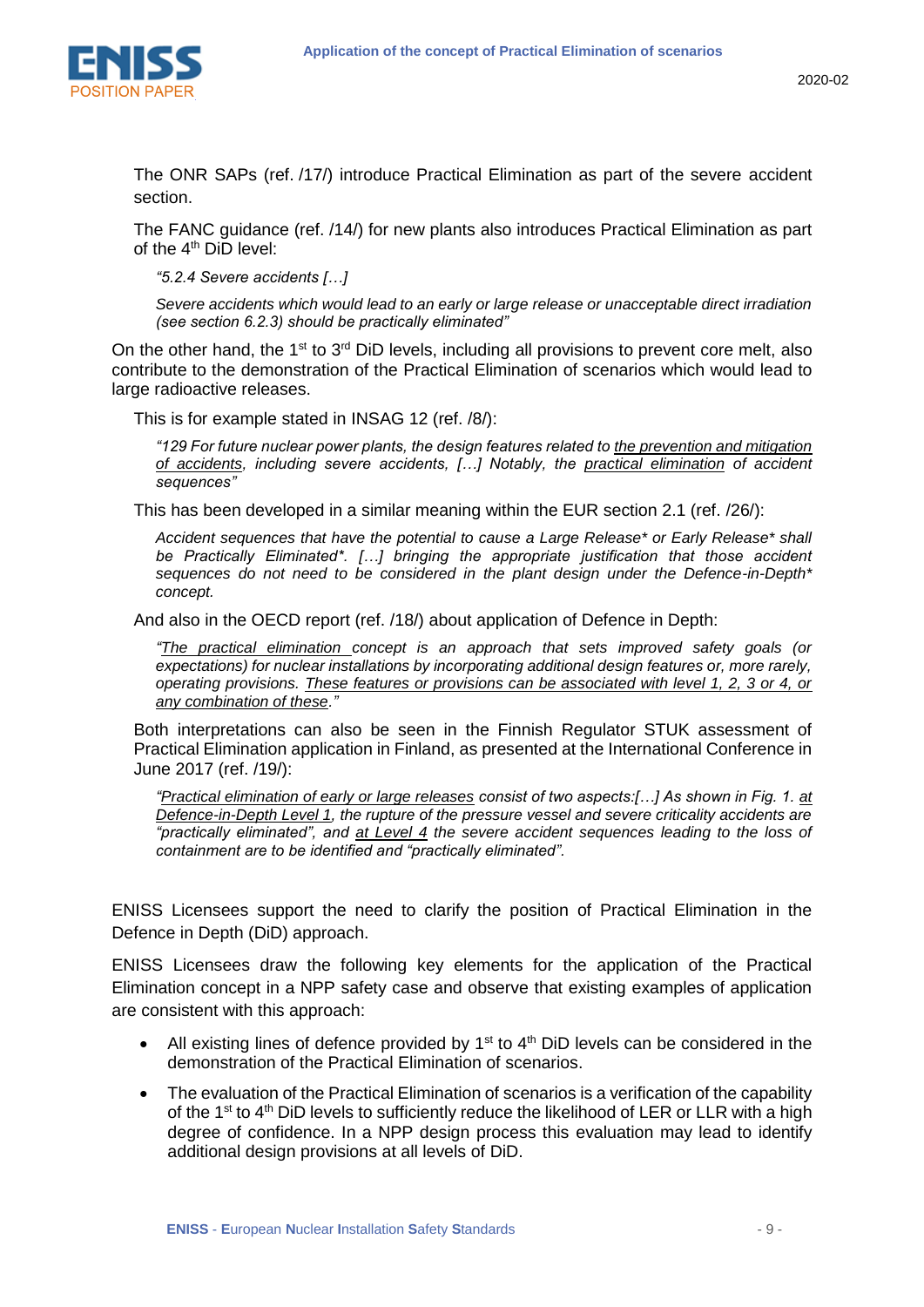

- 2020-02
- Implementation of those additional design provisions would then rely upon existing licensee/designer processes for selecting the reasonably practicable option, and for the associated SSC classification and assignment of requirements.
- A minimum number of the design provisions necessary to demonstrate the practical elimination should remain effective during and after internal or external hazard events. In addition the whole set of provisions should have a limited sensitivity to a human error.

## <span id="page-9-0"></span>**3.2 Identification of the scenarios to be Practically Eliminated**

The German and French Technical Guidelines (ref. [/9/\)](#page-19-8) made a link between Practical Elimination demonstration and the justification for screening out some initiating events:

*"Single initiating events can be 'excluded' only if sufficient design and operation provisions are taken so that it can be clearly demonstrated that it is possible to 'practically eliminate' this type of accident situations."*

This is also proposed in the IRSN Practical Elimination approach (ref. [/12/\)](#page-19-11), where the accident scenarios to be identified are also referring to the screened out initiating events:

*"[…] applicants identify the operating and accident conditions, which are classified into categories*  [...] At this stage, a number of single initiating events and multiple failures are "excluded" since *considered as not plausible; thus, their consequences are not studied […]. In order to consider situations likely to lead to large early releases as "excluded", the applicant shall use the 'practical elimination' approach."*

The accident scenarios to be practically eliminated, and therefore excluded from the design with appropriate justification, have to be identified in the comprehensive list of PIE and their subsequent developments in sequences. It requires:

- further analysis and justification of the discarded Initiating Events in a systematic approach,
- further analysis of failure modes of some safety systems used to prevent releases.

Indeed, based on the above quotations and examples of application, it appears as a key step in the application of the concept of Practical Elimination of scenarios, to identify the accident scenarios with severe fuel degradation and loss of the confinement function.

As an example, the following scenarios were identified in the course of the Flamanville 3 EPR design (ref. [/10/\)](#page-19-9):

| Scenario to be practically eliminated                            | <b>Design provision</b>                                                                                                                                                                                                          |
|------------------------------------------------------------------|----------------------------------------------------------------------------------------------------------------------------------------------------------------------------------------------------------------------------------|
| Fast uncontrolled increase of reactivity                         | Isolation of sources of dilution, automatically (isolation signal or use of non-<br>return valves)                                                                                                                               |
|                                                                  | Operational rules for enhanced isolation, control of boron concentration                                                                                                                                                         |
| High pressure core melt and direct<br>containment heating (DCH)  | Ultimate discharge valve                                                                                                                                                                                                         |
| Steam explosions likely to lead to failure<br>of the containment | Leak tightness of the area around the vessel ensuring that the core-catcher is<br>dry (physical impossibility of a molten core and coolant interaction) (design<br>provision in DEC-B - part of the overall core-catcher design) |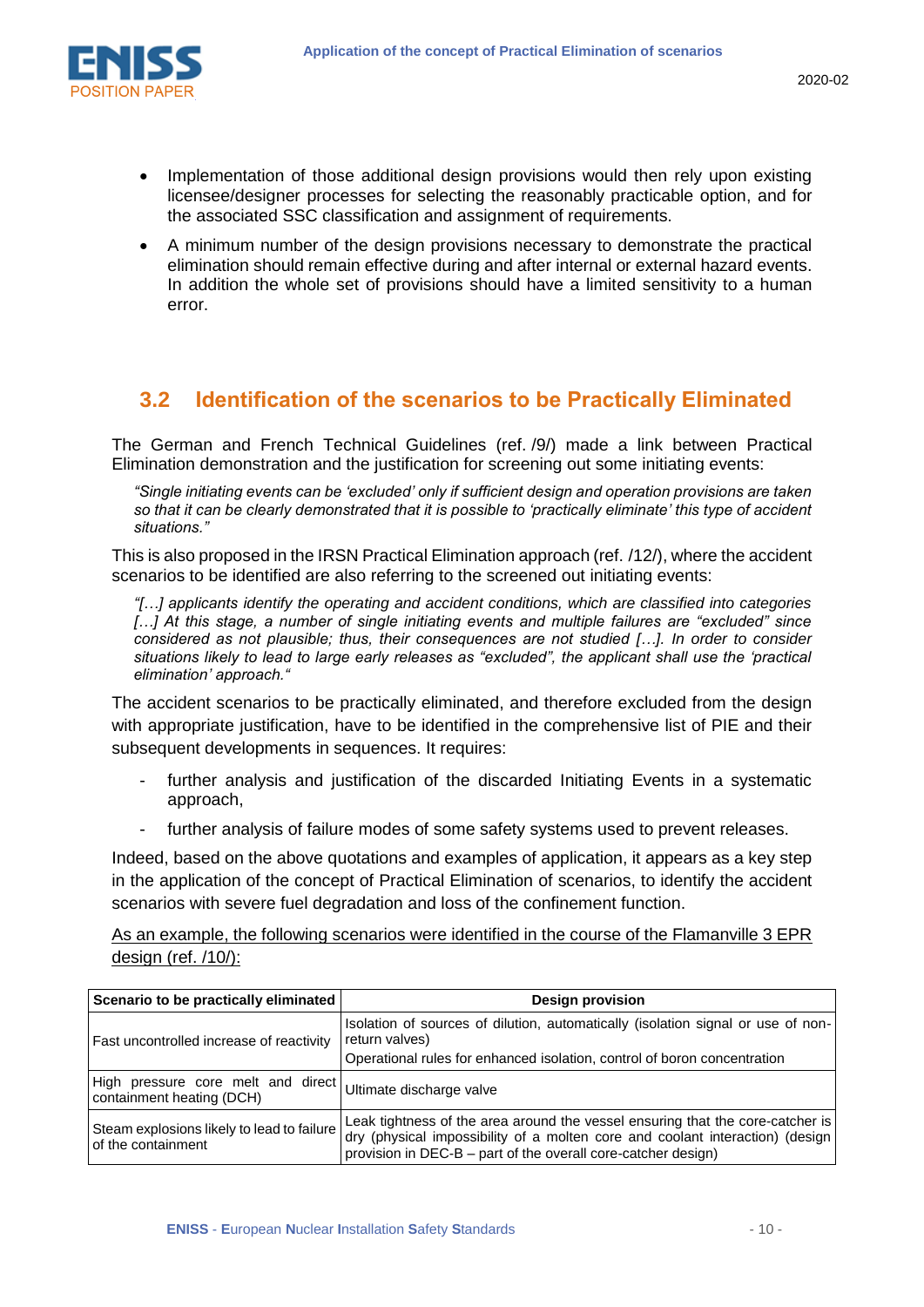

| Scenario to be practically eliminated                        | <b>Design provision</b>                                                                                                                                                                            |
|--------------------------------------------------------------|----------------------------------------------------------------------------------------------------------------------------------------------------------------------------------------------------|
| Hydrogen detonation endangering the<br>containment integrity | Passive Autocatalytic Recombiners (design provision in DEC-B)                                                                                                                                      |
| Core melt with containment by-passes                         | Passive provision and active provision for enhanced isolation as well as<br>enhanced operational rules after identification of all by-passes sources                                               |
| in the spent fuel building                                   | Fuel melting within the Spent fuel pool Control of cooling systems and water inventory of the spent fuel pool ensuring<br>that there is always a cover of water and cooling of the fuel assemblies |

ENISS licensees share the view that the identification of the scenarios to be practically eliminated should be part of the design process and be completed as early as possible.

For example, a process for identifying the scenarios to be practically eliminated could follow these steps:

- Screen-in only credible events and accident sequences with the potential for unacceptable consequences.
- Check previously discarded events (double check the process followed to define the PIEs and PSA initiating events).
- Further analyse the list of events and use an event tree approach (or Level 2 PSA) to identify sequences of failures.
- Focus on the potential for confinement threat: Analytical approach to define scenarios of severe accident with confinement threat. Use of Level 2 PSA or equivalent process if not available to define sequences giving rise to these scenarios.
- Identify the existing lines of defence and discuss the likelihood of their failure modes.
- Confirm the threat on the confinement or discard the event/accident sequence.
- Confirm the credibility or discard the event/accident sequence.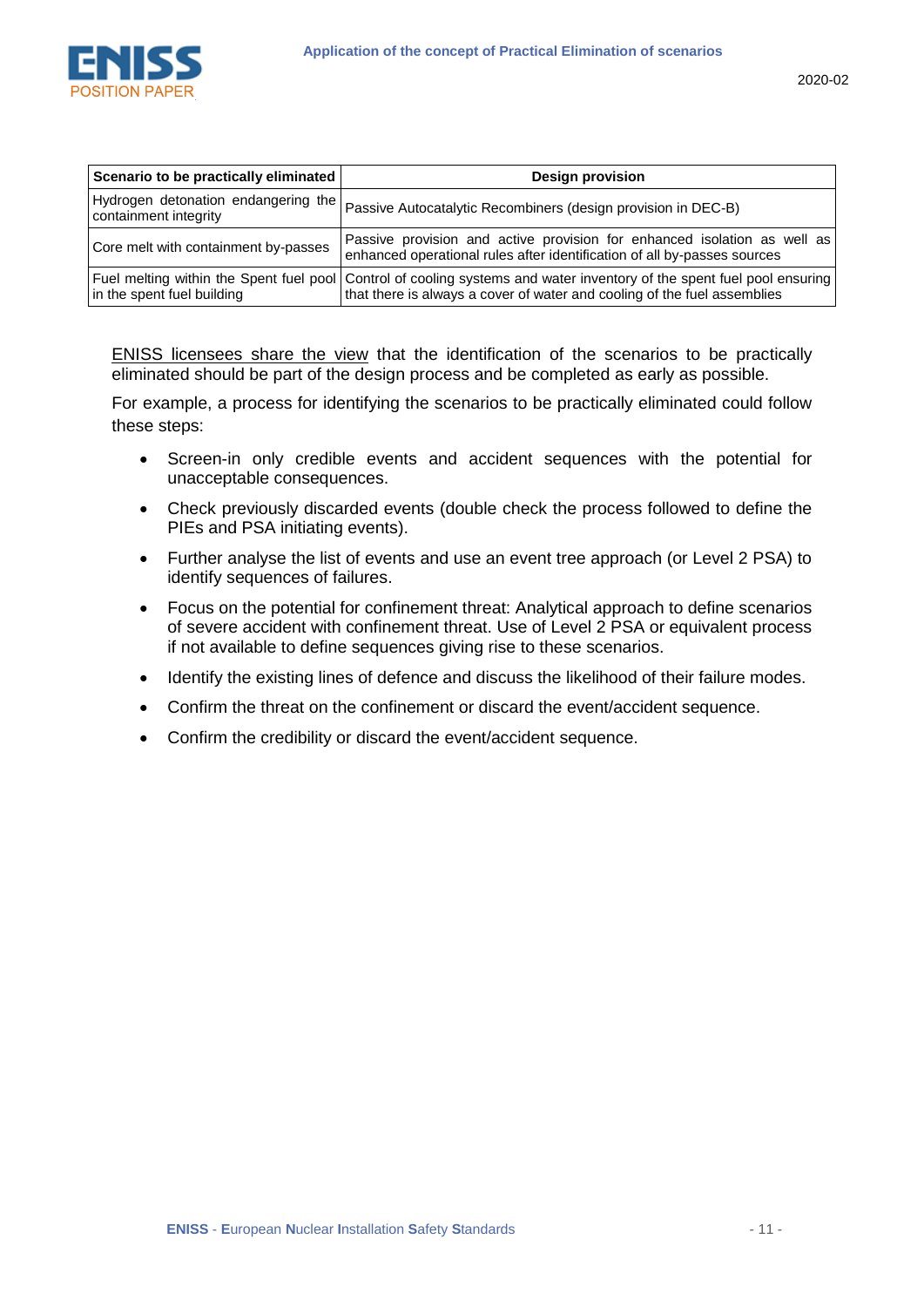

## <span id="page-11-0"></span>**3.3 Demonstration of avoidance of LER and LLR: use of deterministic and probabilistic analyses**

The focus is here about the methods to be applied to demonstrate the avoidance of LER and LLR.

There is general agreement on the need for applying both deterministic and probabilistic analyses.

The German and French Technical Guidelines (ref. [/9/\)](#page-19-8) require:

*"A.1.4 [...] Their Practical Elimination can be demonstrated by deterministic and/or probabilistic considerations, taking into account the uncertainties due to the limited knowledge on some physical phenomena. It is stressed that the Practical Elimination cannot be demonstrated by the compliance with a general "cut-off" probabilistic value".*

In the UK, the ONR SAPs (ref. [/17/\)](#page-19-16), recommend:

*"6.11 [..] Each instance where practical elimination is claimed should be assessed separately, taking into account relevant uncertainties, particularly those due to limited knowledge of extreme physical phenomena […] an accident state should not be considered to have been practically eliminated simply on the basis of meeting probabilistic criteria. "*

In Belgium, the Regulator FANC guidance (ref. [/14/\)](#page-19-13) makes a difference between initiators and accident sequences:

*"5.3 […] if the demonstration applies to the initiator then it is sufficient to agree with the regulatory authority on a cut-off probabilistic value. If the demonstration applies to the accident sequence then the demonstration cannot be claimed successful solely based on compliance with a general cut-off probabilistic value:"*

In addition it has to be pointed out that the choice of the method for the demonstration of practical elimination should generally be devised on a case-by-case basis. There is no expectation of a single method to be applied to all situations. This view is widely shared:

 The IRSN Practical Elimination approach (ref. [/12/\)](#page-19-11) concludes on the need for a caseby-case evaluation:

*"The situations for which the Practical Elimination approach can be applied are very diverse and proof that they are physically impossible or, […], extremely unlikely […] can only be achieved through analysis on a case-by-case basis."*

• In the UK, the ONR SAPs (ref. [/17/\)](#page-19-16) recommend also to be specific:

*"611 Each instance where practical elimination is claimed should be assessed separately".*

This is aligned with the German and French Technical Guidelines (ref. [/9/\)](#page-19-8):

*"A.1.4 [...] However, the Practical Elimination of accident situations which could lead to large early releases is a matter of judgement and each type of sequences has to be assessed separately".*

 This has been highlighted by the Finnish Regulator at the International Conference in June 2017 (ref. [/19/\)](#page-19-18):

*"The overall methodology of Practical Elimination cannot be the same for large amount of sequences".*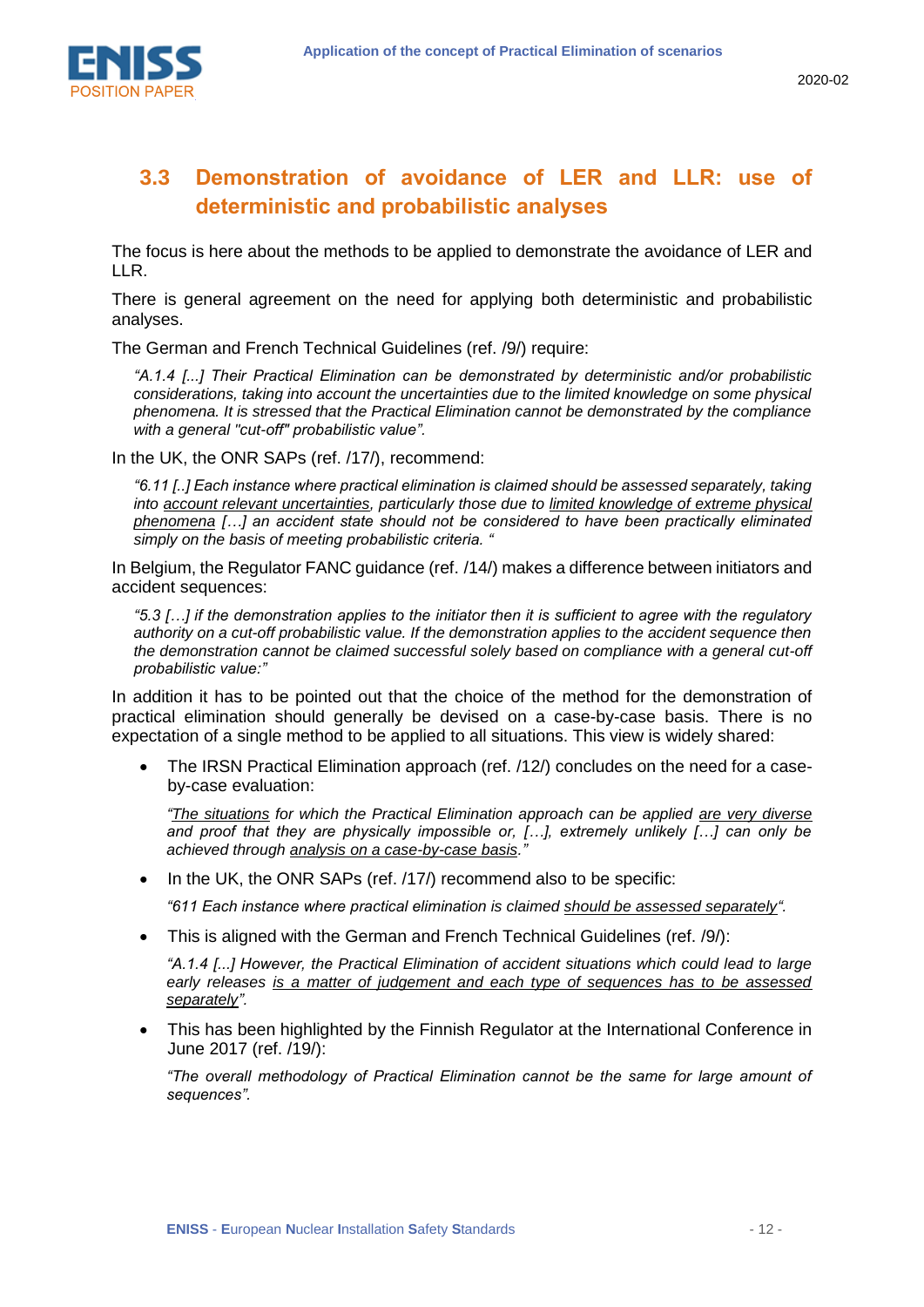

ENISS Licensees draw the following key elements:

- The methodology which supports the demonstration of avoidance of LER and LLR should be based on both deterministic and probabilistic analyses.
- Each methodology is devised on a case-by-case basis as a function of the scenario to be practically eliminated.

## <span id="page-12-0"></span>**3.4 Demonstration of avoidance of LER and LLR on existing plants**

The Article 8a of the Nuclear Safety Directive (ref. [/1/\)](#page-19-1) stipulates:

*Member States shall ensure that the national framework requires that the objective set in paragraph 1* [i.e. objective of avoidance of early radioactive releases and large radioactive releases]*:* 

*(b) is used as a reference for the timely implementation of reasonably practicable safety improvements to existing nuclear installations, including in the framework of the periodic safety reviews as defined in Article 8c(b)."*

The concept of Practical Elimination was introduced in international standards targeting the design of new nuclear plants. For instance IAEA SSR-2/1 rev.1 (ref. [/5/\)](#page-19-5) states in its introductory section:

*"1.3 It might not be practicable to apply all the requirements of this Safety Requirements publication to nuclear power plants that are already in operation or under construction."*

The WENRA guidance (ref. [/21/\)](#page-20-1) on this part b of article 8a of the NSD states:

*"In comparing safety of an existing NPP with new reactor standards it is important to look at the safety outcome not just the specific technology used to achieve that outcome. The objective is to implement reasonably practicable improvements to prevent and mitigate radioactive releases. […]"*

*"certain safety improvements that may be reasonable at one reactor may not be necessary at another or conversely may be insufficient so better or more measures might be called for. Being proportionate should also take account of the individual circumstances of a facility and its future lifetime."*

In the UK, the ONR guidance on the application of the ALARP principle (ref. [/22/\)](#page-20-2) reinforces the approach to be followed for existing plants:

*"6.2 For an existing facility, relevant good practice is established by using the standards that would*  be applied to a new design as a benchmark and then subjecting any shortfalls to the test of *reasonable practicability."*

The ASN guide 22 (ref. [/23/\)](#page-20-3), follows this trend:

*[The present guide applies to PWRs. […]*

*Having the design of new reactors for primary scope of application, the recommendations from this guide would also be used, as being a reference, when looking for improvements to be added to existing reactors […]"*

As well as the Finnish Regulation YVL B.1 (ref. [/11/\)](#page-19-10):

*"The Guide shall apply as it stands to new nuclear facilities.*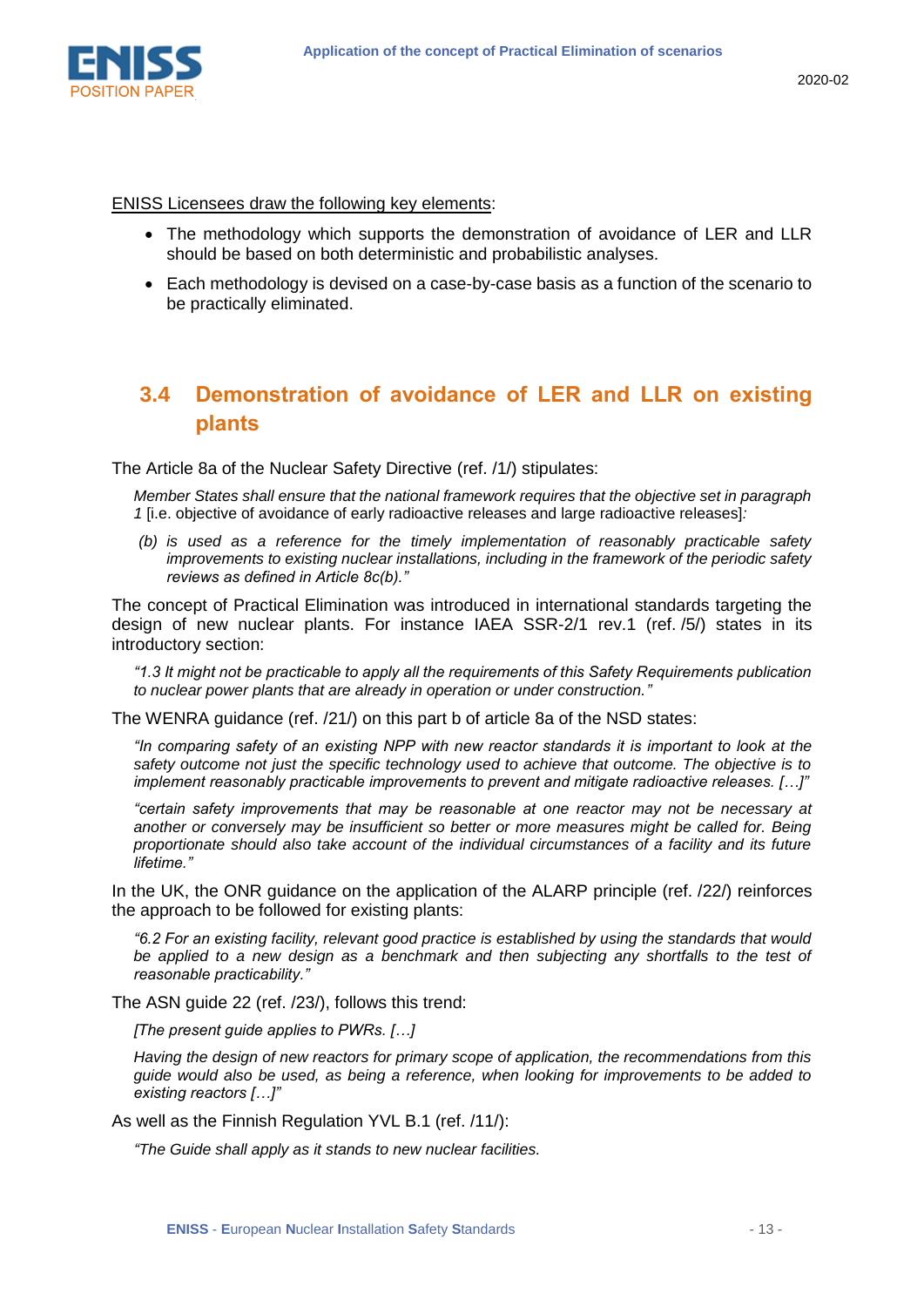

*When considering how the new safety requirements presented in the YVL Guides shall be applied to the operating nuclear facilities, or to those under construction, STUK will take due account of the principles laid down in Section 7 a of the Nuclear Energy Act (990/1987): The safety of nuclear energy use shall be maintained at as high a level as practically possible."*

The NEA report on the Implementation of Defence in Depth (ref. [/18/\)](#page-19-19) fully recognises the challenge posed to existing plants:

*"For operating reactors, there are likely to be fewer practical opportunities for enhancing safety. These have to be considered on a case-by-case basis."*

ENISS licensees observe that continuous improvement or Periodic Safety Review processes for existing NPPs may use the concept of Practical Elimination of scenarios as a guideline but only reasonably practicable safety improvements may be identified as potential candidates to reinforce the avoidance of early releases and large releases.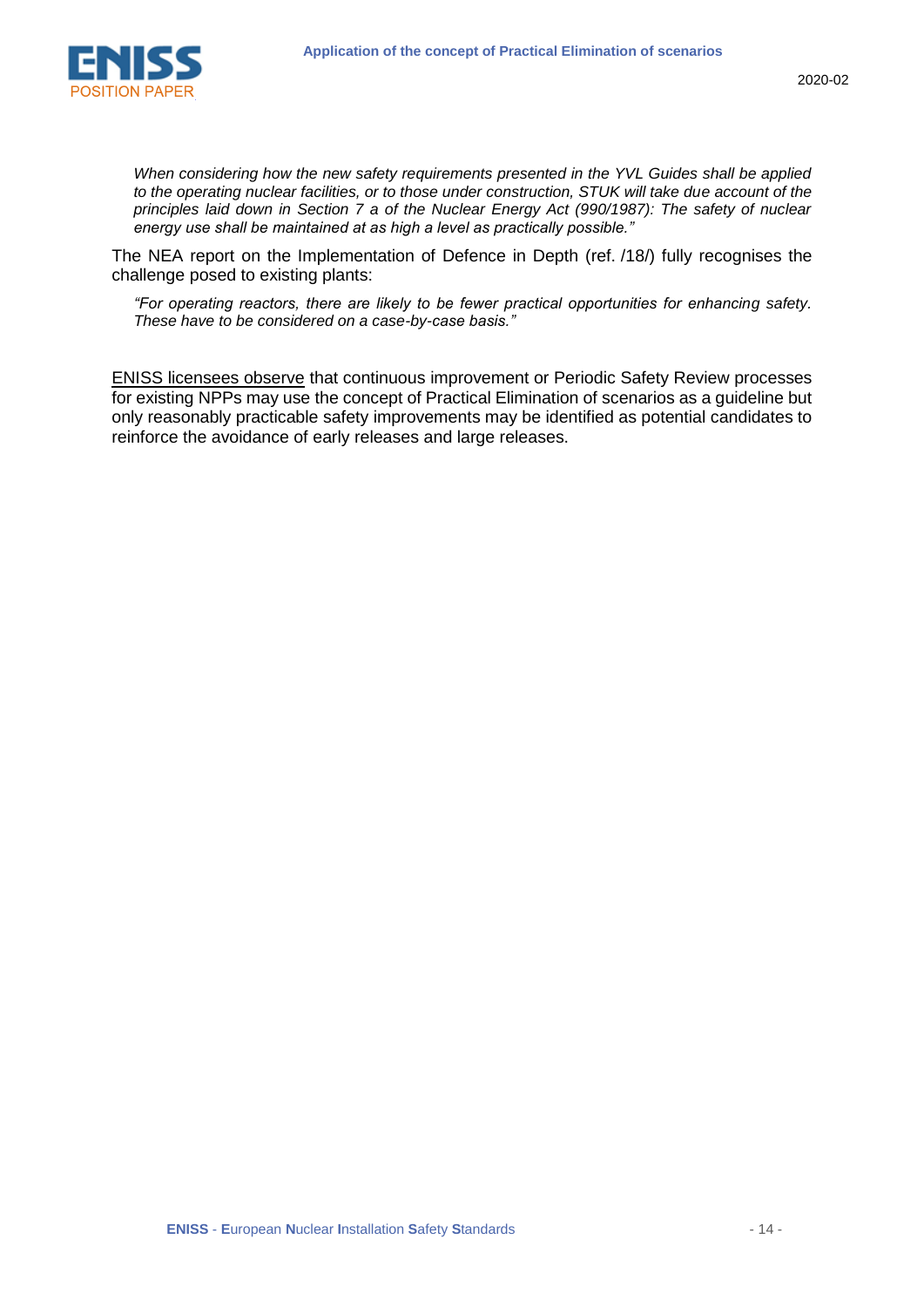

## <span id="page-14-0"></span>**4. General principles**

The ENISS position on the demonstration of avoidance of early radioactive releases and large radioactive releases and the application of the concept of Practical Elimination of scenarios is presented through the following principles, accounting for the definitions, observations and arguments presented in the above sections 2 and 3.

#### **Principle 1: Demonstration of avoidance of LER and LLR can rely on different approaches commensurate to the risks to be discarded, including the application of the concept of Practical Elimination of scenarios.**

In the design of a new nuclear power plant, as part of the risk analysis, the situations likely to lead to large early or large late releases (LER and LLR) are considered. The higher the risk, expressed in terms of the product of frequency and consequences, the higher should be the confidence in its extremely low probability of occurrence.

The demonstration of avoidance of LER and LLR may therefore rely on a methodology to be adapted accordingly, with for example the application of the concept of Practical Elimination of scenarios which may lead to large releases which must be avoided (for instance when protecting the public would be necessary but unlikely to be fully effective in a timely manner). In this latter case the demonstration would rely on practical means, design and operational provisions, to achieve practical elimination, preferably on the basis of physical impossibility, if reasonably practicable.

#### **Principle 2: Practical Elimination of scenarios is a concept for new nuclear plants, applied from the onset of the design process to support the safety goal of avoidance of LER and LLR**

The design of a new nuclear power plant is an iterative process following different stages progressively entering in deeper level of details: feasibility studies, conceptual design, basic design, detailed studies… The application of the DiD concept, providing a combination of consecutive levels of protection, is therefore progressively refined, but is also subject to the concept of reasonable practicability. Indeed, where several design options may be implemented, they are assessed by the licensee/designer decision making process for their safety benefits in regards to their cost effectiveness.

In order to support the demonstration of avoidance of LER and LLR as required in the Nuclear Safety Directive (ref. [/1/\)](#page-19-1), the application of the concept of Practical Elimination of scenarios should be part of the design process from the beginning, and therefore apply to new nuclear power plants.

#### **Principle 3: For existing plants, the notion of Practical Elimination of scenarios is not mandatory, but it could be used to help identify reasonably practicable safety improvements intended to avoid LER and LLR through the processes for continuous improvement or Periodic Safety Review.**

In the large majority of existing plants (e.g. Generation II ones), core melt accidents had not been taken into account at the design stage. However from the 70's and the WASH-1400 NRC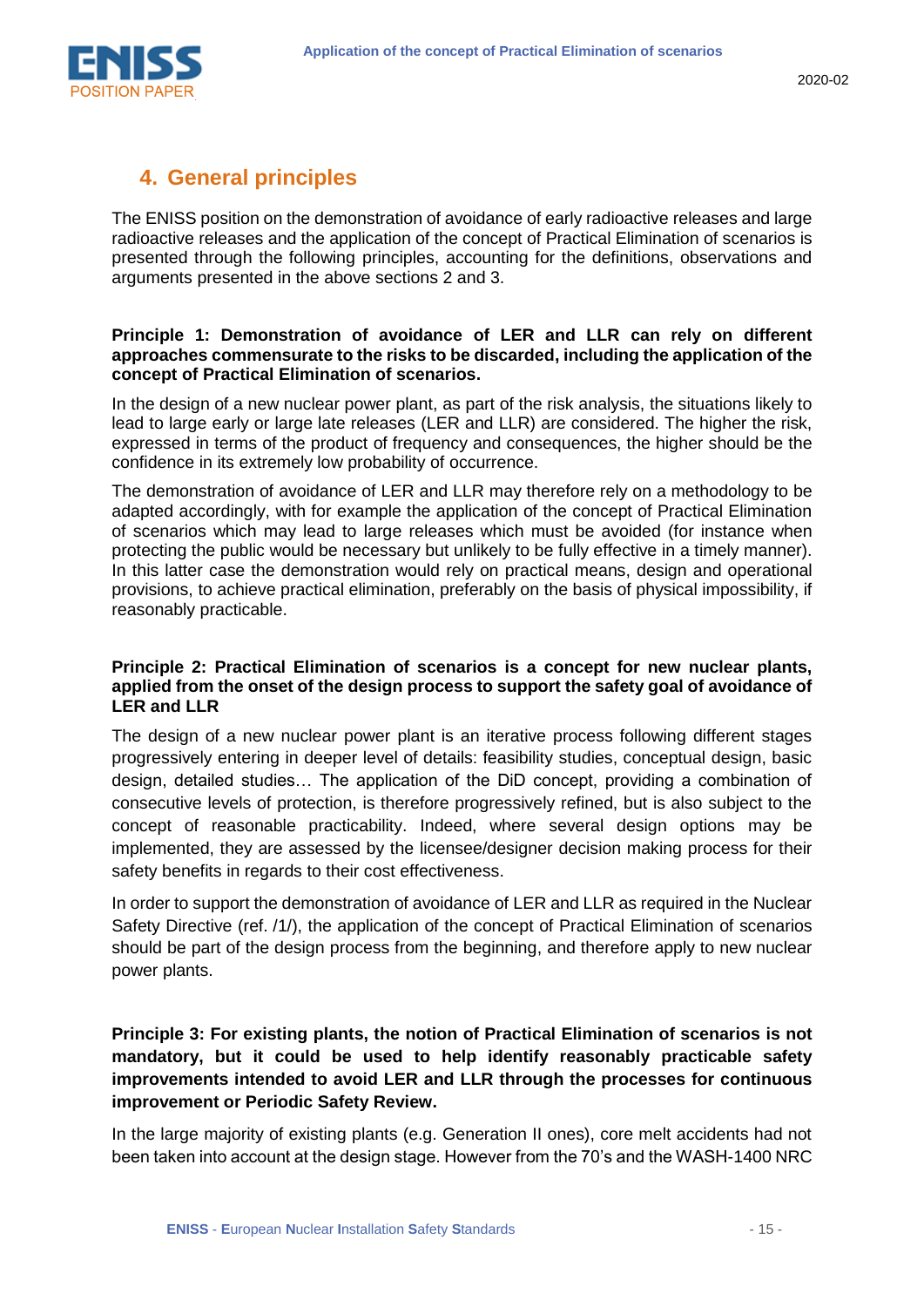

report (also called the Rassmussen report) and especially after the accident of Three Mile Island in 1979, designers and operators initiated new studies and the design of mitigation means to deal with the occurrence of core melt accidents. A large number of design and operations changes have been implemented since then allowing a significant decrease of the risks of LER and LLR.

In practice the concept of Practical Elimination of scenarios, despite using a different terminology, has already been practically considered for existing plants – for example:

- Hydrogen control systems have been installed in LWRs with design criteria aiming at avoiding any hydrogen detonation events.
- Supplementary emergency power supply systems have been installed and contribute to reduce with a high level of confidence the probability of LER and LLR.

For existing plants, the objective of avoidance of LER and LLR is used as a reference. However, the concept of Practical Elimination can be used, where appropriate, in the overall plant capability verification, in the frame of the processes for continuous improvement or Periodic Safety Reviews. Where relevant, and as an outcome of this verification of the plant capability to avoid LER and LLR, existing reactors should consider the concept of "reasonably practicable" safety improvements, as already discussed in a separate ENISS position paper (ref. [/34/\)](#page-20-4).

#### **Principle 4: Demonstration of avoidance of LER and LLR credits all the relevant lines of defence as well as the analyses of the Design Basis and Design Extension Conditions, and the Probabilistic Safety Analysis.**

The scenarios that could lead to LER and LLR are severe accidents with failure of the confinement function, as defined in section 2.2 above.

The demonstration of avoidance of LER and LLR does not require another set of design conditions (i.e. a set coming in addition to NO, AOO, DBC and DEC forming the design envelope). This is a demonstration of the plant capability to ensure either the physical impossibility or the extremely low likelihood of occurrence of scenarios that may lead to LER and LLR, with a high degree of confidence.

The Design Basis Analysis, and the Design Extension Analyses without significant fuel degradation (DEC-A) or with core melt (DEC-B), and the Level 1 and level 2 PSA provide the basis for demonstrating the avoidance of LER and LLR.

This demonstration should credit all lines of defence provided by the application of the DiD concept. For a given scenario, the overall robustness of the relevant lines of defence is assessed (e.g. adequate margins, adequate reliability, qualification against operation conditions …). This includes appropriate independence between these lines (i.e. sufficient combination of redundancy and physical separation, diversity, functional isolation) and low sensitivity to human errors. A minimum number of the design provisions necessary to demonstrate the practical elimination should remain effective during and after internal or external hazard events.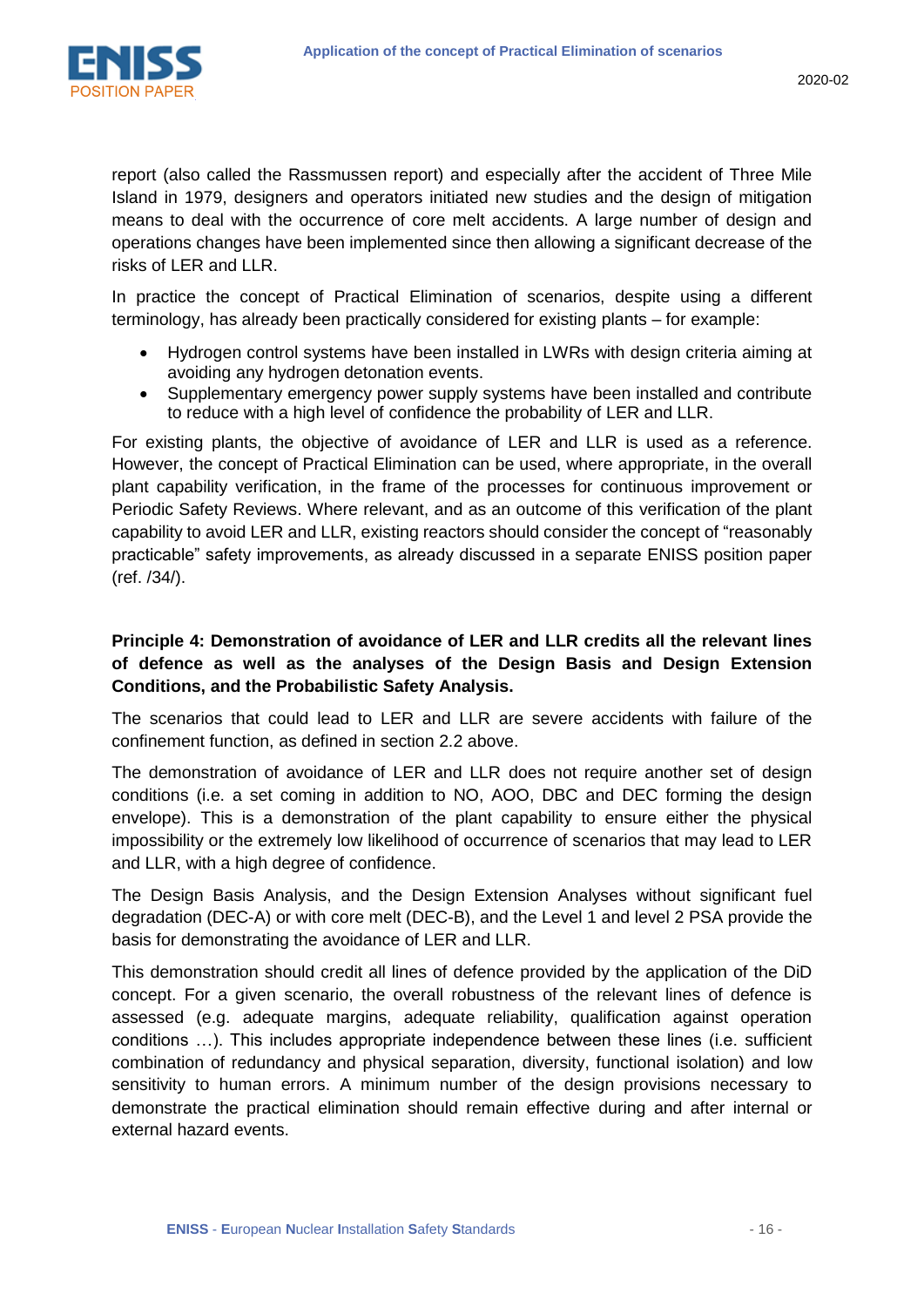

The set of design provisions, that may be part of any level of DiD, contributing to the demonstration of avoidance of LLR and LER, are classified according to their safety role through the existing categorisation/classification approach. This level of classification is then reflected into the operating documentation such as the periodic test schedule, the maintenance schedule and where necessary the operating technical specification.

#### **Principle 5: Practically eliminated scenarios are excluded from DBC and DEC analyses, i.e. their consequences are not required to be mitigated because their occurrence is prevented.**

As defined in section 2.2 above, the term "Practically Eliminated" means "physically impossible or extremely unlikely with a high degree of confidence" and applies to scenarios, defined as groups of accident sequences with severe fuel degradation and loss of the confinement function which potential consequences are LER or LLR.

When they are practically eliminated, such accident scenarios with severe fuel degradation and loss of the confinement function are not studied as part of the Design Extension Analyses (DEC-B).

#### **Principle 6: The demonstration of avoidance of LER and LLR should be based on a balanced use of deterministic and/or probabilistic studies, including sensitivity analyses – associate methodologies are developed on a case-by-case basis.**

The demonstration of avoidance of LER and LLR should commonly rely on the usual deterministic (design basis, design extensions), probabilistic (PSA) safety analyses and engineering/expert judgment. When applying the concept of Practical Elimination of scenarios a balanced use of deterministic and/or probabilistic studies should be the general rule to avoid relying only on PSA results. This is especially the case when complex and dynamic phenomena would lead to the containment failure mode. However in some instances the use of PSA may provide a robust and appropriate demonstration, given that the associated models and supporting assumptions provide a high level of confidence.

Practically, the detailed methodology should be devised on a case-by-case basis as the most appropriate for a given scenario to be practically eliminated.

Sensitivity analyses should be developed to account for uncertainties, namely relating to some severe accident physical phenomena.

#### **Principle 7: Early dialog with the Regulator is recommended to discuss and agree on a structured detailed approach to avoid LER and LLR, including the application of the concept of Practical Elimination of scenarios.**

Design approaches follow international standards and National Regulation. Before entering a detailed design phase for a new nuclear power plant, a stable design basis built up on these international standards and National Regulation is required, in order to keep control of schedule and costs. This stability reduces the risks of major design changes or the risks of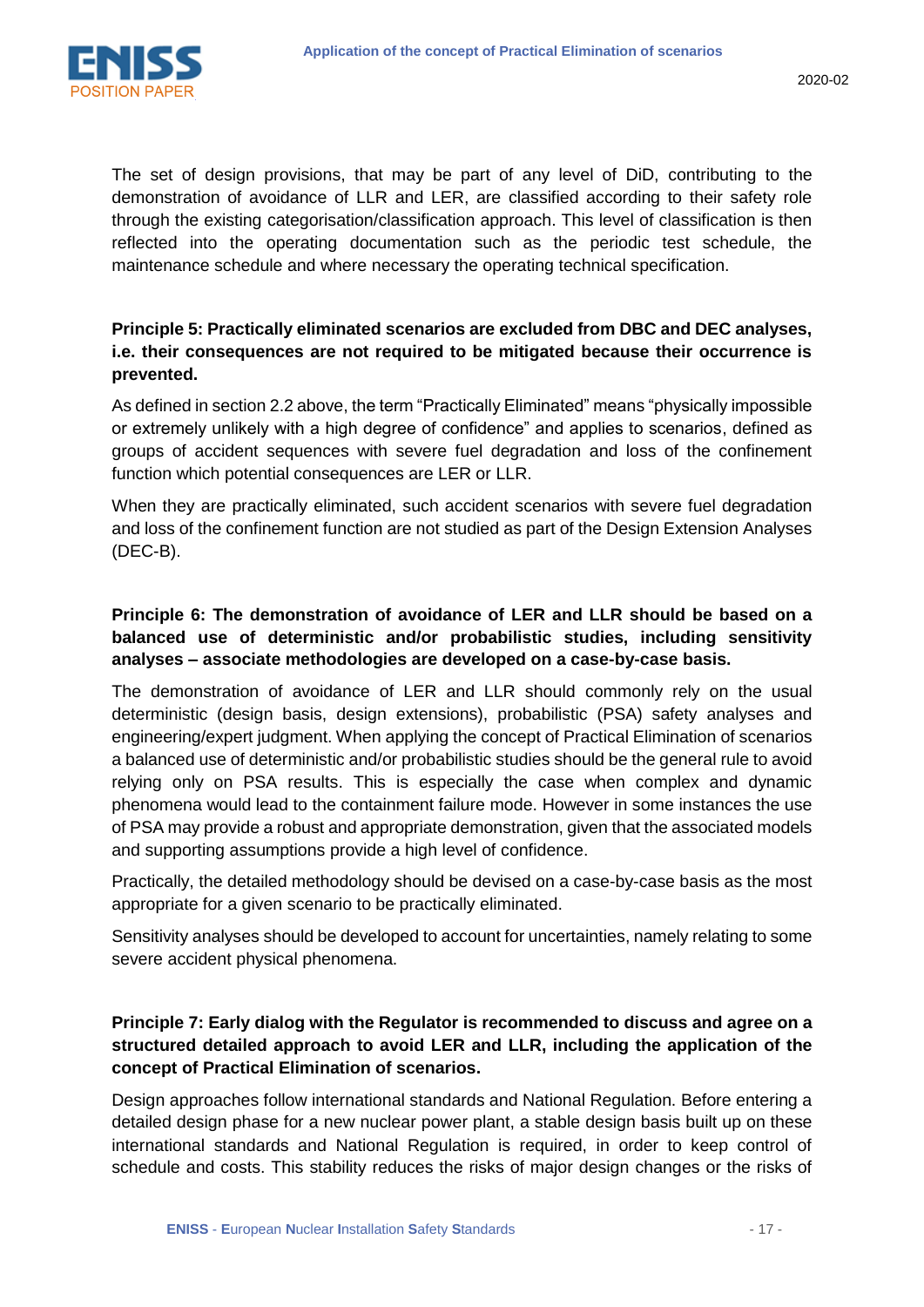

major development of supporting studies that may be required in the course of the design development or in the course of the regulatory assessment. Thus, Regulator and Licensee need a shared terminology and interpretation on the way to implement the concepts of Practical Elimination and avoidance of LER and LLR, at an early stage.

Besides, there is not a single way to present the demonstration of avoidance of LER and LLR in the NPP safety report. A common goal should be to focus on the clarity of the demonstration, including the Practical Elimination of scenarios, with flexibility on its format and where it stands in the safety report.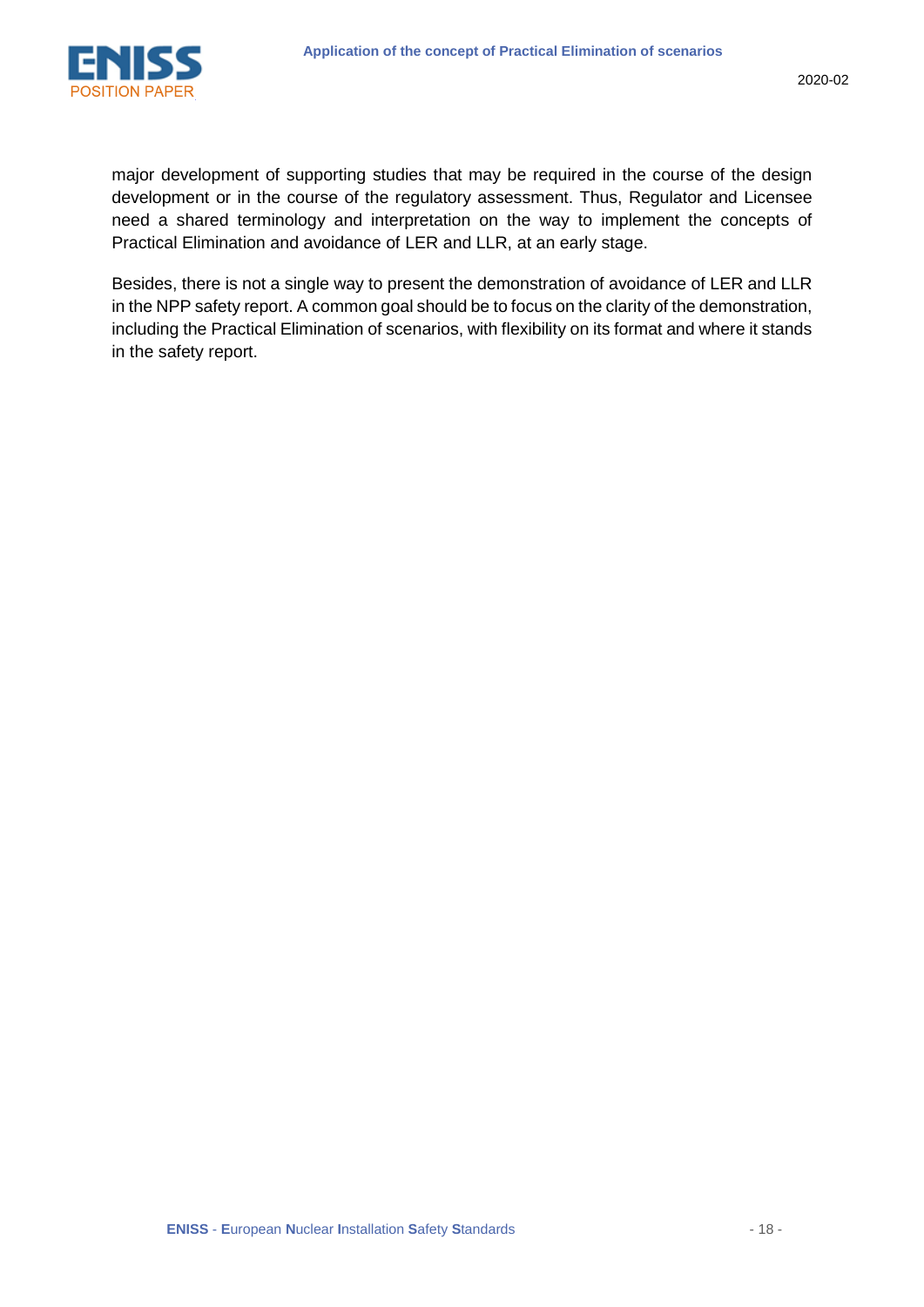

## <span id="page-18-0"></span>**Abbreviations**

| <b>Abbreviations</b> | <b>Definitions</b>                                                                                                                        |
|----------------------|-------------------------------------------------------------------------------------------------------------------------------------------|
| AOO                  | <b>Anticipated Operational Occurence</b>                                                                                                  |
| <b>ALARP</b>         | As Low As Reasonably Practicable                                                                                                          |
| <b>ASN</b>           | Autorité de Sûreté Nucléaire (France) - The French Regulator - Safety Nuclear Authority                                                   |
| <b>CEGB</b>          | Central Electricity Generating Board (England and Wales historic operator)                                                                |
| DBA / DBC            | Design Basis Analysis / Design Basis Conditions                                                                                           |
| <b>DEC</b>           | <b>Design Extension Conditions</b>                                                                                                        |
| DEC-A                | Design Extension Conditions without significant fuel degradation                                                                          |
| DEC-B                | Design Extension Conditions with core melt                                                                                                |
| <b>DCH</b>           | <b>Direct Containment Heating</b>                                                                                                         |
| <b>DiD</b>           | Defence in Depth                                                                                                                          |
| <b>ENISS</b>         | European Nuclear Installations Safety Standards initiative                                                                                |
| <b>ENS</b>           | <b>European Nuclear Society</b>                                                                                                           |
| <b>EPR</b>           | <b>European Pressurised Reactor</b>                                                                                                       |
| <b>EUR</b>           | <b>European Utility Directives</b>                                                                                                        |
| <b>EURATOM</b>       | <b>European Atomic Energy Community</b>                                                                                                   |
| FA <sub>3</sub>      | Flamanville 3 EPR - France                                                                                                                |
| <b>FANC</b>          | Federal Agency for Nuclear Control (Belgium)                                                                                              |
| <b>INB</b>           | Installation Nucléaire de Base (Basic Nuclear Unit - basic definition of nuclear plant where French<br><b>Nuclear Regulation applies)</b> |
| <b>IRSN</b>          | Institut de Radioprotection et de Sûreté Nucléaire - French Institute for Radioprotection and<br><b>Nuclear Safety</b>                    |
| <b>IAEA</b>          | International Atomic Energy Agency                                                                                                        |
| <b>LER</b>           | Large and Early radioactive Releases                                                                                                      |
| <b>LLR</b>           | Large and Late radioactive Releases                                                                                                       |
| <b>OECD</b>          | Organisation for Economic Cooperation and Development                                                                                     |
| OL <sub>3</sub>      | Olkiluoto 3 EPR - Finland                                                                                                                 |
| <b>ONR</b>           | Office for Nuclear Regulation (UK)                                                                                                        |
| <b>NEA</b>           | <b>OECD Nuclear Energy Agency</b>                                                                                                         |
| <b>NO</b>            | Normal Operation                                                                                                                          |
| <b>NPP</b>           | <b>Nuclear Power Plant</b>                                                                                                                |
| <b>NSD</b>           | Nuclear Safety Directive 2014/87/EURATOM 2014                                                                                             |
| PE                   | <b>Practical Elimination</b>                                                                                                              |
| <b>PIE</b>           | <b>Postulated initiating Event</b>                                                                                                        |
| <b>PSA</b>           | Probabilistic Safety Analysis                                                                                                             |
| <b>PSR</b>           | Periodic Safety Review                                                                                                                    |
| <b>RHWG</b>          | <b>WENRA Reactor Harmonisation Working Group</b>                                                                                          |
| SAPs                 | ONR Safety Assessment Principles for the UK                                                                                               |
| <b>SSM</b>           | Swedish Radiation Safety Authority (Sweden)                                                                                               |
| <b>SSR</b>           | Specific Safety Requirements - type of IAEA document                                                                                      |
| <b>STUK</b>          | Radiation and Nuclear Safety Authority (Finland)                                                                                          |
| TAG                  | <b>ONR Technical Assessment Guide</b>                                                                                                     |
| <b>WENRA</b>         | Western Europe Nuclear Regulators Association                                                                                             |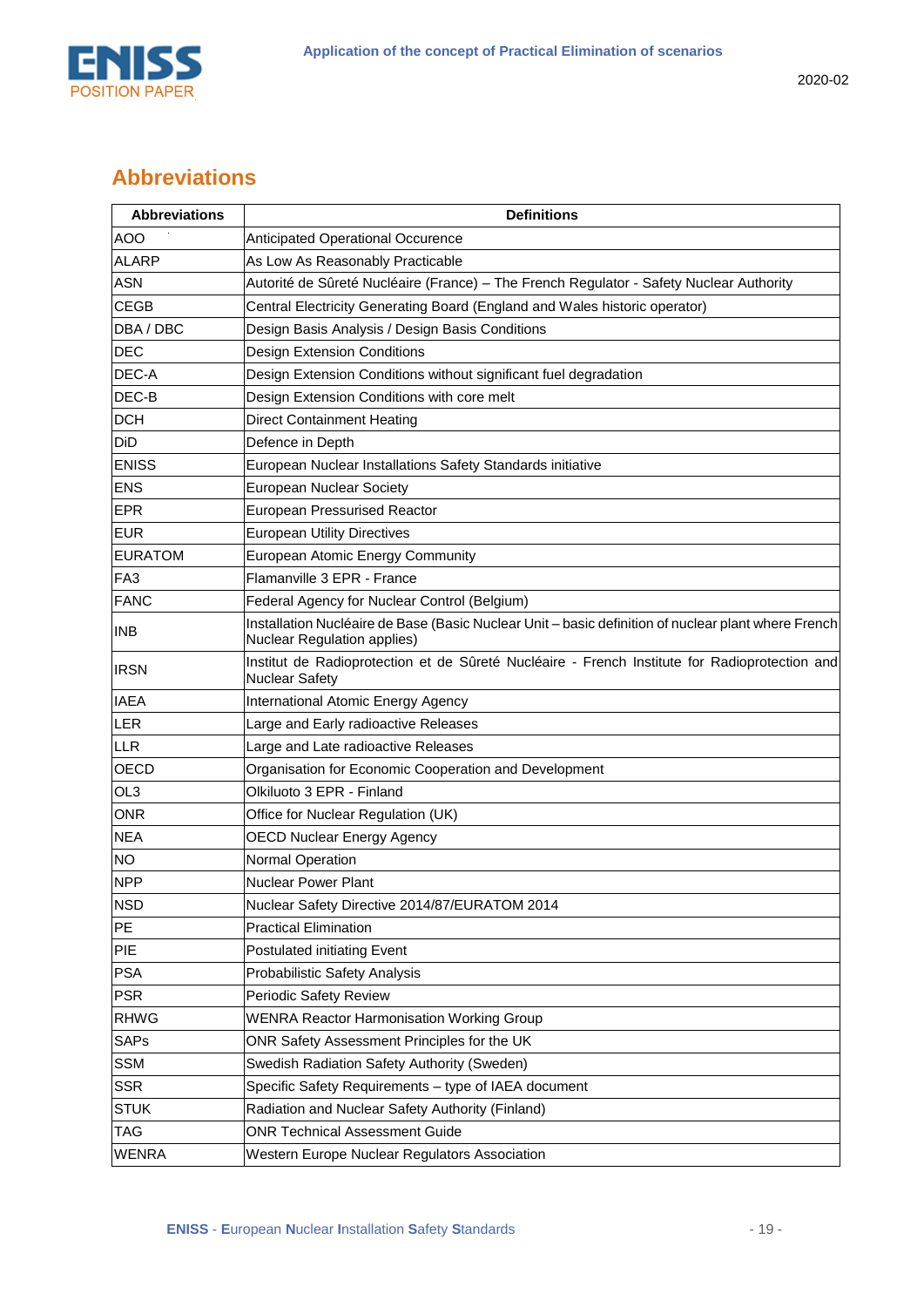

## <span id="page-19-0"></span>**References**

- <span id="page-19-1"></span>/1/ Directive - European Council - 2009/71/Euratom 25th June 2009 and the 8th July 2014 amendments - Council Directive establishing a Community framework for the nuclear safety of nuclear installations, version amended by Council Directive 2014/87/Euratom of 8th July 2014
- <span id="page-19-2"></span>/2/ Declaration - Contracting Parties meeting at the Diplomatic Conference of the Convention on Nuclear Safety - Vienna, Austria 9 February 2015 - Vienna Declaration on Nuclear Safety, On principles for the implementation of the objective of the Convention on Nuclear Safety to prevent accidents and mitigate radiological consequences
- <span id="page-19-3"></span>/3/ WENRA RHWG – August 2013 – Report on Safety of new NPP designs
- <span id="page-19-4"></span>/4/ WENRA RHWG – September 2019 – Report on Practical Elimination Applied to New NPP Designs - Key Elements and Expectations
- <span id="page-19-5"></span>/5/ IAEA Safety Standard - Specific Safety Requirement - SSR-2/1 Rev.1 2016 - Safety of Nuclear Power Plants: Design
- <span id="page-19-6"></span>/6/ IAEA - INSAG-10 1996 - Defence in Depth in nuclear safety
- <span id="page-19-20"></span>/7/ IAEA - INSAG-3 1988 - Basic safety principles for nuclear power plants
- <span id="page-19-7"></span>/8/ IAEA - INSAG-12 Rev. 1 1999 - Basic safety principles for nuclear power plants (update of INSAG-3)
- <span id="page-19-8"></span>/9/ IPSN and GRS - Technical Guidelines for the design and construction of the next generation of nuclear power plants with pressurized water reactors, adopted by the [French] Advisory Committee for Nuclear Reactors (GPR) and German experts plenary meetings held on October 19<sup>th</sup> and 26<sup>th</sup> 2000
- <span id="page-19-9"></span>/10/ Rapport - EDF - Rapport de sûreté de Flamanville 3, version demande de mise en service, 2017
- <span id="page-19-10"></span>/11/ STUK - YVL B.1, 15.11.2013 - Safety design of a nuclear power plant
- <span id="page-19-11"></span>/12/ IRSN - Report - PSN-SRDS n°2017-00001 2017 - The Practical Elimination approach of accident situations for water-cooled nuclear power reactors
- <span id="page-19-12"></span>/13/ WENRA RHWG - December 2009 – RHWG Safety Objectives for New Power Reactors
- <span id="page-19-13"></span>/14/ Guidance – FANC - N° 2013-05-15-NH-5-4-3 April 2017 - Belgian Federal Agency for Nuclear Control Class I Guidances, Guideline - Safety demonstration of new class I nuclear installations - Approach to Defence-in-Depth, radiological safety objectives and application of a graded approach to external hazards
- <span id="page-19-14"></span>/15/ IAEA Safety Standard - Specific Safety Guide – SSG-2 Rev. 1 2019 - Deterministic Safety Analysis for Nuclear Power Plants
- <span id="page-19-15"></span>/16/ IAEA Safety Standards Safety, Fundamental No. SF-1 2006 – Fundamental Safety **Principles**
- <span id="page-19-16"></span>/17/ ONR - SAPs 2014 Edition Revision 0 - Safety Assessment Principles
- <span id="page-19-19"></span><span id="page-19-17"></span>/18/ Report - OECD NEA – 7248 2016 - Implementation of Defence in Depth at Nuclear Power Plants Lessons Learnt from the Fukushima Daiichi Accident
- <span id="page-19-18"></span>/19/ International Conference on Topical Issues in Nuclear Installation Safety: Safety Demonstration of Advanced Water Cooled Nuclear Power Plants 6-9 June 2017, VIC, Vienna, 8th June - Approach to Practical Elimination in Finland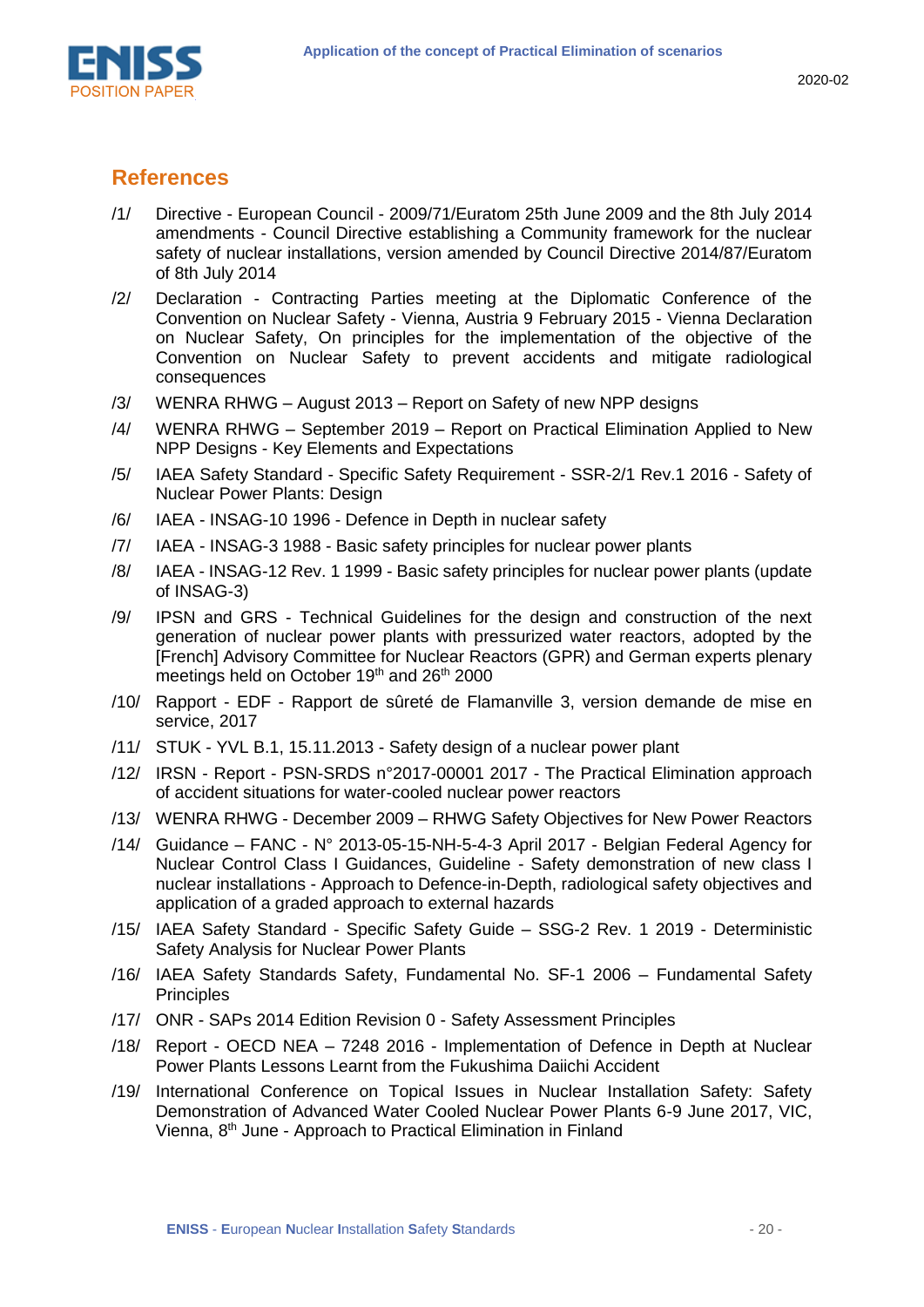

- <span id="page-20-9"></span>/20/ IAEA - TECDOC 1791 May 2016 - TECDOC series, Considerations on the Application of the IAEA Safety Requirements for the Design of Nuclear Power Plants
- <span id="page-20-1"></span>/21/ Guidance - WENRA Guidance 13 June 2017 – Guidance on Article 8a of the EU Nuclear Safety Directive: "Timely Implementation of Reasonably Practicable Safety Improvements to Existing Nuclear Power Plants"
- <span id="page-20-2"></span>/22/ Guidance - ONR NS-TAST-GD-005 Revision 9 March 2018 - Guidance on the Demonstration of ALARP (As Low As Reasonably Practicable)
- <span id="page-20-3"></span>/23/ ASN guide Nb°22 18/07/2017 - Design of Pressurised Water reactor (Translation from ASN Conception des réacteurs à eau sous pression – Guide n°22) edited with support from IRSN
- <span id="page-20-5"></span>/24/ IAEA - Safety Glossary 2018 - Terminology used in Nuclear Safety and Radiation Protection
- <span id="page-20-6"></span>/25/ IAEA - NS-G-1.10 2004 - Safety Standards Series Safety Guide: Design of Reactor Containment Systems for Nuclear Power Plants
- <span id="page-20-0"></span>/26/ EUR Revision E July 2017 - European Utility Requirements for LWR nuclear power plant
- <span id="page-20-7"></span>/27/ France - JORF No. 0033 of 8 February 2012, page 2231 Text No. 12 - consolidated version 09<sup>th</sup> September 2014 - French Order of  $7<sup>th</sup>$  February 2012 setting the general rules relative to basic nuclear installations

Note that the English version is not accounting for the latest French consolidated version of 24<sup>th</sup> September 2018, where only article 5.1 is modified. But this has no impact on this document.

- <span id="page-20-12"></span>/28/ CEGB Closing Statement to the Sizewell B Public Inquiry 1982-1985, Volume 1
- <span id="page-20-13"></span>/29/ Report - EDF Energy NNB GenCo - HPC PCSR3 2016 - HPC Pre-Construction Safety Report 3
- <span id="page-20-11"></span>/30/ German Regulation - Safety Requirements for Nuclear Power Plants 03rd March 2015 (translation from the document Sicherheitsanforderungen an Kernkraftwerke)
- <span id="page-20-8"></span>/31/ Swedish Nuclear Safety Regulations (SSMFS 2008:17) Nuclear safety law (4§ 2<sup>nd</sup> and 3<sup>rd</sup> Law revised 2017)
- /32/ Media Singapore DOI 10.1007/978-981-10-2314-9\_34 2017 Proceedings of the 20th Pacific Basin Nuclear international Conference - "Practical Elimination on Large Release of Radioactive Materials" and Safety Performance Research on HPR1000
- <span id="page-20-10"></span>/33/ ENS - European Nuclear Society 12-16 February 2017 - Topsafe 2017 event, Defence in Depth and Practical Elimination of early and large releases – concepts and practice
- <span id="page-20-4"></span>/34/ ENISS – Position paper on the 3 concepts: Cost Benefit Analysis, Reasonably Practicable, Risk Informed – ENISS Common Licensee Understanding and Principles for a Successful Approach – October 2018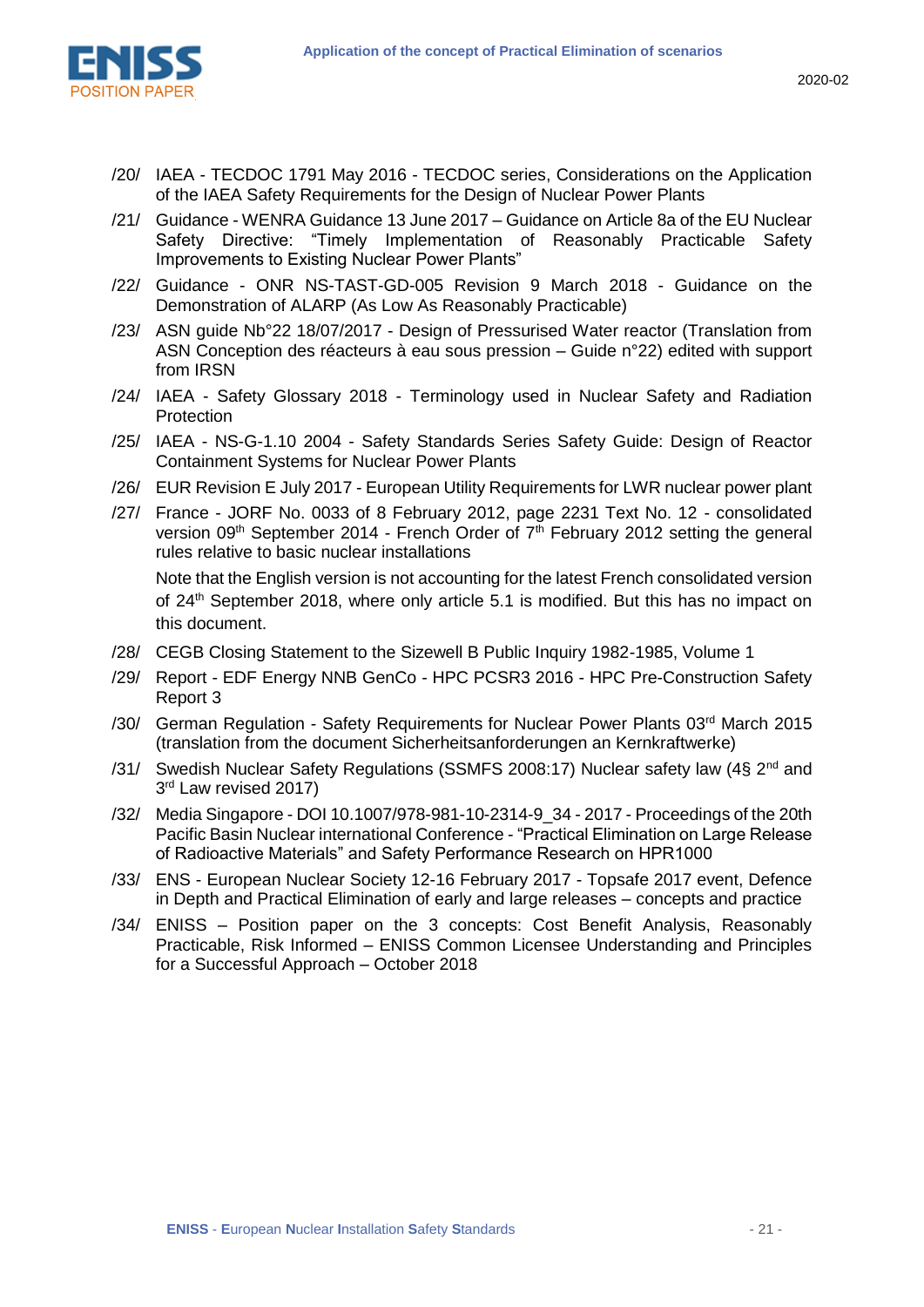

## <span id="page-21-0"></span>**Appendix 1 – Summary of definitions, interpretations, applications of Practical Elimination (PE)**

#### **A1.1 Latest international development of the Practical Elimination concept**

When referring to Practical Elimination, IAEA safety standard SSR-2/1 rev. 1 (ref. [/5/\)](#page-19-5) is the international reference. PE is introduced as a concept at the very beginning, when discussing high level safety objectives for Nuclear Power Plants (NPPs), part of section 2 "*applying the safety principles and concepts*". Para 2.11 states:

*"2.11. […] Plant event sequences that could result in high radiation doses or in a large radioactive release have to be 'practically eliminated'."*

SSR-2/1 introduces Practical Elimination as key to achieve principle 8 of IAEA Fundamental Safety SF-1 (ref. [/16/\)](#page-19-15), which is at the top of the IAEA pyramid of documents. However, details about Practical Elimination demonstration are deferred to footnote 2 as:

*"The possibility of certain conditions arising may be considered to have been 'practically eliminated' if it would be physically impossible for the conditions to arise or if these conditions could be considered with a high level of confidence to be extremely unlikely to arise".*

Hence, there is no formal definition for Practical Elimination. The IAEA glossary (ref. [/24/\)](#page-20-5) is in the same position, referring to SSR-2/1, but concluding that:

*"The phrase 'practically eliminated' was used in requirements for the design of nuclear power plants to convey the notion that, for a nuclear power plant, the possibility of the potential occurrence of certain hypothetical event sequences in scenarios could be considered to be excluded ("practically eliminated") provided that (1) it would be physically impossible for the relevant event sequences to occur or that (2) these sequences "could be considered with a high level of confidence to be extremely unlikely to arise"].*

but with the following caution:

*"The phrase 'practically eliminated' is misleading as it actually concerns the possible exclusion of event sequences from hypothetical scenarios rather than practicalities of safety. The phrase can also all too readily be misinterpreted, misrepresented or mistranslated as referring to the 'elimination' of 'accidents' by practical measures (or else 'practically' in the sense of 'almost'). Clear drafting in natural language would be preferable."*

#### **A1.2 History of the introduction of the concept of Practical Elimination**

As highlighted in the IRSN report on Practical Elimination approach (ref. [/12/\)](#page-19-11), PE terminology was probably first used in the 90's and introduced as part of the first German and French Regulator discussions to establish safety objectives for a new generation of nuclear reactors. This was finally included in the resulting German and French Technical Guidelines (ref. [/9/\)](#page-19-8):

*"A.1.1.d) Accident situations with core melt which would lead to large early releases have to be "practically eliminated": if they cannot be considered as physically impossible, design provisions have to be taken to design them out."*

Other approaches, already implemented in the design of operating Nuclear Power Plants, may be seen as Practical Elimination despite not using the PE terminology, but this is still under debate internationally, at least between ENISS Licensees. Some of these approaches are related to the design of large pressurised components, where design provisions allow to consider their failure very unlikely such as: "Non-breakable components" or Incredibility of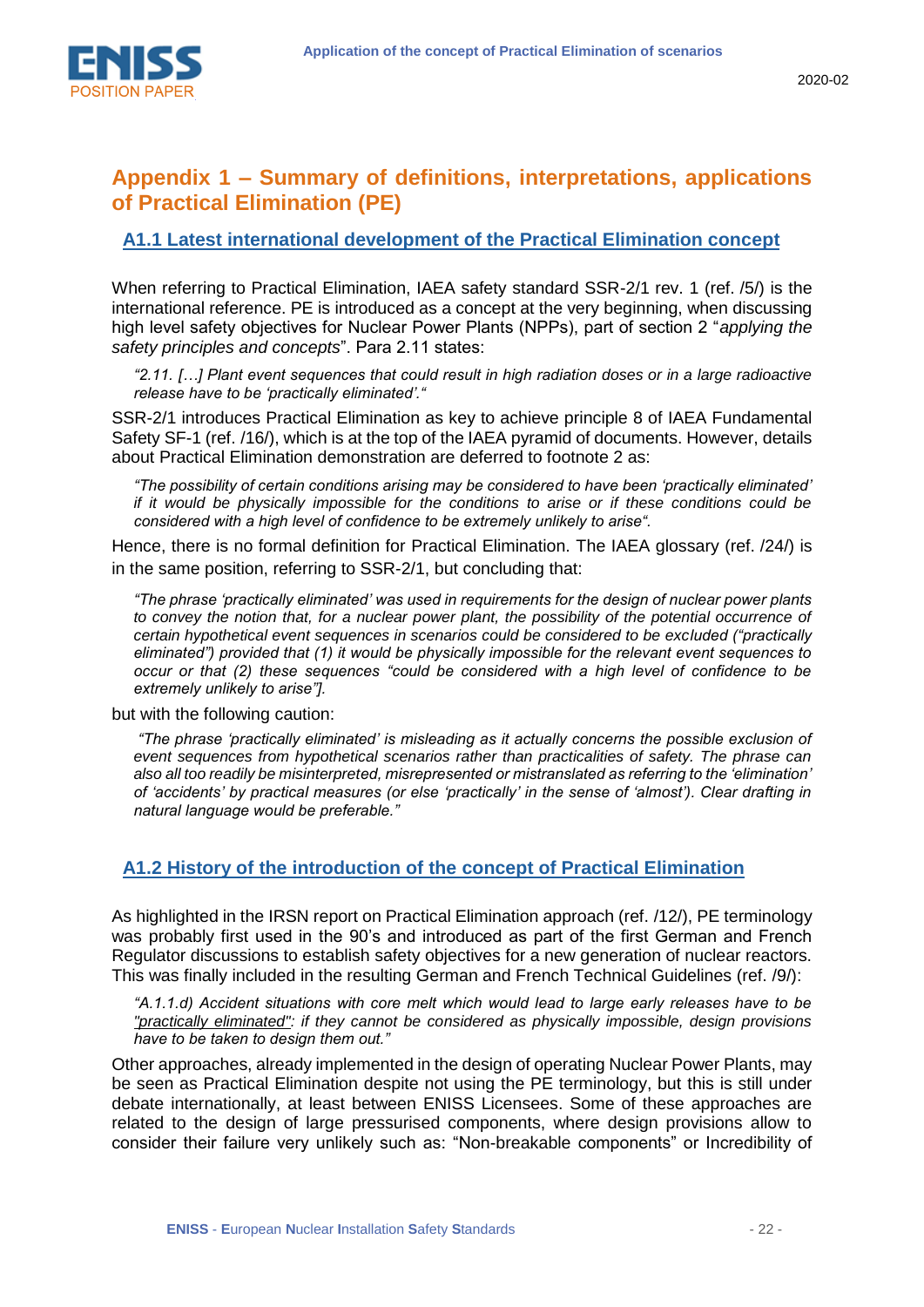



Failure. This was discussed as part of an international conference on safety topical issues regarding Practical Elimination approach in Finland (ref. [/19/\)](#page-19-18).

*"The idea of practically eliminate rupture of the reactor pressure vessel and fast increase of reactivity threatening the integrity of the containment and causing early or large releases have been in the design of nuclear power plants from the 1970s."*

In terms of international standards, the terminology Practical Elimination was first introduced via IAEA INSAG 12 (ref. [/8/\)](#page-19-7) in 1999, but the concept was referenced in earlier standards using different terminology. It is referred to in the "Technical Safety Objective" set down in IAEA INSAG-3 (ref. [/7/\)](#page-19-20):

*"19. Objective: To prevent with high confidence accidents in nuclear plants; to ensure that, for all accidents taken into account in the design of the plant, even those of very low probability, radiological consequences, if any, would be minor; and to ensure that the likelihood of severe accidents with serious radiological consequences is extremely small."*

This was incorporated in the IAEA INSAG 10 (ref. [/6/\)](#page-19-6):

*"124. For advanced designs, it would be demonstrated, […], that hypothetical severe accident sequences that could lead to large radioactive releases due to early containment failure are essentially eliminated with a high degree of confidence".*

This was incorporated in the revision of INSAG-3 renamed as INSAG 12 (ref. [/8/\)](#page-19-7), under the discussion of the Technical Safety Objective as:

*"27 […] Another objective for these future plants is the practical elimination of accident sequences that could lead to large early radioactive releases, whereas severe accidents that could imply late containment failure would be considered in the design process with realistic assumptions and best estimate analyses so that their consequences would necessitate only protective measures limited in area and in time.".*

*"129 For future nuclear power plants […]. Notably, the practical elimination of accident sequences which could lead to large early radioactive releases"*

Based on these documents (ref. [/12/,](#page-19-11) [/9/,](#page-19-8) [/8/](#page-19-7) and [/6/\)](#page-19-6), PE was historically defined as an objective to reduce the risks of large and early radioactive releases (LER), potentially raised by severe accident scenarios. The need to include design provisions to prevent and mitigate severe accidents leading to late containment failures was also included in the objectives as an additional item.

However, the term Practical Elimination has been revised in recently issued IAEA publications. In 2004, the IAEA safety guide NS-G-1.10 (ref. [/25/\)](#page-20-6) extended PE by the provision of a list of scenarios to be considered, a first step going further than the initial "large and early releases" (LER) via the introduction of LLR:

*"6.5 For new plants, […] The consideration of severe accidents should be aimed at practically eliminating the following conditions:*

- *• Severe accident conditions that could damage the containment in an early phase […];*
- *• Severe accident conditions that could damage the containment in a late phase […];".*

Where the details about demonstration of PE is also in a footnote (Footnote 14).

Then in 2012 the IAEA safety standard SSR-2/1 came into force. The 2012 version introduces Practical Elimination in relation to:

*"2.11. [...] plant event sequences that could result in high radiation doses or radioactive releases must be practically eliminated"*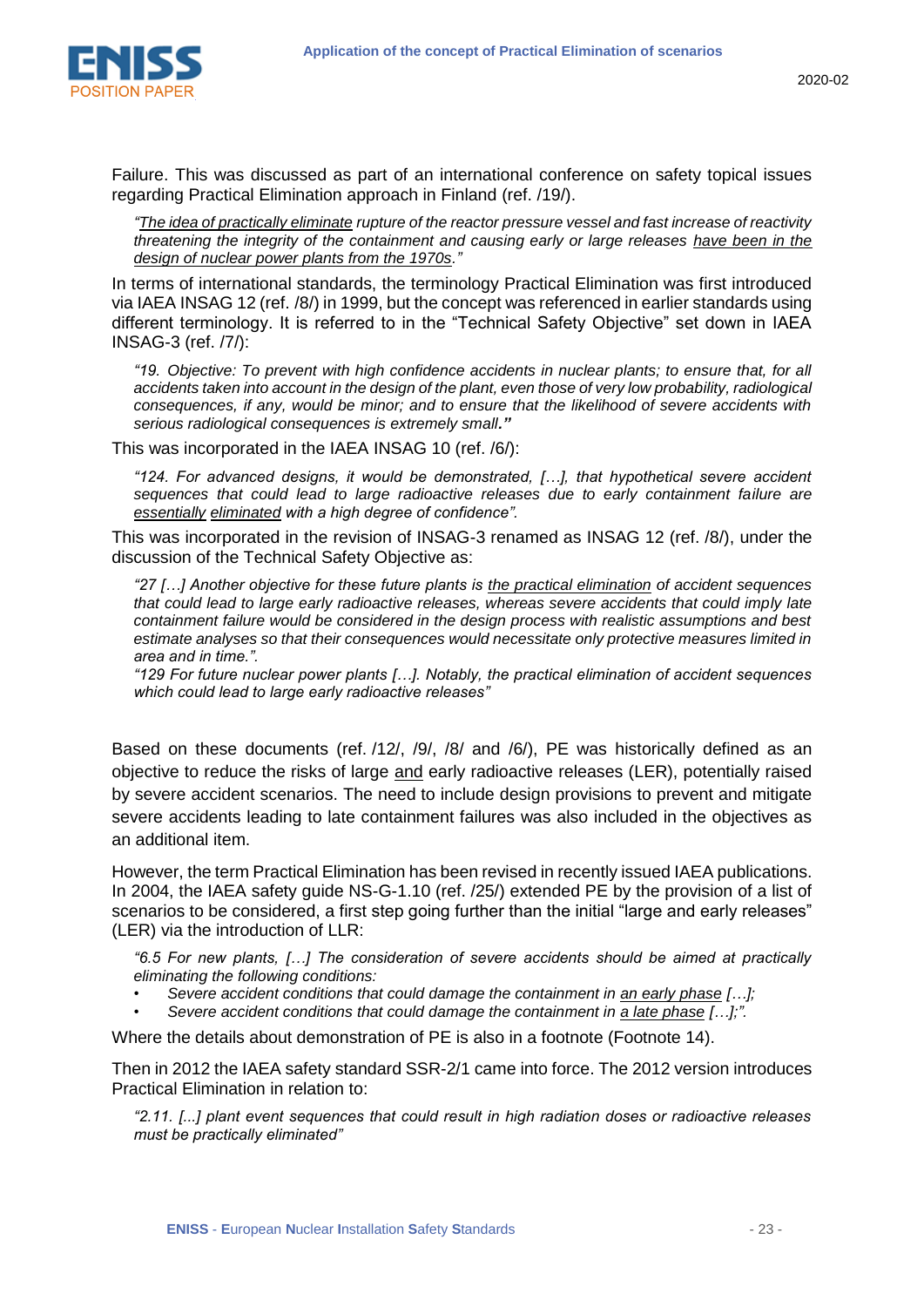

This was probably seen as a broad definition (you could read it as "all radioactive releases") going above the intent and all instances were corrected in 2016 (revision 1 - ref. [/5/\)](#page-19-5). But this revision 1 does not come back to the "large and early releases" (LER) of INSAG 10, while introducing further details about Practical Elimination, but rather extend it to LLR. The main addition is a sentence, making PE part of the 4<sup>th</sup> level of Defence in Depth (DiD), closely linked to accident with significant fuel degradation, and two new footnotes:

*"2.11. […] Plant event sequences that could result in high radiation doses or in a large radioactive release have to be 'practically eliminated […]*

*"2.13. […]* 

*(4) The purpose of the fourth level of defence is […] Event sequences that would lead to an early radioactive release or a large radioactive release<sup>3</sup> are required to be 'practically eliminated'<sup>4</sup> ."*

*"Footnote 3: An 'early radioactive release' in this context is a radioactive release for which off-site protective actions would be necessary but would be unlikely to be fully effective in due time. A 'large radioactive release' is a radioactive release for which off-site protective actions that are limited in terms of lengths of time and areas of application would be insufficient for the protection of people and of the environment."*

*"Footnote 4: The possibility of certain conditions arising may be considered to have been 'practically eliminated' if it would be physically impossible for the conditions to arise or if these conditions could be considered with a high level of confidence to be extremely unlikely to arise."*

It should be highlighted that Footnote 3 is introducing a distinction between LER and LLR and is using a terminology very similar to the one used for Design Extension Conditions (DEC with or without core melt) in IAEA safety standard SSR-2/1:

*"5.31A. The design shall be such that for design extension conditions, protective actions that are limited in terms of lengths of time and areas of application shall be sufficient for the protection of the public, and sufficient time shall be available to take such measures."*

The IAEA safety standard SSR-2/1 is also referring to Practical Elimination in several requirements, this being new parts from revision 1 or amendments, in areas such as: Requirement 5: Radiation protection in design (para 4.3), Requirement 20: Design extension conditions (para 5.27), Requirement 58: Control of containment conditions (para 6.28), Fuel handling and storage systems (para 6.68), External hazards (para 5.21A).

In addition to IAEA SSR-2/1, some international regulations, standards, guides are also discussing Practical Elimination:

 The European Utility Requirements (EUR) for LWR NPPs Revision E (ref. [/26/\)](#page-20-0) section 2.1 closely considers IAEA SSR-2/1. The EURs raise the SSR-2/1 footnotes as definitions for Practical Elimination, "early releases" (LER) and "large releases" (LLR) (note that all terms followed by a "\*" are in the EUR list of definitions):

*"Accident sequences that have the potential to cause a Large Release\* or Early Release\* shall be Practically Eliminated\*."*

 WENRA also introduces Practical Elimination in the safety objectives for New Power Reactors (ref. [/13/\)](#page-19-12) through Objective O3 "Accidents with core melt", with the same definition as IAEA SSR-2/1 for "early releases" (LER) and for "large releases" (LLR) :

*"accidents with core melt which would lead to early or large releases have to be practically eliminated;"*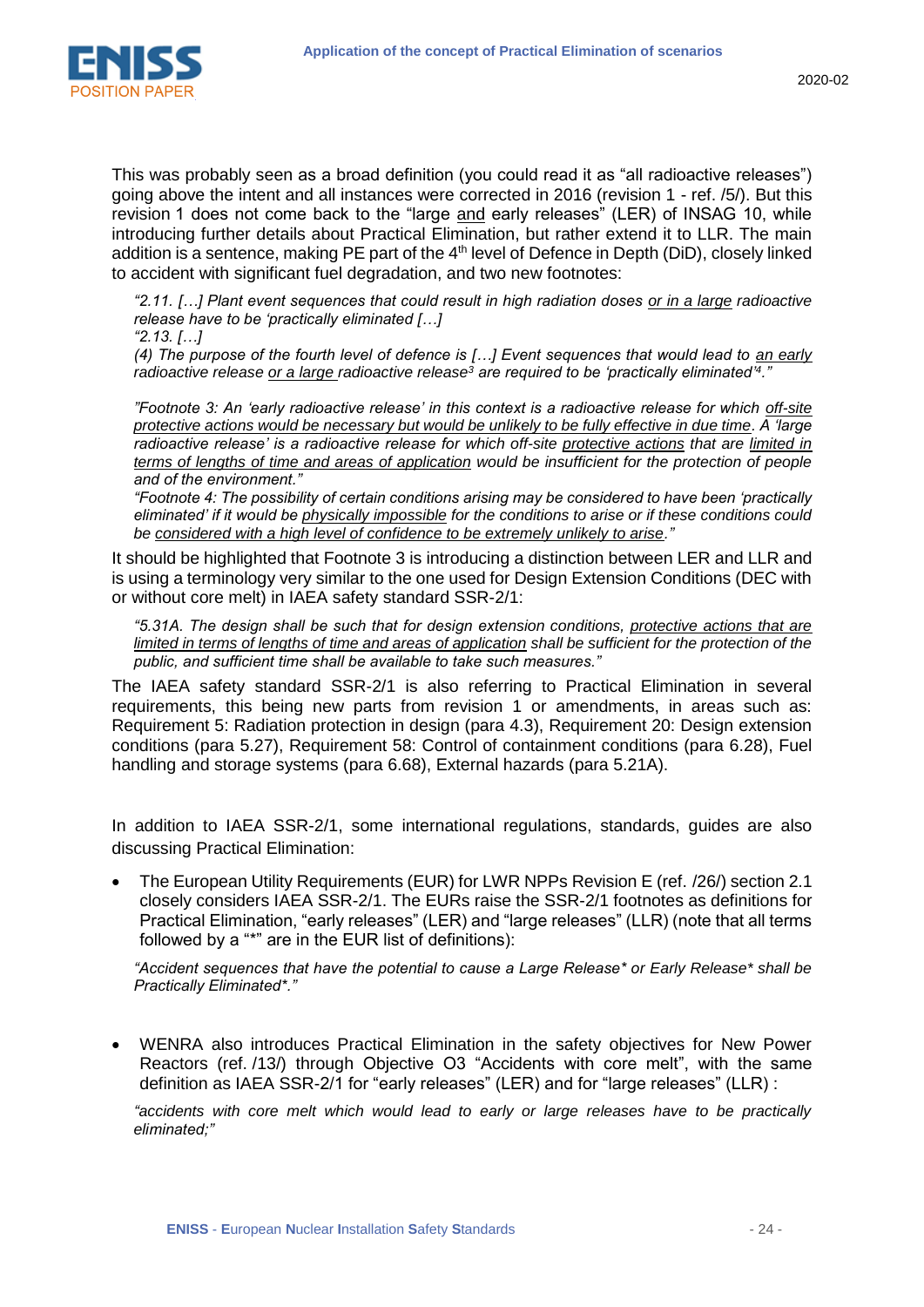

 The OECD NEA report on the Implementation of Defence in Depth following the Fukushima Daichi Accident (ref. [/18/\)](#page-19-19) also refers to IAEA SSR-2/1 in these terms:

*"The goal of level 4 is to prevent or mitigate any significant radioactive releases from such accidents. In some cases, prevention and mitigation through the implementation of DiD should be reinforced, and those sequences leading to significant radioactive releases have to be "practically eliminated".*

• Finally, the recently published IAEA safety glossary (ref.  $/24/$ ) takes the definition as given in SSR-2/1, but states the following:

*"The phrase 'practically eliminated' is misleading as it actually concerns the possible exclusion of event sequences from hypothetical scenarios rather than practicalities of safety. The phrase can also all too readily be misinterpreted, misrepresented or mistranslated as referring to the 'elimination' of 'accidents' by practical measures (or else 'practically' in the sense of 'almost'). Clear drafting in natural language would be preferable."*

#### **A1.3 A large variety of interpretations of Practical Elimination application**

Practical Elimination has been introduced in France through the French and German Technical Guidelines (ref. [/9/\)](#page-19-8). Despite an early appearance of the concept in the 90s, further discussions and recent development took place. Article 3.9 of the Order of 7<sup>th</sup> February 2012 (ref. [/27/\)](#page-20-7) gave a high level description of principles similar to Practical Elimination:

*"accidents that could lead to large releases of hazardous substances or to hazardous effects off the site that develop too rapidly to allow timely deployment of the necessary population protection measures are physically impossible or, if physical impossibility cannot be demonstrated, that the measures taken on or for the installation render such accidents extremely improbable with a high level of confidence."*

The ASN guide 22 (ref. [/23/\)](#page-20-3), issued in 2017 explains this further (translated for this paper, as the English version is not available yet) but, again, without referring to "Practical Elimination" nor "practically eliminated" terminology:

*"[Core melt accidents with the potential to lead to large releases, for which it would be unlikely that the required protective measures for people off-site will be effective in time, are made physically impossible; or, if not possible, provisions are implemented to make them extremely unlikely to arise with a high level of confidence.]"*

Additionally, IRSN issued in 2017 an approach to Practical Elimination (ref. [/12/\)](#page-19-11):

*"[...] situations likely to lead to large releases, because of the simultaneous or successive loss of integrity of all the containment barriers or because of the bypass of these barriers (containment bypass situations):* 

- **e** either lead to define provisions allowing to significantly limit their consequences;
- *or shall be "practically eliminated" […]."*

*"[…] This highlights how important the discussions between applicants and safety authorities in the early stages of a new design are […]."*

The conclusion of the report includes the following statement:

*"The situations for which this approach [(Practical Elimination)] can be used shall be discussed by applicants and safety authorities from the initial design stages of a new reactor type."*

In the UK, the ONR SAPs (ref. [/17/\)](#page-19-16), inspired by IAEA safety standard SSR-2/1, have incorporated Practical Elimination as part of the severe accident topic: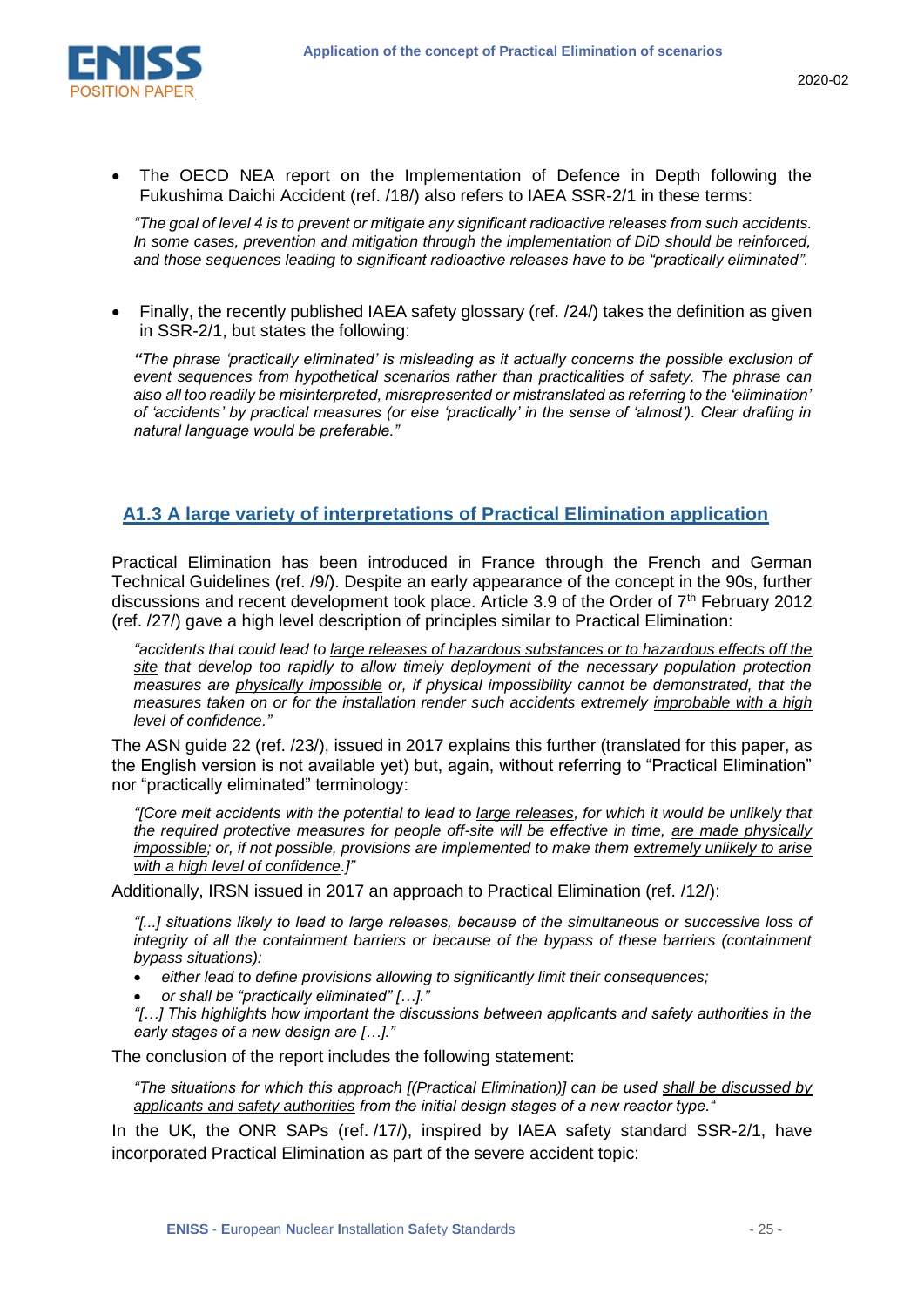

2020-02

*"6.11 […] the SAA [Severe Accident Analysis] should form part of a demonstration that potential severe accident states have been 'practically eliminated'. To demonstrate practical elimination, the safety case should show either that it is physically impossible for the accident state to occur or that design provisions mean that the state can be considered to be extremely unlikely with a high degree of confidence. "*

In Belgium, the Federal Agency for Nuclear Control (FANC) introduced Practical Elimination in the recent issue of a guidance (ref. [/14/\)](#page-19-13) for new reactors:

- *"severe accidents which would lead to early or large releases should be practically eliminated (See section 5.3);*
- *severe accidents which would lead to unacceptable direct irradiation (e.g. in case of criticality accidents without release) should be practically eliminated (see section 5.3) […] "*
- *"5.3 […] The demonstration of practical elimination is considered successful if [7]:*
- *The sequence (initiator) can be proven to be physically impossible;*
- *The sequence (initiator) is extremely unlikely to arise with a high level of confidence."*

In Finland, Practical Elimination has been recently introduced in the updated Finnish Regulation through YVL B.1 (ref. [/11/\)](#page-19-10) as follows:

*"423. Events that may result in a release requiring measures to protect the population in the early stages of the accident shall be practically eliminated.*

*424. Events to be practically eliminated shall be identified and analysed using methods based on deterministic analyses complemented by probabilistic risk assessments and expert assessments.…]"*

In addition at the June 2017 international conference on safety topical issues, regarding Practical Elimination approach in Finland, the Finnish Regulator STUK (ref. [/19/\)](#page-19-18) stated that:

*"[…] This overall approach for Practical Elimination of large and early releases is supported by the approach of "practically eliminating" specific sequences and conditions threatening the containment integrity in severe accidents."*

In Sweden, the National Regulation SSMFS 2018:17 (ref. [/31/\)](#page-20-8) is in some way discussing Practical Elimination or at least the events that should be considered:

*"a safety evaluation should be performed of events and phenomena which may be of importance for containment integrity in highly improbable events. Examples of such events and phenomena which can result in the need to take measures include high pressure melt-through of the reactor pressure vessel, steam explosion, recriticality, hydrogen fire and containment underpressure."*

Based on the Technical Guidelines (ref. [/9/\)](#page-19-8), Flamanville 3 EPR project has considered Practical Elimination from early stages. This is now reflected in the FA3 Pre-Commissioning Safety Report (Translated from ref. [/10/\)](#page-19-9):

*"Situations to be specifically handled to practically eliminate them are those liable to yield large early releases. The situations to be considered are […]*

*"Regarding situations to be practically eliminated, this deterministic approach aims at identifying phenomena that could give rise to early failure of the containment in severe accident situation."*

The Olkiluoto 3 project has followed a similar route, although, the French and German Technical Guidelines (ref. [/9/\)](#page-19-8) are not a formal design reference, in Finland. In addition, the Finnish Regulator STUK has required additional severe accident management measures that are not part of other EPR projects. It is worth underlining the following part of their assessment of PE application in Finland, as presented at an International Conference in June 2017 (ref. [/19/\)](#page-19-18):

*"Practical elimination of early or large releases consist of two aspects: for the first consideration of Defence-in-Depth effectively in design and operation of a reactor […]*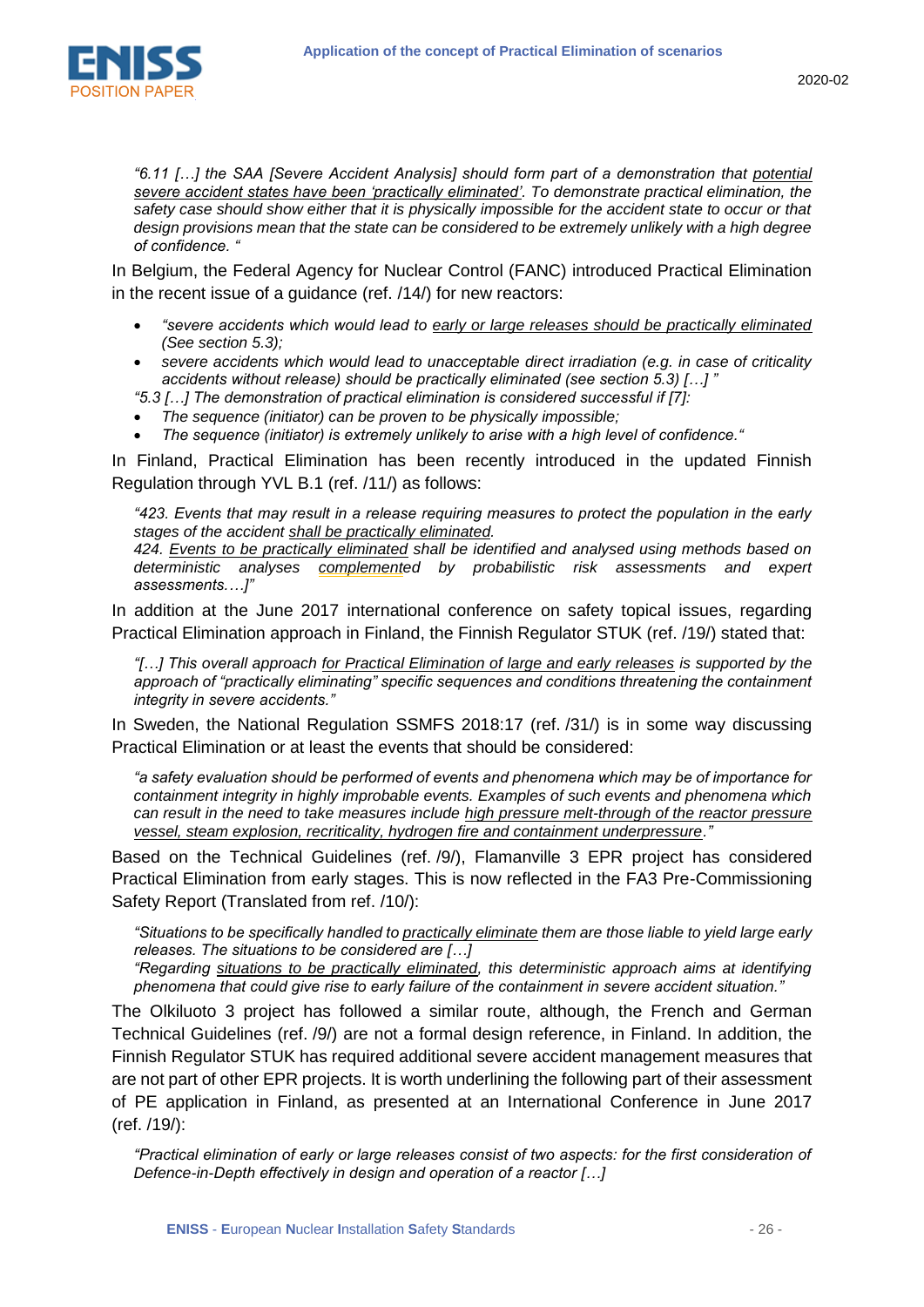

*at Level 4 the severe accident sequences leading to the loss of containment are to be identified and "practically eliminated". These sequences are specific to the reactor type and design. The general goal for "practically eliminating" large or early releases is driven by the probabilistic limit for large and early releases above."*

Knowing that IAEA safety standard SSR-2/1 was still new and may be interpreted in different ways, IAEA initiated TECDOC 1791 (ref. [/20/\)](#page-20-9) to collate insights and approaches in support to the application of IAEA SSR-2/1. This TECDOC recognises that:

*"There is still discussion in several Member States on the actual conditions for which the practical elimination needs to be pursued." […]"*

*"The concept of 'practical elimination' must not be misinterpreted or misused. It is to be considered as part of a general approach to safety and its appropriate application as an enhancement of defence in depth."*

*"It is a decision of the regulatory body to establish or not what are acceptable targets to support the demonstration of practical elimination."*

At the same time in 2016, OECD report (ref. [/18/\)](#page-19-17) about application of Defence in depth following Fukushima Daichi Accident included discussions on Practical Elimination:

*"be ensured that accident sequences that lead to significant radioactive releases are "practically eliminated". There has been some debate about what this means in practice." "To date, there does not seem to be a common understanding of what that implies for reactor safety systems."*

In addition, the European Nuclear Society held a meeting in Vienna to share about NPPs safety, this included a session on Practical Elimination (ref. [/33/\)](#page-20-10) where IAEA SSR-2/1 and IAEA TECDOC 1791 were discussed. It was noted that:

*"The practical elimination of large or early radioactive releases during nuclear power plant accidents is desired. However, the demonstration of the Practical Elimination is a complex process for which no specific guidance and criteria are available and not sufficient experience is so far generated."*

Based on all that, ENISS Licensees observe a large variety in the terminology and that the current definition of PE or ways of implementing the concept of PE have evolved and are not consistently shared. Therefore, the PE safety objective, PE relation to DiD concept and methods of demonstration differ, opening the door to differing interpretations that may be used by Licensees and Regulators.

#### **A1.4 Observations and examples of applications**

#### **In Belgium:**

The Federal Agency for Nuclear Control (FANC) introduced Practical Elimination in the recent issue of the Guideline for Safety demonstration of new class I nuclear installation (ref. [/14/\)](#page-19-13). As per the title, this new guideline is intended to apply to new plants and hence have not been used so far in Belgium.

However, recent and current safety improvements performed on Belgian NPPs could be seen as Practical Elimination application. For example, the Filtered Containment Venting System (FCVS) installed on Belgian units can be seen as a means to practically eliminate scenarios leading to containment failure due to slow pressurisation. Such late containment failure could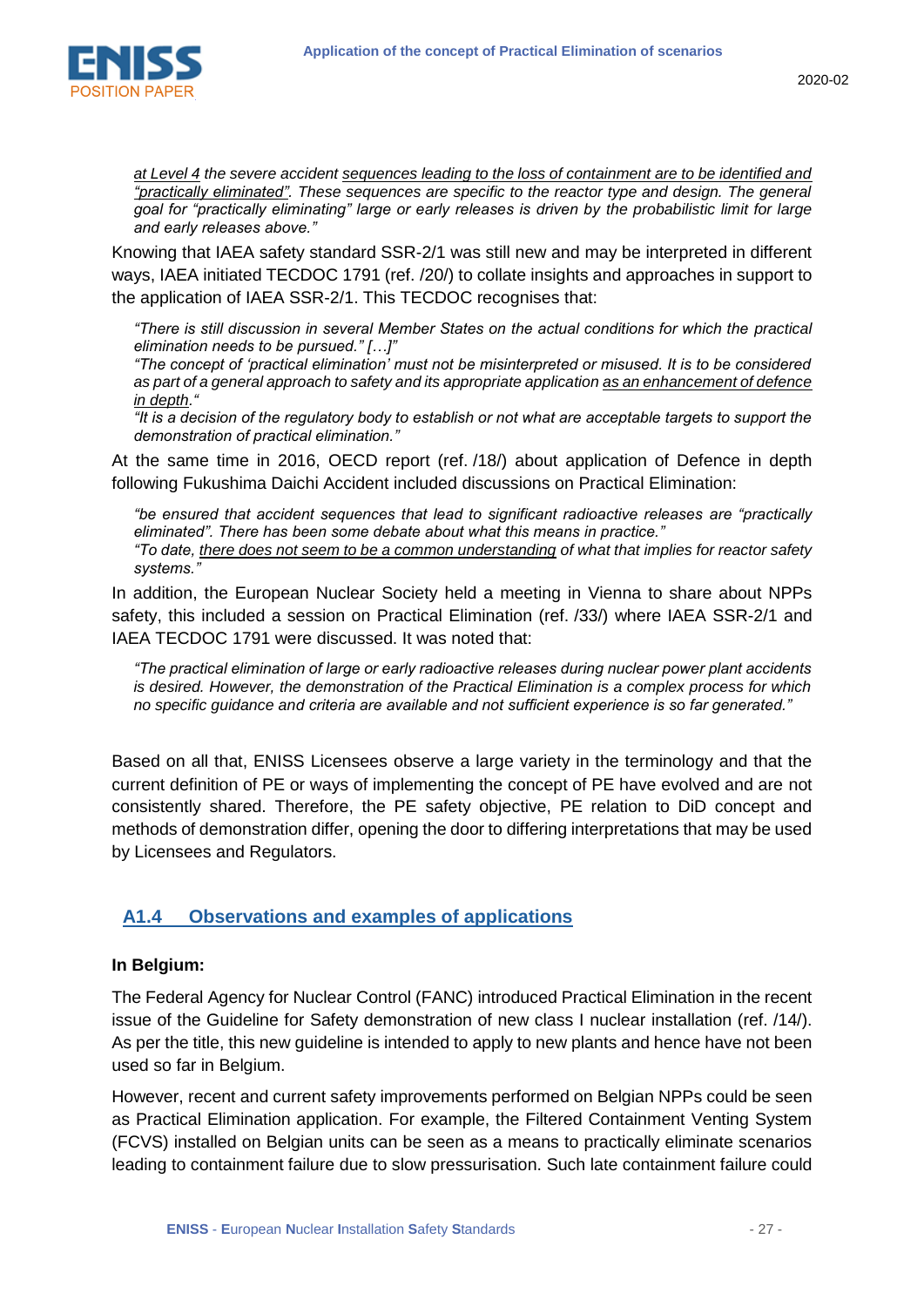

lead to releases for which limited off-site protective actions would be insufficient. Furthermore, the installation and design of this system is supported by probabilistic considerations which falls in line with the Practical Elimination concept, although the concept has not been formally considered. Another example is the establishment of the list of sequences for Design Extension Conditions (DEC) studies that has been supported by both deterministic and probabilistic arguments. A probabilistic approach supported the definition of lower bounds in terms of frequencies issued from both level 1 and level 2 Probabilistic Safety Analysis (PSA) studies (i.e. frequencies of core damage and release categories levels). Sequences with frequencies falling under these lower bounds and under additional deterministic considerations, have been excluded from the list of DEC sequences. Therefore the consequential severe accident scenarios can be seen as practically eliminated.

#### **In France:**

Practical Elimination has been introduced in France and Germany as a regulatory expectation, in the 1990's, through the French and German Technical Guidelines (ref. [/9/\)](#page-19-8).

Based on this French Regulation, Flamanville 3 (FA3) EPR project has considered Practical Elimination of large and early releases (LER) from early stages, whereas LLR avoidance is part of severe accident studies (DEC-B). This is now reflected in the FA3 Pre-Commissioning Safety Report (ref. [/10/\)](#page-19-9) with dedicated sections. Future designs under development in France, such as EPR 2, are also considering Practical Elimination.

Practical Elimination is also part of the French Article 3.9 of the Order of  $7<sup>th</sup>$  February 2012 (ref. [/27/\)](#page-20-7). The general description in this Order is further detailed by the ASN guide 22 (ref. [/23/\)](#page-20-3), issued in 2017 with the aim to provide additional recommendations on the interpretation of the French legal framework for the design of NPPs. Neither document uses the Practical Elimination terminology.

#### **In Finland:**

The recently updated Finnish Regulation YVL B.1 (ref. [/11/\)](#page-19-10) has introduced Practical Elimination. In essence, the Practical Elimination means a very low frequency of occurrence for large or early releases, and the satisfaction of the authority that there are no further reasonably achievable means to further decrease the likelihood of such accident sequences.

The NPP unit Olkiluoto 3 has, in practice, the Practical Elimination in its design basis, although the wording in the safety case does not use this concept. At older units, such as Olkiluoto 1 and 2, the Practical Elimination is considered as a design goal towards which all reasonable actions need to be made.

When the severe accident management approach was developed and implemented at the Loviisa power plant starting from 1988 until 2002, the guiding principle was to avoid any containment failure that could lead to early and large releases. The Risk-Oriented Accident Analysis Methodology (ROAAM) was extensively applied to demonstrate that "Containment failure is a physically unreasonable event for any accident sequence that is not remote and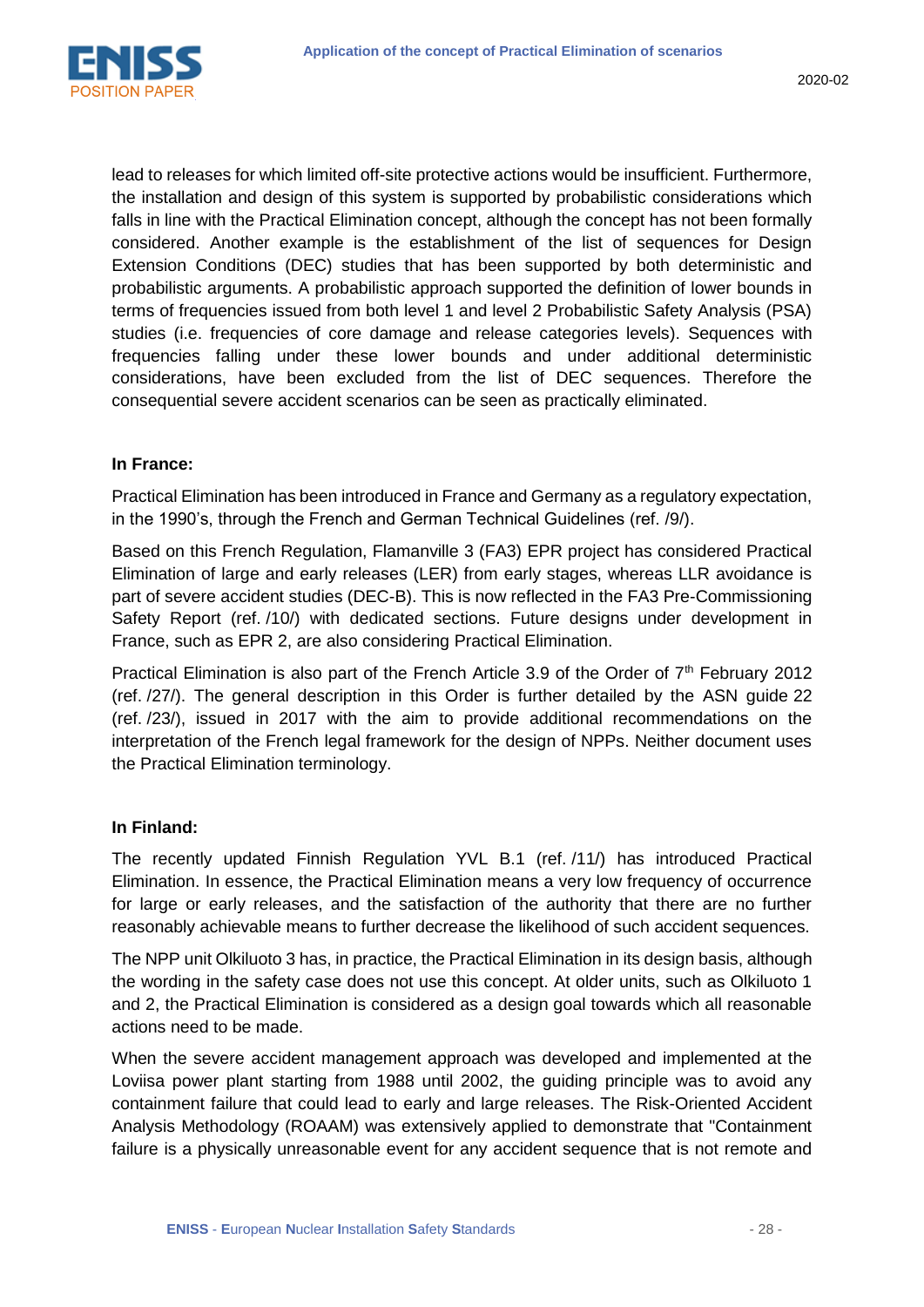

speculative". Although the wording in the safety case does not use the Practical Elimination concept, this approach is equivalent to demonstrating Practical Elimination.

#### **In Germany:**

There is consideration of Practical Elimination in the French and German Technical Guidelines (ref. [/9/\)](#page-19-8) developed in the 1990s. Practical Elimination may be regarded as already being considered, where initiating events or accident sequences have been discarded from the design with justification. Practical Elimination is more seen as a practical means to demonstrate the completeness of a safety evaluation.

Furthermore, Practical Elimination is mentioned in the "Safety Requirements for Nuclear Power Plants" (ref. [/30/\)](#page-20-11), where it is defined similar to IAEA safety standard SSR-2/1. When issuing nuclear licenses German authorities are bound by a fundamental decision of the German Supreme Court, ruling that a license may only be granted if any harm resulting from a nuclear activity is practically eliminated.

#### **In Spain:**

The explicit term of Practical Elimination is not used in the Spanish nuclear regulation, however, the concept is considered as part of the application of the "Defense in Depth" concept, requiring that the design should prevent as far as possible the failure of the successive barriers that prevent the release of radioactive material to the environment.

The application of the Defense in Depth is required by specific regulation, issued by the government (Nuclear Safety Royal Decree, article 16) and by the Spanish Regulator (Safety Instruction IS-26 "Basic safety requirements about nuclear safety at nuclear installations" and Safety Instruction IS-37 "Design basis accidents at nuclear power plants"). Therefore practical elimination of events that could result in large or early releases is taken into consideration by addressing these regulations.

#### **In Sweden:**

The explicit term Practical Elimination is not used in the nuclear Regulations and there has not been much discussions as regard the implementation of the concept. Swedish nuclear safety Regulations (SSMFS 2008:17 - ref. [/31/\)](#page-20-8) applies the concept of "Residual Risk", a concept introduced in 1986.

Practical Elimination is considered to be part of the nuclear safety objective (Article 8a) established under the revised Nuclear Safety Directive (2009/71EURATOM – ref. [/1/\)](#page-19-1), which has been implemented into national Regulations (Swedish Nuclear Law 4§). For existing plants, Practical Elimination of events that could result in large or early releases is taken into consideration by addressing specific severe accident scenarios (part of "highly improbable events") and by means of reasonably practicable safety improvements. It is not expected that Practical Elimination will lead to further plant improvements, but rather confirm the justification that effective mitigation measures are in place. Practical Elimination of events that could result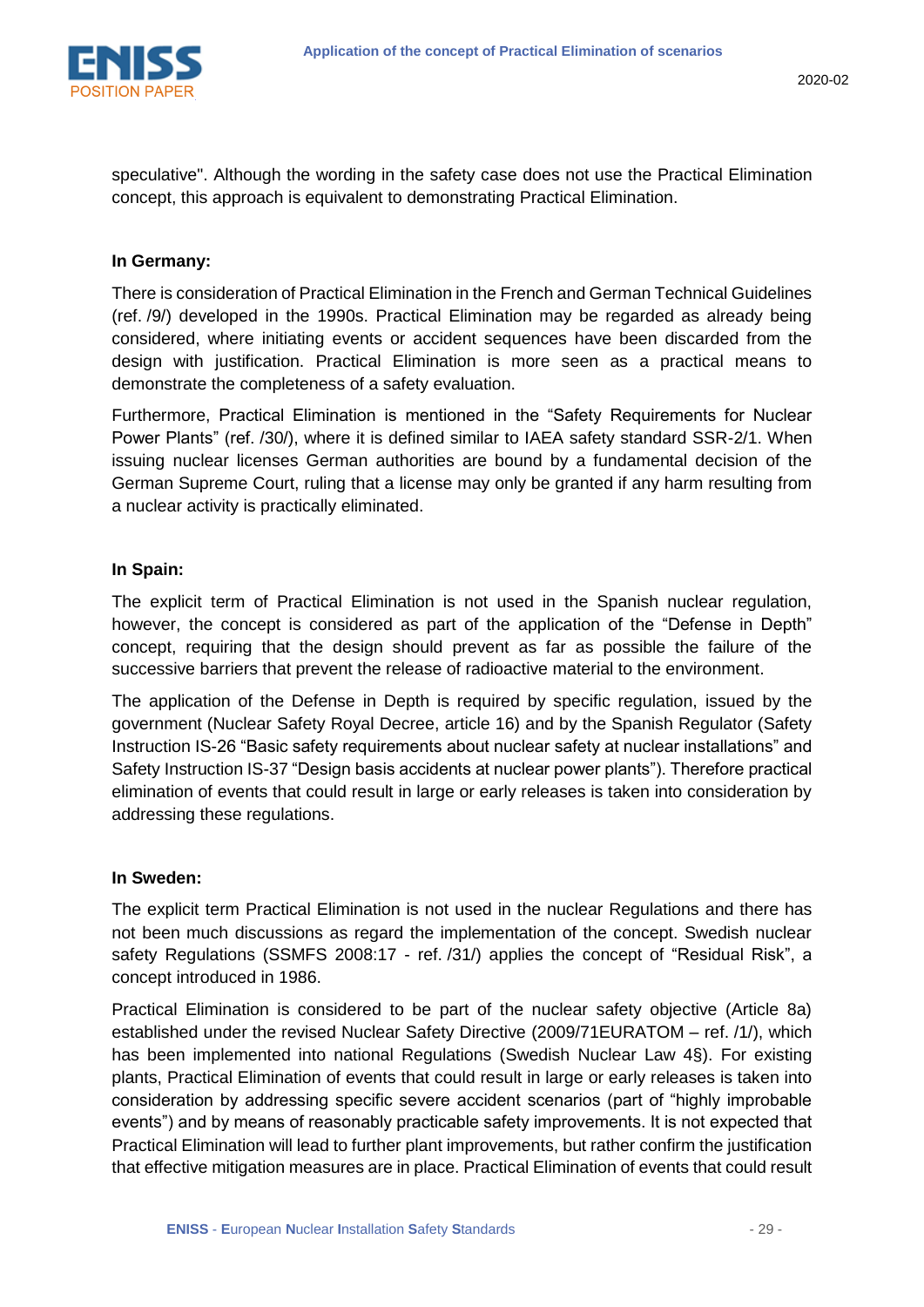

in large or early releases is regarded as already fulfilled for existing plants through back-fitting measures, such as installation of filtered containment venting systems in the mid 80's.

Practical Elimination is considered as an expectation for new installations, in line with IAEA SSR-2/1, although the explicit terminology is not included in the Swedish Regulation yet. Practical Elimination is applied in the design of a new spent fuel storage and encapsulation plant. Practical Elimination is applied to demonstrate that severe fuel damage is extremely unlikely with a high degree of confidence.

#### **In the UK:**

The CEGB Design Safety Criteria and Guidelines were developed so as to achieve two fundamental aims so far as risks to the public are concerned. One is to ensure that accidents, which in practical terms could conceivably happen have consequences which can be accepted. The other is to ensure that accidents which would have unacceptable consequences, in practical terms will not occur. These aims are achieved by setting reliability targets related to design basis accidents and to uncontrolled releases (ref. [/28/\)](#page-20-12). The approach includes what is now termed Practical Elimination and dates back to the 1970s. The use of PSA techniques to ensure that a systematic approach is followed, and a balanced design is achieved is also required.

Although there is no explicit expectations to consider Practical Elimination for existing plants, there is a requirement to demonstrate that the risk posed by the plant remains as low as is reasonably practicable taking into account current standards.

The ONR SAPs (ref. [/17/\)](#page-19-16) revised in 2014, have simply incorporated Practical Elimination as part of the severe accident topic, consistent with the IAEA safety standard SSR-2/1 (i.e. there are few instances of PE and no specific section discussing PE terminology).

HPC EPR, despite including Practical Elimination in its initial design inherited from FA3, is following the move, with no explicit reference to Practical Elimination in HPC PCSR3 (ref. [/29/\)](#page-20-13). Practical Elimination relies upon the overall deterministic and probabilistic results justifying that the lines of defence  $(1^{st}$  to  $4^{th}$  DiD levels) achieve HPC Safety Design Objectives (SDOs) on releases targets, in line with the ONR views expressed in the ONR SAPs (ref. [/17/\)](#page-19-16).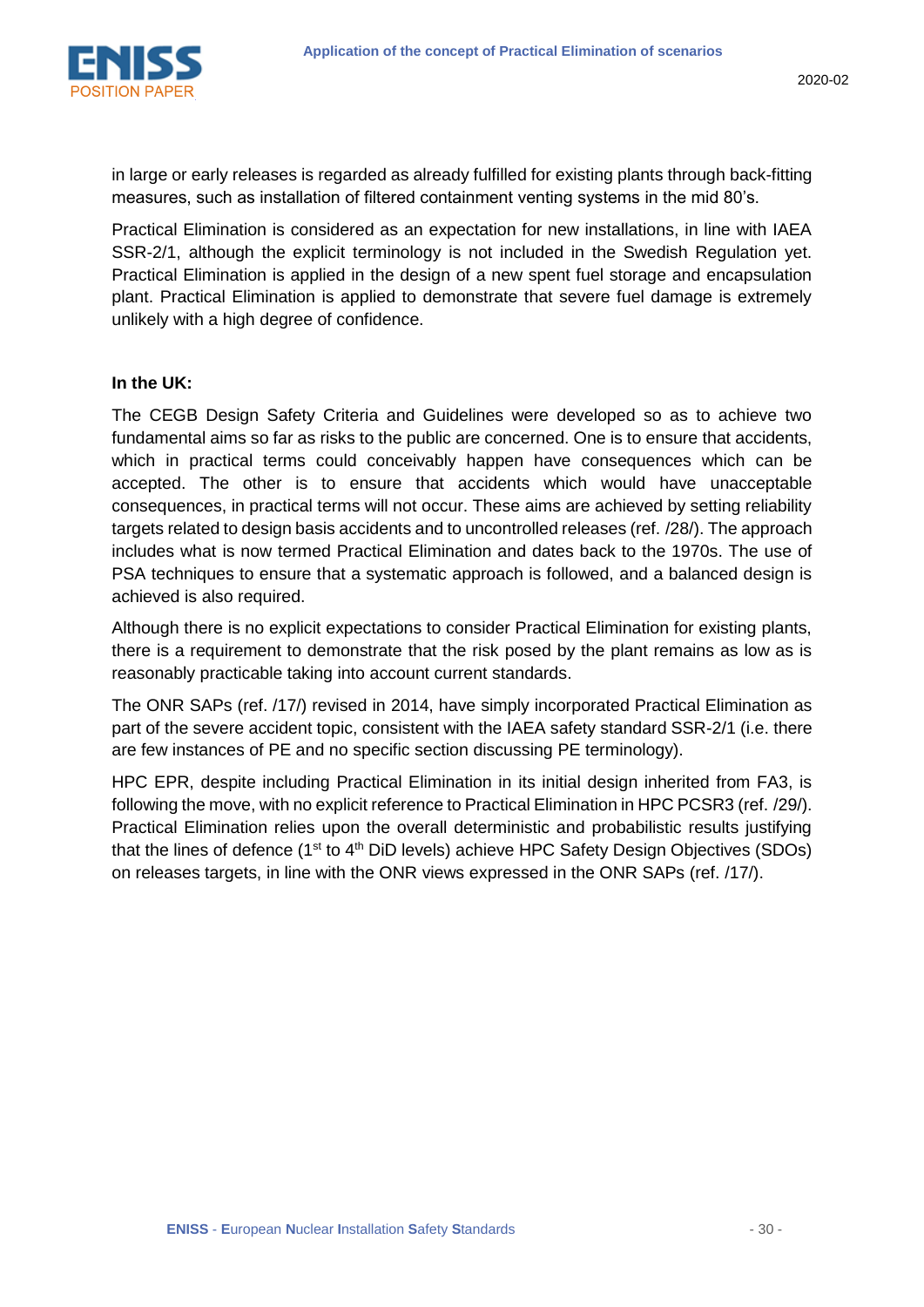

## <span id="page-30-0"></span>**Appendix 2 – full quotations**

#### **A2.1 Quotations of section [1](#page-4-0)**

#### European Nuclear Safety Directive (ref. [/1/\)](#page-19-1):

*"Article 8a - Nuclear safety objective for nuclear installations*

- *1. Member States shall ensure that the national nuclear safety framework requires that nuclear installations are designed, sited, constructed, commissioned, operated and decommissioned with the objective of preventing accidents and, should an accident occur, mitigating its consequences and avoiding:* 
	- *(a) early radioactive releases that would require off-site emergency measures but with insufficient time to implement them;*
	- *(b) large radioactive releases that would require protective measures that could not be limited in area or time.*
- *2. Member States shall ensure that the national framework requires that the objective set out in paragraph 1:* 
	- *(a) applies to nuclear installations for which a construction licence is granted for the first time after 14 August 2014;*
	- *(b) is used as a reference for the timely implementation of reasonably practicable safety improvements to existing nuclear installations, including in the framework of the periodic safety reviews as defined in Article 8c(b)."*

#### Vienna Declaration for Nuclear Safety (ref. [/2/\)](#page-19-2):

*"the contracting parties to the convention on nuclear safety have adopted the following principles to guide them, as appropriate, in the implementation of the objective of the CNS to prevent accidents with radiological consequences and mitigate such consequences should they occur:*

*1. New nuclear power plants are to be designed, sited, and constructed, consistent with the objective of preventing accidents in the commissioning and operation and, should an accident occur, mitigating possible releases of radionuclides causing long-term off site contamination and avoiding early radioactive releases or radioactive releases large enough to require longterm protective measures and actions."*

WENRA RHWG report (ref. [/3/\)](#page-19-3) - safety objective O3:

*"reducing potential radioactive releases to the environment from accidents with core melt, also in the long term, by following the qualitative criteria below:* 

- *accidents with core melt which would lead to early or large releases have to be practically eliminated;*
- *for accidents with core melt that have not been practically eliminated, design provisions have to be taken so that only limited protective measures in area and time are needed for the public (no permanent relocation, no need for emergency evacuation outside the immediate vicinity of the plant, limited sheltering, no long term restrictions in food consumption) and that sufficient time is available to implement these measures."*

#### IAEA safety guide SSG-2 (ref. [/15/\)](#page-19-14) (section 3.56)

*"3.56. The event sequences for which specific demonstration of their 'practical elimination' is required should be classified as follows:* 

- *a) Events that could lead to prompt reactor core damage and consequent early containment failure, such as:*
	- *(i) Failure of a large pressure-retaining component in the reactor coolant system;*
	- *(ii) Uncontrolled reactivity accidents.*
- *b) Severe accident sequences that could lead to early containment failure, such as:* 
	- *(i) Highly energetic direct containment heating;*
	- *(ii) Large steam explosion;*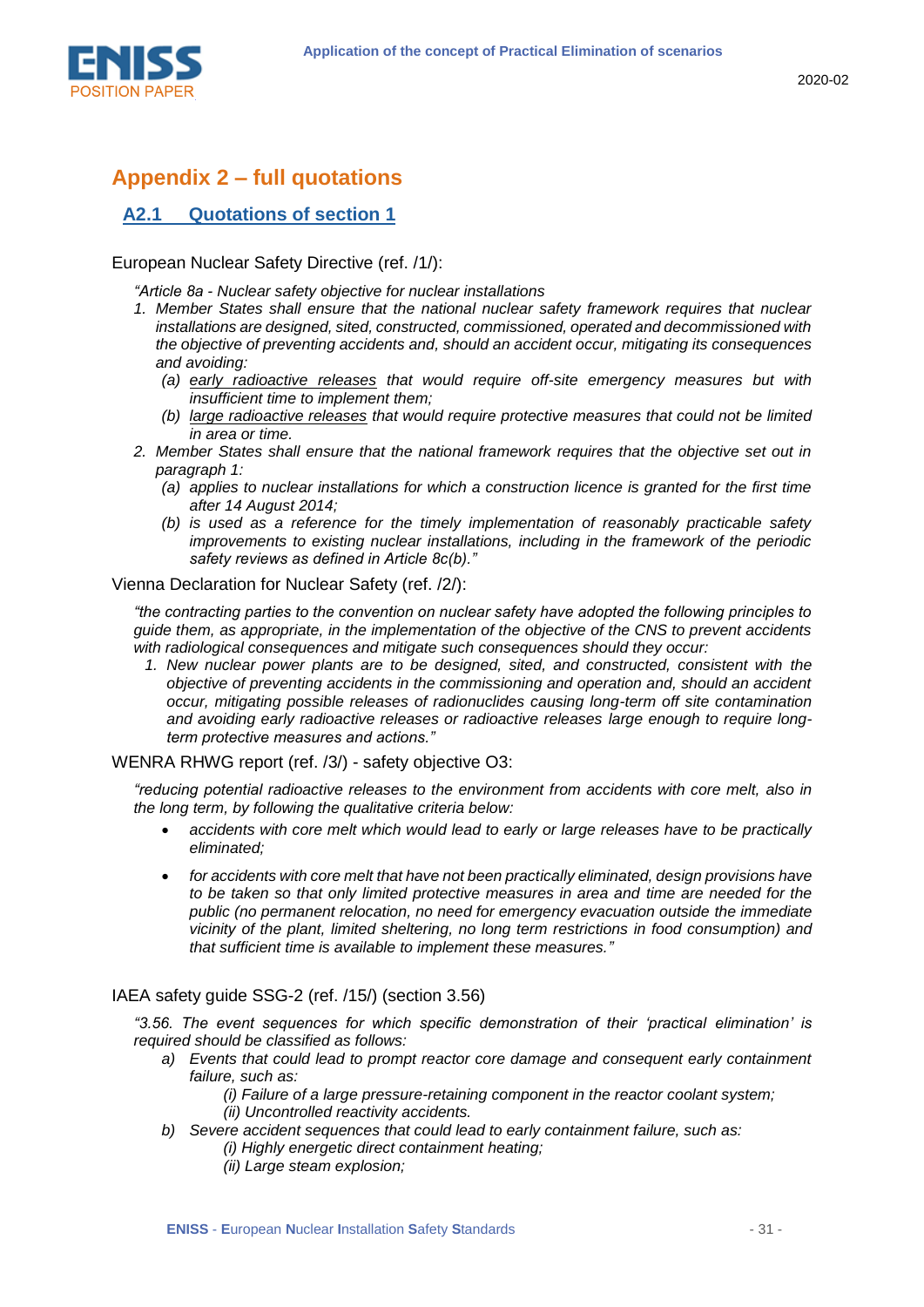

*(iii) Explosion of combustible gases, including hydrogen and carbon monoxide.*

- *c) Severe accident sequences that could lead to late containment failure 8 :* 
	- *(i) Basemat penetration or containment bypass during molten core concrete interaction; (ii) Long term loss of containment heat removal;*
	- *(iii) Explosion of combustible gases, including hydrogen and carbon monoxide.*
- *d) Severe accident with containment bypass.*
- *e) Significant fuel degradation in a storage fuel pool and uncontrolled releases. "*

#### **A2.2 Quotations of section [3.1](#page-7-1)**

IAEA Fundamental Safety Principles SF-1 (ref. [/16/\)](#page-19-15):

#### *"2. SAFETY OBJECTIVE*

*The fundamental safety objective is to protect people and the environment from harmful effects of ionizing radiation.*

*2.1. This fundamental safety objective of protecting people — individually and collectively — and the environment has to be achieved without unduly limiting the operation of facilities or the conduct of activities that give rise to radiation risks. To ensure that facilities are operated and activities conducted so as to achieve the highest standards of safety that can reasonably be achieved, measures have to be taken:*

- *(a) To control the radiation exposure of people and the release of radioactive material to the environment;*
- *(b) To restrict the likelihood of events that might lead to a loss of control over a nuclear reactor core, nuclear chain reaction, radioactive source or any other source of radiation;*
- *(c) To mitigate the consequences of such events if they were to occur.*

*2.2. The fundamental safety objective applies for all facilities and activities, and for all stages over the lifetime of a facility or radiation source, including planning, siting, design, manufacturing, construction, commissioning and operation, as well as decommissioning and closure. This includes the associated transport of radioactive material and management of radioactive waste.*

*2.3. Ten safety principles have been formulated, on the basis of which safety requirements are developed and safety measures are to be implemented in order to achieve the fundamental safety objective. The safety principles form a set that is applicable in its entirety; although in practice different principles may be more or less important in relation to particular circumstances, the appropriate application of all relevant principles is required."*

#### *"Principle 8: Prevention of accidents: All practical efforts must be made to prevent and mitigate nuclear or radiation accidents."*

*"3.31. The primary means of preventing and mitigating the consequences of accidents is 'defence in depth'. Defence in depth is implemented primarily through the combination of a number of consecutive and independent levels of protection that would have to fail before harmful effects could be caused to people or to the environment. If one level of protection or barrier were to fail, he subsequent level or barrier would be available. When properly implemented, defence in depth ensures that no single technical, human or organizational failure could lead to harmful effects, and that the combinations of failures that could give rise to significant harmful effects are of very low probability. The independent effectiveness of the different levels of defence is a necessary element of defence in depth."*

IAEA safety standard SSR-2/1 rev.1 (ref. [/5/\)](#page-19-5) - section 2 "*applying the safety principles and concepts*":

*"2.11. The design for safety of a nuclear power plant applies the safety principle that practical measures must be taken to mitigate the consequences for human life and health and for the environment of nuclear or radiation accidents (Principle 8 of the Fundamental Safety Principles [1]). Plant event sequences that could result in high radiation doses or in a large radioactive release have to be 'practically eliminated' and plant event sequences with a significant frequency of occurrence have to have no, or only minor, potential radiological consequences. An essential objective is that*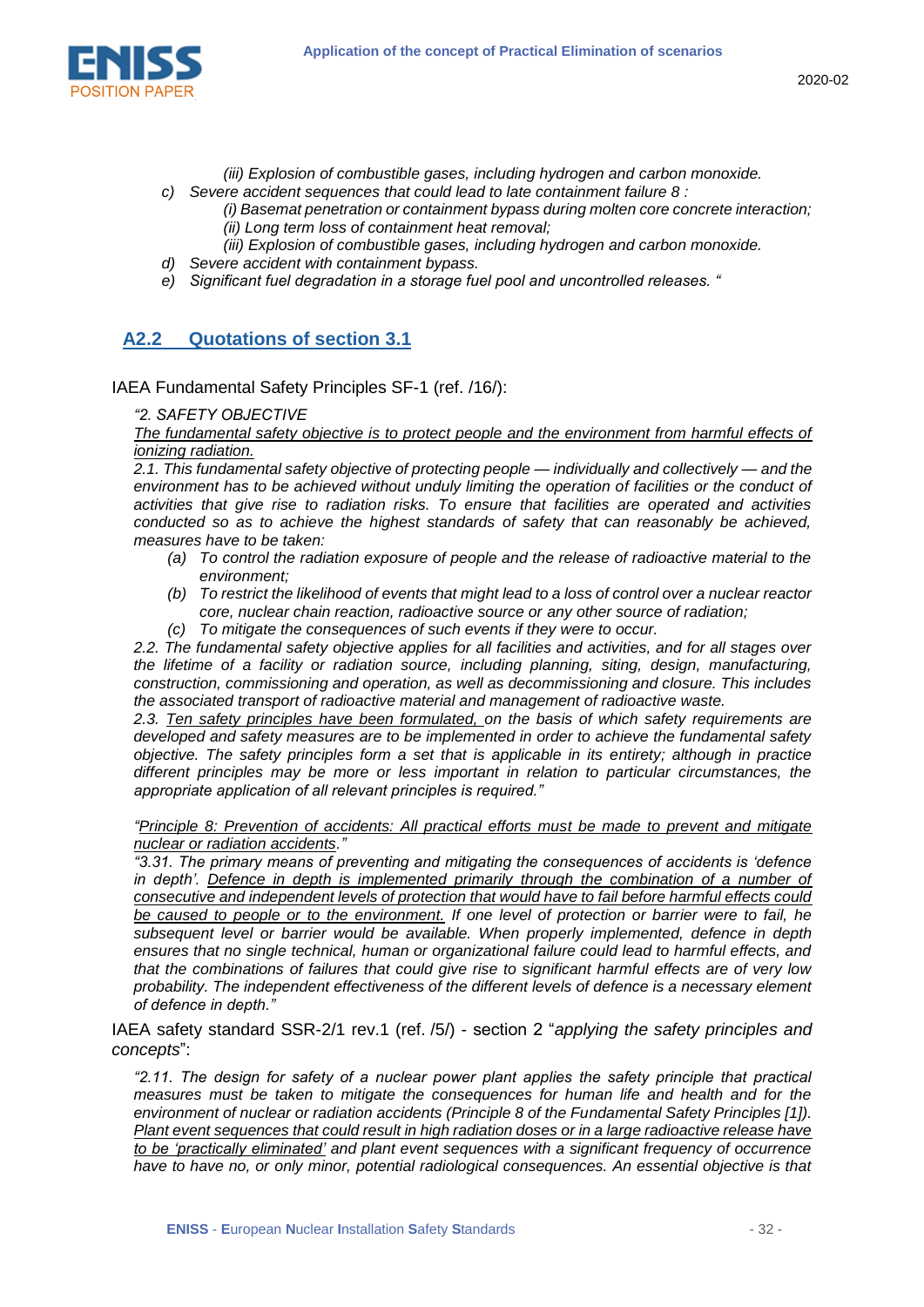

*the necessity for off-site protective actions to mitigate radiological consequences be limited or even eliminated in technical terms, although such measures might still be required by the responsible authorities."*

*"Footnote 2: The possibility of certain conditions arising may be considered to have been 'practically eliminated' if it would be physically impossible for the conditions to arise or if these conditions could be considered with a high level of confidence to be extremely unlikely to arise".*

*"2.13. […] Paragraph 3.31 of the Fundamental Safety Principles [1] states that: "Defence in depth is implemented primarily through the combination of a number of consecutive and independent levels of protection that […]*

*(4) The purpose of the fourth level of defence is to mitigate the consequences of accidents that result from failure of the third level of defence in depth. This is achieved by preventing the progression of such accidents and mitigating the consequences of a severe accident. The safety objective in the case of a severe accident is that only protective actions that are limited in terms of lengths of time and areas of application would be necessary and that off-site contamination would be avoided or minimized. Event sequences that would lead to an early radioactive release or a large radioactive release<sup>3</sup> are required to be 'practically eliminated'<sup>4</sup> ."*

*"Footnote 3: An 'early radioactive release' in this context is a radioactive release for which off-site protective actions would be necessary but would be unlikely to be fully effective in due time. A 'large radioactive release' is a radioactive release for which off-site protective actions that are limited in terms of lengths of time and areas of application would be insufficient for the protection of people and of the environment."*

*"Footnote 4: The possibility of certain conditions arising may be considered to have been 'practically eliminated' if it would be physically impossible for the conditions to arise or if these conditions could be considered with a high level of confidence to be extremely unlikely to arise."*

Technical Guidelines (ref. [/9/\)](#page-19-8).

*"A.1.3 - General strategy related to severe accidents*

*The general objectives set in section A.1.1 have the following general implications concerning severe accidents.*

- *a) Practical Elimination of accident situations which would lead to large early releases*
- *Accident sequences involving containment bypassing (via the steam generators or via circuits connected to the primary system which exit the containment) have to be "practically eliminated" by design provisions (such as adequate piping design pressure) and operating provisions, aimed at ensuring reliable isolation and also preventing failures.*
- *Special attention shall be given to shutdown states and open containment building.*
- *Reactivity accidents resulting from fast introduction of cold or deborated water must be prevented by design provisions so that they can be "excluded".*
- *Overpressurization of the primary circuit must also be prevented as far as necessary by design provisions and operating procedures so as to contribute in particular to the "exclusion" of the reactor pressure vessel rupture.*
- *High pressure core melt situations must be prevented by design provisions (such as diversity and automatic actuation) for the secondary side safety systems and if necessary for the reactivity control and primary feed and bleed systems. It must be a design objective to transfer high pressure core melt to low pressure core melt sequences with a high reliability so that high pressure core melt situations can be "excluded". The depressurization must be such that loads from ejected melt into the containment atmosphere ("direct containment heating") and loads on the reactor pressure vessel support and cavity structures can be coped with.*
- *Global hydrogen detonations and in-vessel and ex-vessel steam explosions threatening the containment integrity must be "practically eliminated"."*

ONR SAPs (ref. [/17/\)](#page-19-16):

*"611 In line with wider international guidance, the SAA [Severe Accident Analysis] should form part of a demonstration that potential severe accident states have been 'practically eliminated'. To demonstrate practical elimination, the safety case should show either that it is physically impossible*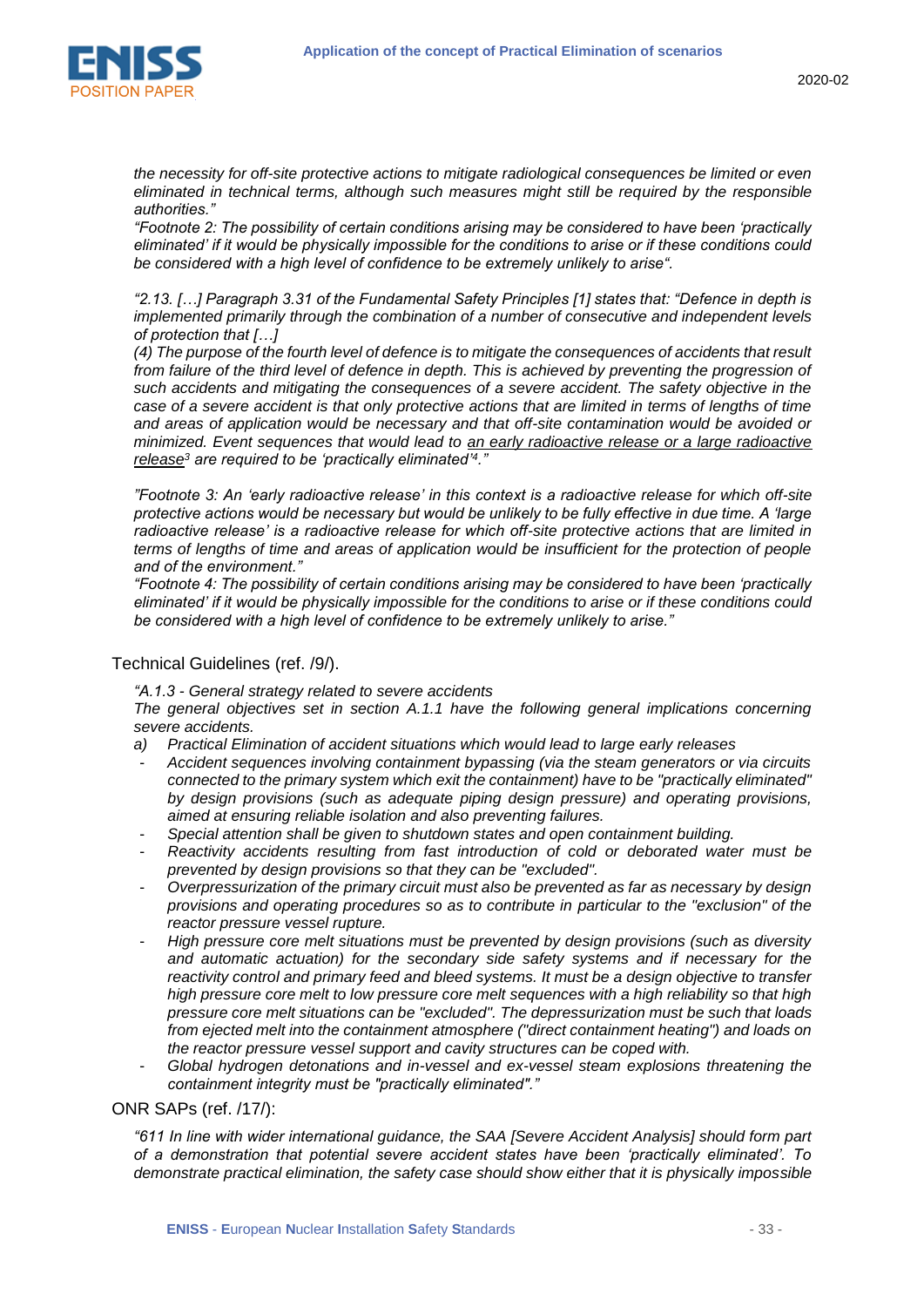

*for the accident state to occur or that design provisions mean that the state can be considered to be extremely unlikely with a high degree of confidence. Each instance where practical elimination is claimed should be assessed separately, taking into account relevant uncertainties, particularly those due to limited knowledge of extreme physical phenomena (e.g. the behaviour of molten reactor cores). Moreover, an accident state should not be considered to have been practically eliminated simply on the basis of meeting probabilistic criteria. Instead, any claims made on SSCs in relation to practical elimination need to be substantiated."*

Federal Agency for Nuclear Control (FANC) guidance (ref. [/14/\)](#page-19-13) for new nuclear installations:

*"5.2.4. C4 "Severe Accidents"* 

*Severe accidents (SA) are a specific set of rare accidents for which the consequences are beyond those of C3b accidents.* 

*Although C3b aims at preventing severe accidents as far as reasonably practicable, severe accidents should nevertheless be considered as part of the DiD approach. Severe accidents which would lead to an early or large release or unacceptable direct irradiation (see section 6.2.3) should be practically eliminated (see section 5.3).* 

*C4a accidents 9 are severe accidents (e.g. core melt, large releases of radioactive material from the installation…) that have not been practically eliminated (see section 5.3).* 

*For these accidents, design measures should be implemented in order to meet safety objective SO3. In addition, the applicant should demonstrate to the regulatory authority that there are no reasonably practicable design measures that could be implemented to meet safety objective SO2.*

*Quantitative safety objectives are presented in section 6.2.3 and section 6.3 and should be met with an approach which could be less conservative than the one used for the analysis of C3a events.* 

*For SA practically eliminated there are no quantitative safety objectives defined. Any additional reasonably practicable mitigating provisions should be implemented to address SA phenomena that arise in the practically eliminated SA situations and which are not covered under C4a with the aim to reduce the risk further. To meet this objective, "severe accidents" should be postulated (i.e. hypothetical accidents) under C4b. The intention in addressing these additional SA phenomena is to ensure that the DiD Level 4 analysis covers a wide set of severe accident phenomena. The mitigation means for these situations belong to level 4 of the Defence in Depth (DiD)."*

IAEA INSAG 12 (ref. [/8/\)](#page-19-7):

*"129 For future nuclear power plants, the design features related to the prevention and mitigation of accidents, including severe accidents, will be determined on the basis of deterministic analysis, best estimate probabilistic considerations, the application of numerical safety targets and engineering judgment. Notably, the practical elimination of accident sequences which could lead to large early radioactive releases will be based, as far as necessary, on detailed deterministic and/or probabilistic studies. PSAs will be used from the design stage as a useful tool for in-depth analysis of the contribution of the different accident sequences to the risk. Reaching a final decision about features to be incorporated in future nuclear power plants will be an iterative process, with initial judgements made by the designers, based on experience and research results and with the help of PSAs. This is followed by review by plant owners/operators and regulators to confirm that an appropriate decision has been made. This process of careful evaluation and decision making will lead to a consistent and stable set of design features."*

EUR section 2.1: (ref. [/26/\)](#page-20-0)

*Accident sequences that have the potential to cause a Large Release\* or Early Release\* shall be Practically Eliminated\*. The relevant safety demonstration requires identifying accident sequences potentially leading to such unacceptable releases and then bringing the appropriate justification that those accident sequences do not need to be considered in the plant design under the Defence-in-Depth\* concept.* 

OECD NEA report on the Implementation of Defence in Depth following Fukushima Daichi Accident (ref. [/18/:](#page-19-19)

*"The Practical Elimination concept is an approach that sets improved safety goals (or expectations)*  for nuclear installations by incorporating additional design features or, more rarely, operating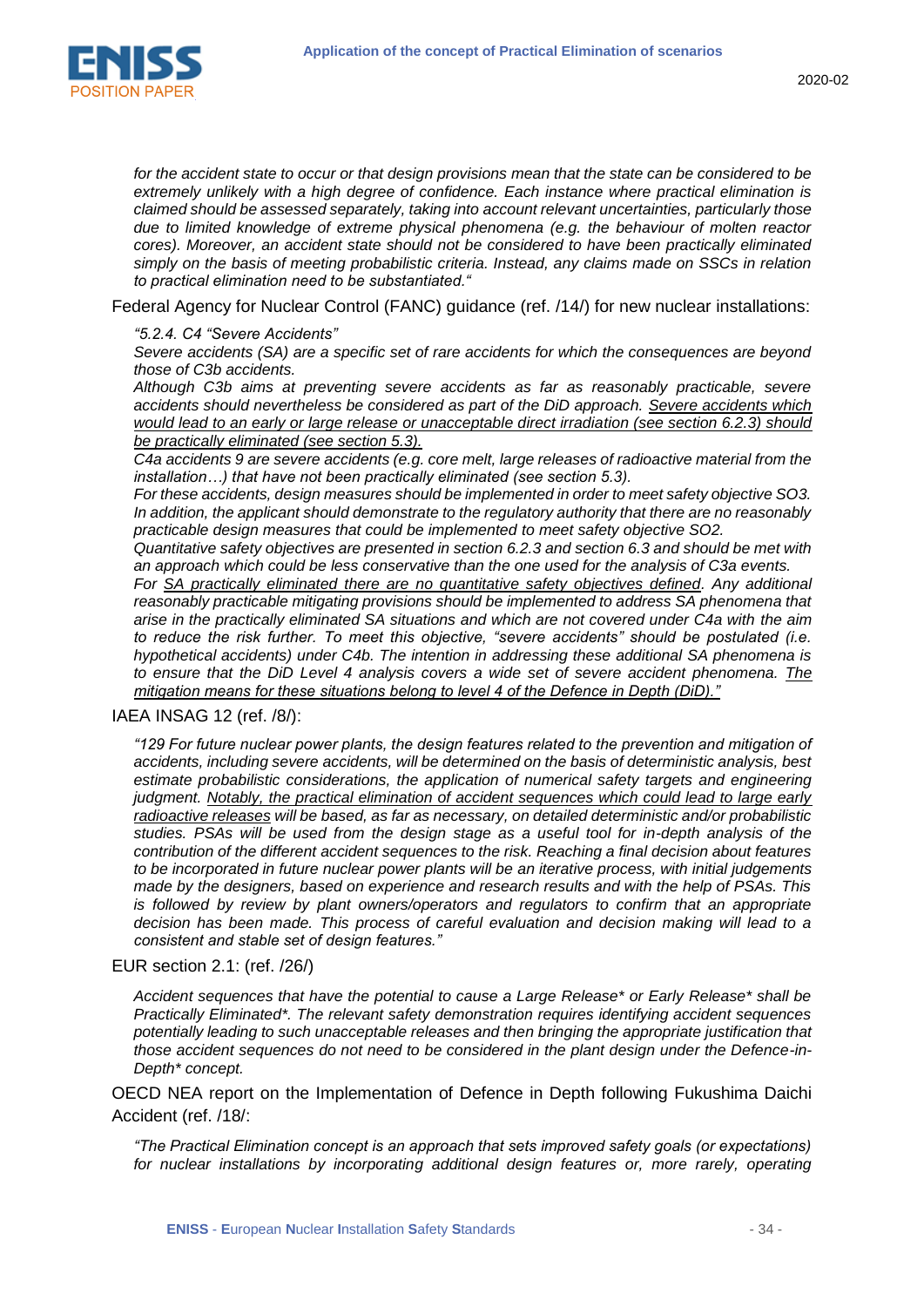

*provisions. These features or provisions can be associated with level 1, 2, 3 or 4, or any combination of these.* 

*It is important that practical elimination is not used to justify a lack of severe accident management arrangements and capabilities, or the absence of fully effective emergency arrangements both onsite and off-site. Such an approach would go against the concept of DiD and the independent effectiveness of the various levels of DiD."*

International Conference in June 2017 (ref. [/19/\)](#page-19-18):

*"The Finnish approach for practical elimination of large or early releases is driven by limiting the overall frequency of initiating events that could lead to such a situation. Specific approach for Practical elimination is addressing sequences, for which mitigation is not feasible due to the nature of the phenomena resulting from some specific initiating events. The possibility of occurrence of such sequences has to remain extremely low, which supports also achieving the probabilistic overall safety goal."* 

*Practical Elimination of early or large releases consist of two aspects: for the first consideration of Defence-in-Depth effectively in design and operation of a reactor and for the second accident sequences for which provisions ensure that they are extremely unlikely to arise so that the mitigation of their consequences does not need to be included in the design.*

*As shown in Fig. 1. at Defence-in-Depth Level 1, the rupture of the pressure vessel and severe criticality accidents are "practically eliminated", and at Level 4 the severe accident sequences leading to the loss of containment are to be identified and "practically eliminated". These sequences are specific to the reactor type and design. The general goal for "practically eliminate" large or early*  releases is driven by the probabilistic limit for large and early releases above. The overall *methodology of Practical Elimination cannot be the same for large amount of sequences, but the reactor unit is to be considered as a whole including all relevant combinations of events. This overall approach for Practical Elimination of large and early releases is supported by the approach of "practically eliminating" specific sequences and conditions threatening the containment integrity in severe accidents."*

#### **A2.3 Quotations of section [3.2](#page-9-0)**

Technical Guidelines (ref. [/9/\)](#page-19-8):

*"In this [safety] demonstration, single initiating events have to be "excluded" or "dealt with" -that is to say that their consequences are examined in a deterministic way. Single initiating events can be 'excluded' only if sufficient design and operation provisions are taken so that it can be clearly demonstrated that it is possible to 'practically eliminate' this type of accident situations ; for example, the reactor pressure vessel rupture and other large components (as steam generator secondary side or pressurizer) rupture can be examined in that way."*

IRSN PE approach (ref. [/12/\)](#page-19-11):

*"Situations for which a 'practical elimination' approach can be used: In the general design approach, applicants identify the operating and accident conditions, which are classified into categories associated with objectives for limiting off-site consequences, depending on the estimated frequency of occurrence of the conditions. At this stage, a number of single initiating events and multiple failures are "excluded" since considered as not plausible; thus, their consequences are not studied deterministically in the safety demonstration and no mitigation provisions are defined. In order to consider situations likely to lead to large early releases as "excluded", the applicant shall use the 'practical elimination' approach. These situations are identified on the basis of the analysis of the third barrier (or its extension) possible failure modes".*

#### **A2.3 Quotations of section [3.3](#page-11-0)**

#### IAEA-TECDOC-1791 (ref. [/20/\)](#page-20-9):

*"The definition above [(i.e. SSR-2/1 footnote 4)] is based on two concepts of different nature. The first concept is of deterministic nature on the consideration of the physical impossibility (in practice*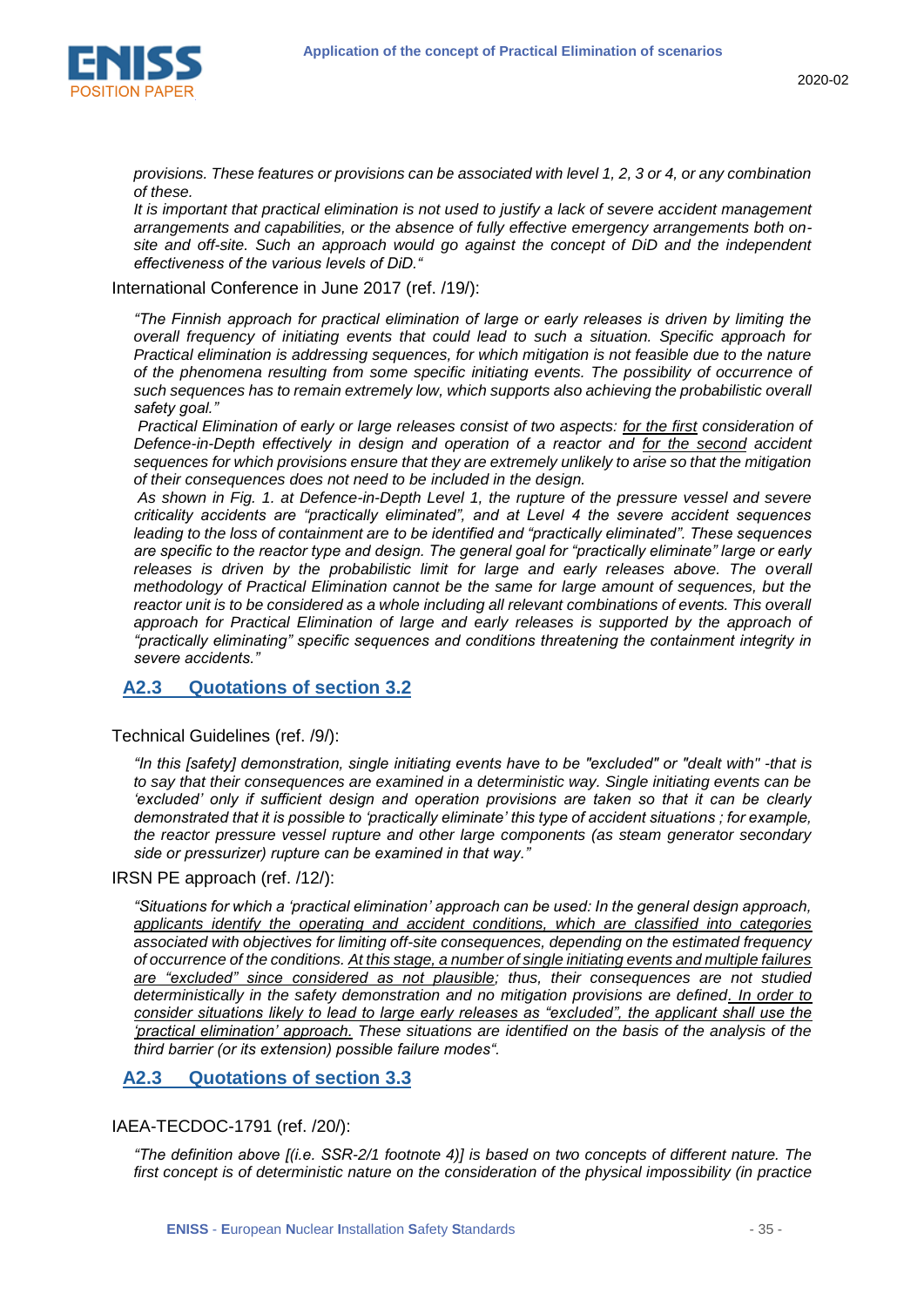



*limited to very specific cases), and the second concept is of probabilistic nature and implies the use of probabilistic methods to assess that the probability of a condition is very low (extremely unlikely), and the degree of confidence of the probability estimate is very high."* 

*"The concept of 'practical elimination' must not be misinterpreted or misused. It is to be considered as part of a general approach to safety and its appropriate application as an enhancement of defence in depth. The 'practical elimination' is achieved by prevention of the conditions that could lead to an early radioactive release or a large radioactive release.* 

*As a first step for the implementation of design provisions for the practical elimination of undesired conditions it is necessary to identify what are these conditions and then for each of them specify the design provisions."*

*"There is a quite wide consensus on the view that the 'practical elimination', even involving probabilistic considerations, always needs to be based on solid design provisions and supported by deterministic assessment and engineering judgement."*

*"The concept of 'practical elimination' must not be misinterpreted or misused. It is to be considered as part of a general approach to safety and its appropriate application as an enhancement of defence in depth. The 'practical elimination' is achieved by prevention of the conditions that could lead to an early radioactive release or a large radioactive release.* 

*As a first step for the implementation of design provisions for the practical elimination of undesired conditions it is necessary to identify what are these conditions and then for each of them specify the design provisions."*

*"The 'Practical Elimination' from consideration of accident situations that could lead to large or early releases has to be demonstrated by deterministic considerations supported by probabilistic considerations, taking into account the uncertainties due to the limited knowledge of some physical phenomena."*

German and French Technical Guidelines (ref. [/9/\)](#page-19-8):

#### *"A.1.4 [...]*

*However, the Practical Elimination of accident situations which could lead to large early releases is a matter of judgement and each type of sequences has to be assessed separately. Their Practical Elimination can be demonstrated by deterministic and/or probabilistic considerations, taking into account the uncertainties due to the limited knowledge on some physical phenomena. It is stressed that the Practical Elimination cannot be demonstrated by the compliance with a general "cut-off" probabilistic value".*

#### ONR SAPs (ref. [/17/\)](#page-19-16):

*6.11 - See text already quoted above.*

Federal Agency for Nuclear Control (FANC) guidance (ref. [/14/\)](#page-19-13) for new nuclear installations:

*"Safety objective SO3 aims at reducing potential releases to the environment from severe accidents, also in the long term, by following the qualitative criteria below:* 

- *severe accidents which would lead to early or large releases should be practically eliminated (See section 5.3);*
- *severe accidents which would lead to unacceptable direct irradiation (e.g. in case of criticality accidents without release) should be practically eliminated (see section 5.3);*
- *for severe accidents that have not been practically eliminated, design provisions should be taken so that only limited protective measures in area and time are needed for the public (no permanent relocation, no need for emergency evacuation outside the immediate vicinity of the plant, limited sheltering, no long term restrictions in food consumption) and that sufficient time is available to implement these measures."*

#### *"5.3 demonstration of practical elimination […]*

*This section addresses the demonstration of practical elimination of a sequence (initiator) which could lead to early or large releases.*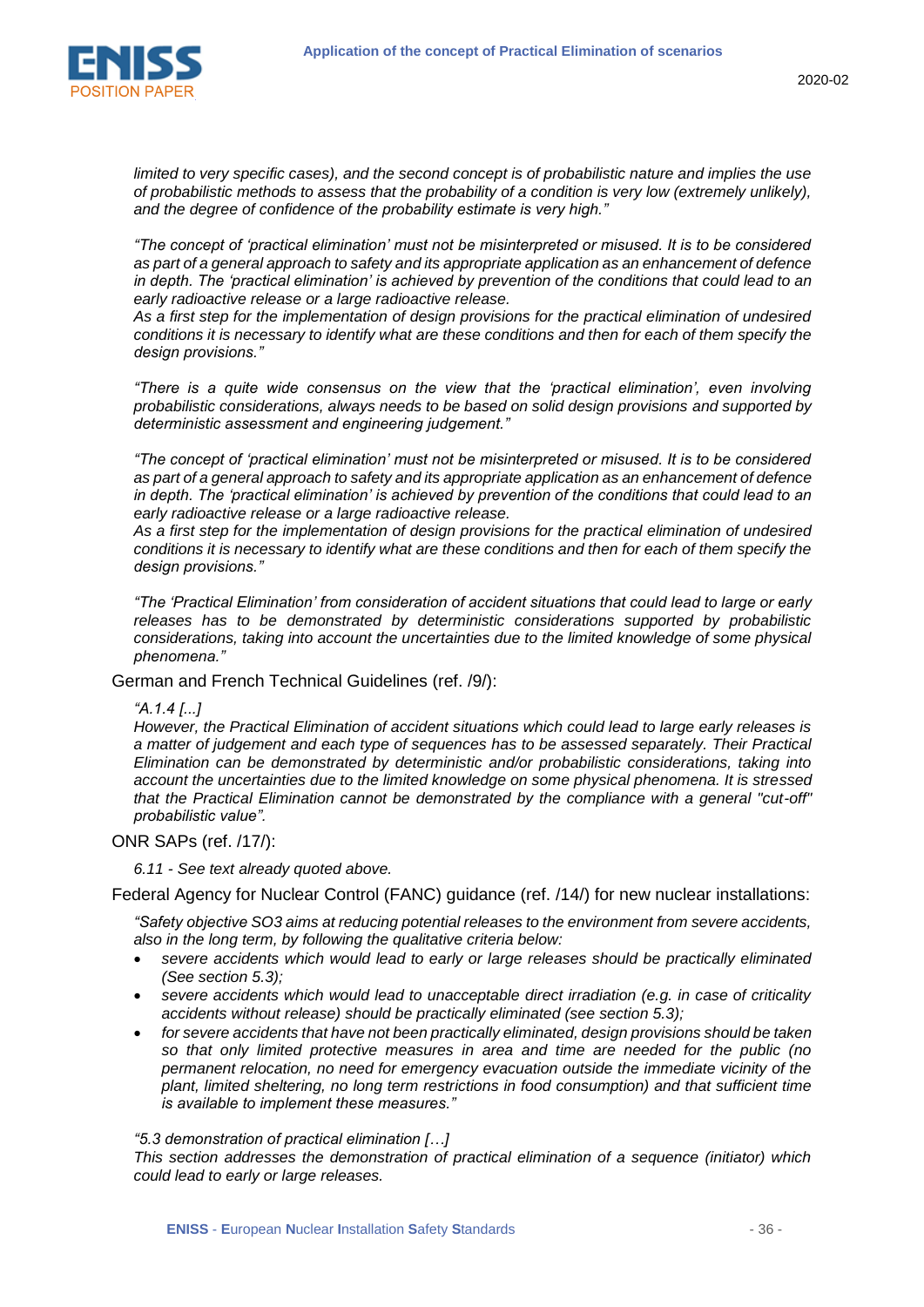

*The demonstration of practical elimination is considered successful if [7]:* 

- *The sequence (initiator) can be proven to be physically impossible;*
- *The sequence (initiator) is extremely unlikely to arise with a high level of confidence.*

*Steps to demonstrate that the sequence (initiator) is extremely unlikely to arise with a high level of confidence are:* 

- *Identify the initiator or the accident sequence that would lead to radiological consequences beyond SO3 11 ;*
- *The probability of this initiator or accident sequence should be pushed to very low probabilities. If the demonstration applies to the initiator then it is sufficient to agree with the regulatory authority on a cut-off probabilistic value. If the demonstration applies to the accident sequence then the demonstration cannot be claimed successful solely based on compliance with a general cut-off probabilistic value: the demonstration should be robust noting that:* 
	- o *If the demonstration of practical elimination relies on the demonstration that the event is "extremely unlikely with a high level of confidence" then, in order to quantify the notion of "extremely unlikely", it is important to provide an order of magnitude of acceptable reliability for the upstream credited layer(s) of provision(s) 12 (also referred to as "line of defence" or "line of protection") used in the safety demonstration;*
	- o *because of the existence of unforeseen/unexplained common cause failures there is a limit to the reliability that can be allocated to a single layer of provision. It is important to include arguments on reliability of the relevant structures, systems and components;*
	- o *when relevant in the demonstration, the probability of the common cause failure is taken into account;*
	- o *the simplicity of the safety architecture or the demonstrated degree of knowledge for the phenomena involved in the accident will contribute to a robust demonstration of the practical elimination."*

#### IRSN Practical Elimination approach (ref. [/12/\)](#page-19-11):

*"The situations for which the Practical Elimination approach can be applied are very diverse and proof that they are physically impossible or, failing that, extremely unlikely with a high degree of confidence, can only be achieved through analysis on a case-by-case basis.*

*The justification of Practical Elimination shall preferably rely on the physical impossibility of the situation (see Section 4.1 below). Where this is not possible, the applicant shall demonstrate with a high degree of confidence that the situation is extremely unlikely."*

#### ONR SAPs (ref. [/17/\)](#page-19-16):

*6.11 - See text already quoted above.*

German and French Technical Guidelines (ref. [/9/\)](#page-19-8):

*A.1.4 - See text already quoted above.*

Approach to Practical Elimination in Finland presented at June 2017 international conference on safety topical issues (ref. [/19/\)](#page-19-18):

*"The idea of practically eliminate rupture of the reactor pressure vessel and fast increase of reactivity threatening the integrity of the containment and causing early or large releases have been in the design of nuclear power plants from the 1970s. Operating experience, research and development have shown the complexity of safety issues to be considered at different Defence-in-Depth levels in this context."*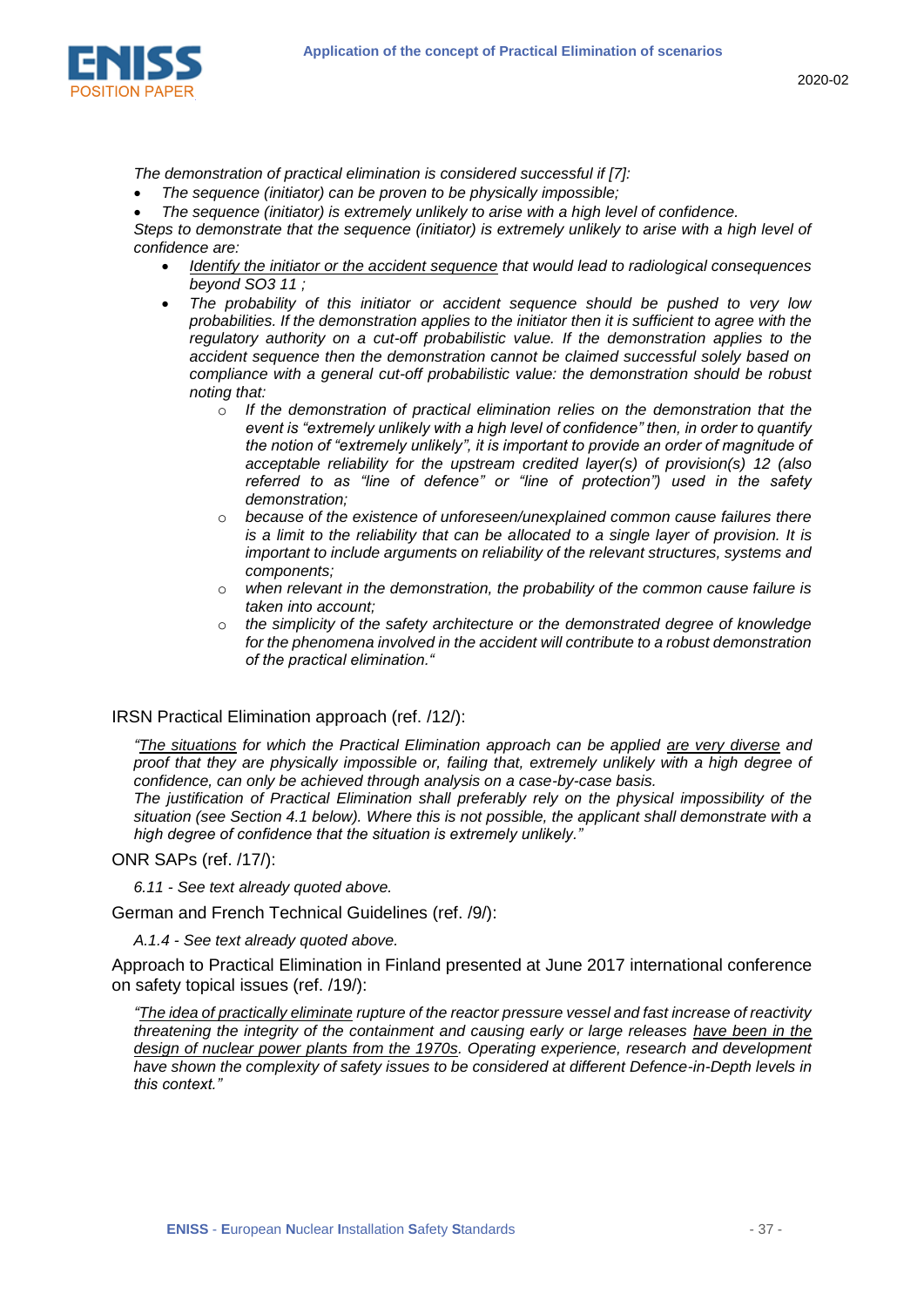

#### **A2.4 Quotations of section [3.4](#page-12-0)**

European Nuclear Safety (ref. [/1/\)](#page-19-1):

*Article 8a - See text already quoted above.*

IAEA SSR-2/1 rev.1 (ref. [/5/\)](#page-19-5):

*"1.3 It might not be practicable to apply all the requirements of this Safety Requirements publication to nuclear power plants that are already in operation or under construction. In addition, it might not be feasible to modify designs that have already been approved by regulatory bodies. For the safety analysis of such designs, it is expected that a comparison will be made with the current standards, for example as part of the periodic safety review for the plant, to determine whether the safe operation of the plant could be further enhanced by means of reasonably practicable safety improvements."*

OECD NEA report on the Implementation of Defence in Depth (ref. [/18/\)](#page-19-19):

*"The implementation of the practical elimination concept is most effective through design features, and thus it is easier to implement in new reactors. For operating reactors, there are likely to be fewer practical opportunities for enhancing safety. These have to be considered on a case-by-case basis."*

WENRA guidance on part b of article 8a of the NSD (ref. [/21/](#page-20-1)[/22/\)](#page-20-2)

*"In comparing safety of an existing NPP with new reactor standards it is important to look at the safety outcome not just the specific technology used to achieve that outcome. The objective is to implement reasonably practicable improvements to prevent and mitigate radioactive releases. There is no standard set, or tick list, of specific engineering or operational improvements that will be appropriate for all reactors and operational regimes […]"*

*"certain safety improvements that may be reasonable at one reactor may not be necessary at another or conversely may be insufficient so better or more measures might be called for. Being proportionate should also take account of the individual circumstances of a facility and its future lifetime."*

ONR guidance on the application of the ALARP principle (ref. [/22/\)](#page-20-2):

*"6.2 For an existing facility, relevant good practice is established by using the standards that would*  be applied to a new design as a benchmark and then subjecting any shortfalls to the test of *reasonable practicability. Unless the sacrifice entailed in moving towards the benchmark is grossly disproportionate to the safety benefit, the licensee should make that move."*

ASN guide 22 (ref. [/23/\)](#page-20-3):

*"Le présent guide s'applique aux REP. […]*

*Ayant pour champ d'application premier la conception des nouveaux REP, les recommandations de ce guide pourront également être utilisées, à titre de référence, pour la recherche d'améliorations à apporter aux réacteurs existants, par exemple à l'occasion de leurs réexamens périodiques de sûreté, conformément à l'article L. 593-18 du code de l'environnement et aux articles 8 bis et quater introduits par la directive européenne du 8 juillet 2014.*

*[The present guide applies to PWRs. […]*

*Having the design of new reactors for primary scope of application, the recommendations from this guide would also be used, as being a reference, when looking for improvements to be added to existing reactors, for example as part of their periodic safety reviews, compliant with article L. 593- 18 of the environment code and with articles 8a and 8d of the European Nuclear Safety Directive of 8 th July 2014.]"*

Finnish Regulation YVL B.1 (ref. [/11/\)](#page-19-10):

#### *"Rules for application*

*The publication of a YVL Guide shall not, as such, alter any previous decisions made by STUK. After having heard the parties concerned STUK will issue a separate decision as to how a new or revised*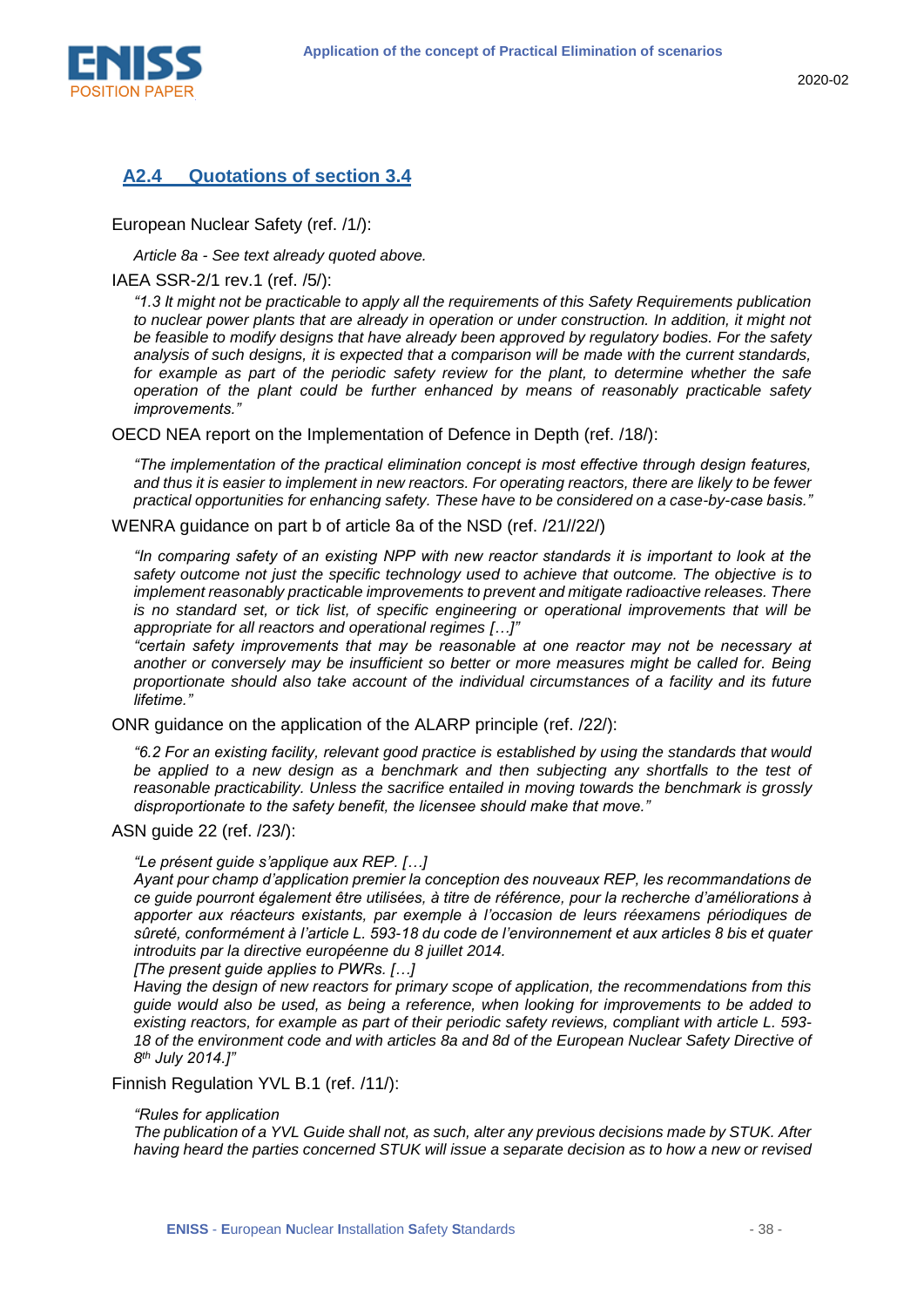

*YVL Guide is to be applied to operating nuclear facilities or those under construction, and to licensees' operational activities. The Guide shall apply as it stands to new nuclear facilities. When considering how the new safety requirements presented in the YVL Guides shall be applied to the operating nuclear facilities, or to those under construction, STUK will take due account of the principles laid down in Section 7 a of the Nuclear Energy Act (990/1987): The safety of nuclear energy use shall be maintained at as high a level as practically possible. For the further development of safety, measures shall be implemented that can be considered justified considering operating experience, safety research and advances in science and technology."*

OECD NEA report on the Implementation of Defence in Depth following Fukushima Daichi Accident (ref. [/18/:](#page-19-19)

*"The implementation of the practical elimination concept is most effective through design features, and thus it is easier to implement in new reactors. For operating reactors, there are likely to be fewer practical opportunities for enhancing safety. These have to be considered on a case-by-case basis."*

#### **A2.5 Quotations of section A.1.1**

IAEA specific safety requirement SSR-2/1 rev.1 (ref. [/5/\)](#page-19-5):

*2.11 - See text already quoted above.*

IAEA Fundamental Safety SF-1 Principles (ref. [/16/\)](#page-19-15):

*Principle 8: See text already quoted above"*

IAEA safety standard SSR-2/1 rev. 1 (ref. [/5/\)](#page-19-5) - section 2 footnote 2:

*See text already quoted above.*

**A2.6 Quotations of section A.1.2**

IRSN guidance on Practical Elimination (ref. [/12/\)](#page-19-11):

*"Following the Three Mile Island and Chernobyl accidents, the need of a significant improvement of the safety of reactors to be built from the start of the 21st century compared to the ones in operation or under construction at the end of the 20th century has been recognized at the international level. This improvement seemed to be achievable for water-cooled reactors taking into account the state of knowledge achieved on core melt accidents.*

*It was in this context that the fourth level of defence in depth was developed, implying the implementation of design provisions aimed at limiting the consequences of accidents with reactor core melt. However, in some core melt situations that could be envisaged at least theoretically, it appeared impossible to implement realistic provisions that would reduce the radiological consequences at an acceptable level and to demonstrate their robustness. For this reason the concept of Practical Elimination was introduced during the 1990s.* 

*For water-cooled reactors, these situations were characterized by rapid high-energy phenomena that could drive to a sudden failure of the containment and lead to "large early releases". An objective of elimination was set for these situations, but since the elimination was not strictly demonstrable except in case of physical impossibility, the term "practically eliminated" was coined, meaning that the applicant shall implement "all reasonable provisions" to ensure that the accident situation could, by mutual agreement with the relevant safety authority, be considered extremely unlikely with a high degree of confidence.* 

*The term Practical Elimination appeared for the first time in 1993 in the definition of the general safety objectives for the future pressurised water reactors [1]."*

German and French Technical Guidelines (ref. [/9/\)](#page-19-8):

*"A.1.1.*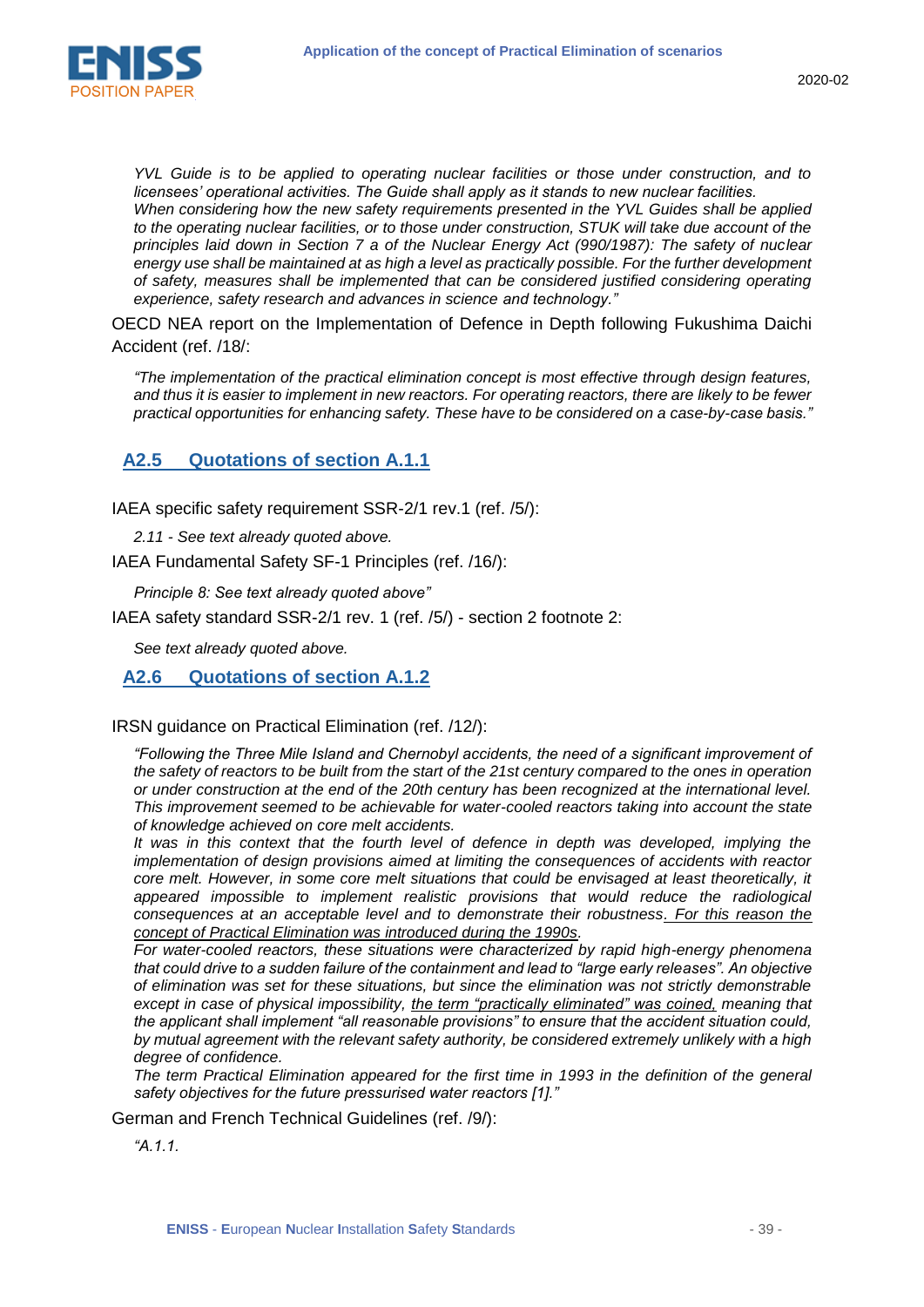

*d) Moreover, an important objective is to achieve a significant reduction of potential radioactive releases due to all conceivable accidents, including core melt accidents.*

*For accident situations without core melt, there shall be no necessity of protective measures for people living in the vicinity of the damaged plant (no evacuation, no sheltering).*

*Accident situations with core melt which would lead to large early releases have to be "practically eliminated": if they cannot be considered as physically impossible, design provisions have to be taken to design them out. This objective applies notably to high pressure core melt sequences.*

*Low pressure core melt sequences have to be dealt with so that the associated maximum conceivable releases would necessitate only very limited protective measures in area and in time for the public. This would be expressed by no permanent relocation, no need for emergency evacuation outside the immediate vicinity of the plant, limited sheltering, no long term restrictions in consumption of food."*

*A.1.4: See text already quoted above.*

International conference on safety topical issues regarding Practical Elimination approach in Finland (ref. [/19/\)](#page-19-18):

*See text already quoted above.*

IAEA INSAG 12 (ref. [/8/\)](#page-19-7):

*See text already quoted above.*

#### IAEA INSAG-3 (ref. [/7/\)](#page-19-20):

*"19. Objective: To prevent with high confidence accidents in nuclear plants; to ensure that, for all accidents taken into account in the design of the plant, even those of very low probability, radiological consequences, if any, would be minor; and to ensure that the likelihood of severe accidents with serious radiological consequences is extremely small."*

#### IAEA INSAG 10 (ref. [/6/\)](#page-19-6):

*"124. […]The confinement function for advanced reactors will be strengthened by approaches and initiatives consistent with the following concepts:*

- *— For advanced designs, it would be demonstrated, by deterministic and probabilistic means, that hypothetical severe accident sequences that could lead to large radioactive releases due to early containment failure are essentially eliminated with a nigh degree of confidence.*
- *— Severe accidents that could lead to late containment failure would be considered explicitly in the design process for advanced reactors. This applies to both the prevention of such accidents and mitigation of their consequences, and includes a careful, realistic (best estimate) review of the confinement function and opportunities for improvement in such scenarios.*
- *— For accident situations without core melt, it will need to be demonstrated for advanced designs that there is no necessity for protective measures (evacuation or sheltering) for people living in the vicinity of a plant. For those severe accidents that are considered*  explicitly in the design, it would be demonstrated by best estimate analysis that only *protective measures that are very limited in scope in terms of both area and time would be needed (including restrictions in food consumption)."*

*For advanced designs, it would be demonstrated, by deterministic and probabilistic means, that hypothetical severe accident sequences that could lead to large radioactive releases due to early containment failure are essentially eliminated with a high degree of confidence".*

#### IAEA INSAG 12 (ref. [/8/\)](#page-19-7):

*"27 The target for existing nuclear power plants consistent with the technical safety objective is a frequency of occurrence of severe core damage that is below about 10–4 events per plant operating year. Severe accident management and mitigation measures could reduce by a factor of at least ten the probability of large off-site releases requiring short term off-site response. Application of all safety principles and the objectives of para. 25 to future plants could lead to the achievement of an improved goal of not more than 10–5 severe core damage events per plant operating year. Another objective for these future plants is the practical elimination of accident sequences that could lead to*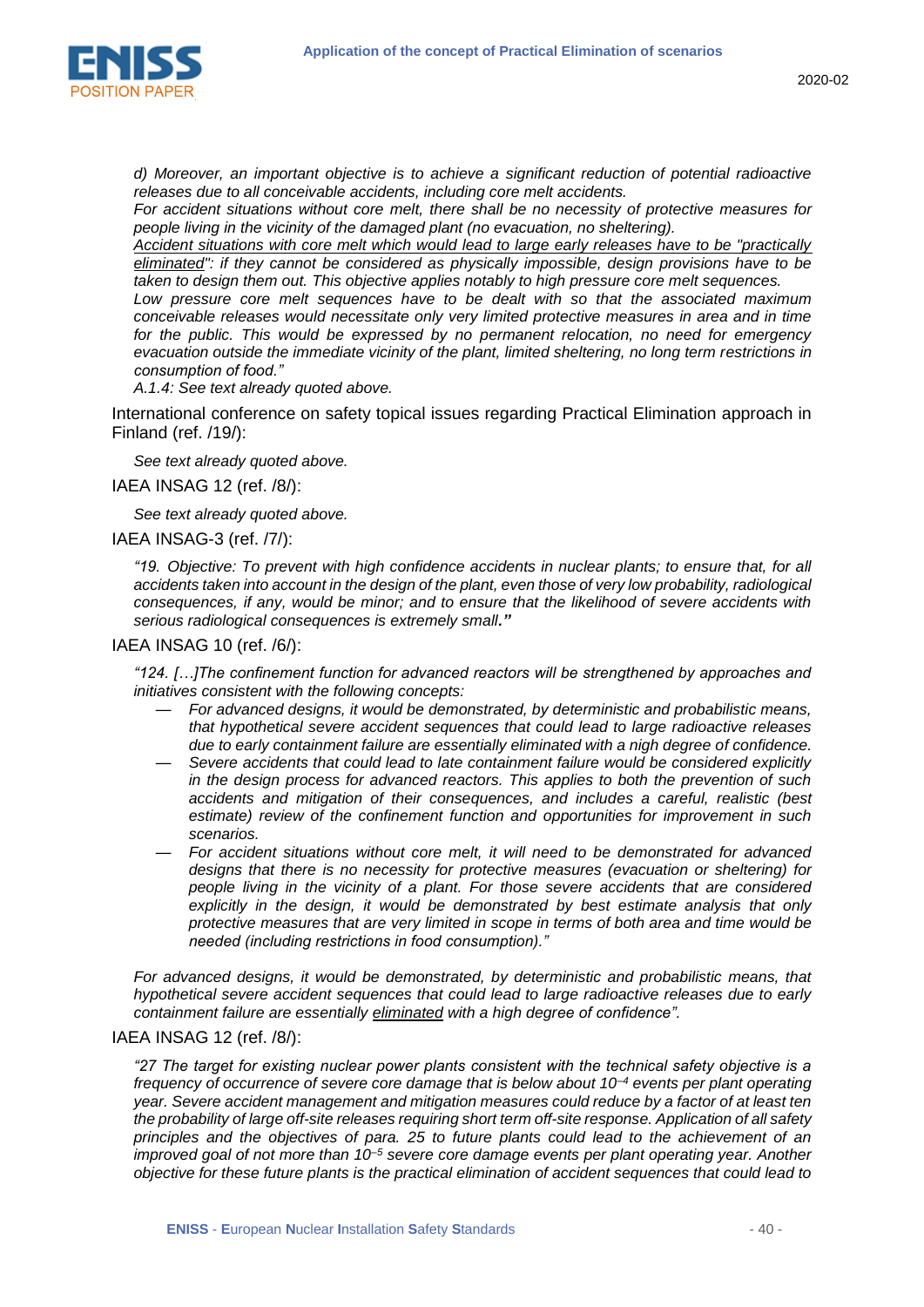

*large early radioactive releases, whereas severe accidents that could imply late containment failure would be considered in the design process with realistic assumptions and best estimate analyses so that their consequences would necessitate only protective measures limited in area and in time." 129 - see text already quoted above.*

#### IAEA safety guide NS-G-1.10 (ref. [/25/\)](#page-20-6):

*"6.5 For new plants, possible severe accidents should be considered at the design stage of the containment systems. The consideration of severe accidents should be aimed at practically eliminating the following conditions:*

- *Severe accident conditions that could damage the containment in an early phase as a result of direct containment heating, steam explosion or hydrogen detonation;*
- *Severe accident conditions that could damage the containment in a late phase as a result of basemat melt-through or containment over-pressurisation;*
- *Severe accident conditions with an open containment - notably in shutdown states;*
- *Severe accident conditions with containment bypass, such as conditions relating to the rupture of a steam generator tube or an interfacing system LOCA."*

*Footnote 14 "In this context, the possibility of certain conditions occurring is considered to have been practically eliminated if it is physically impossible for the conditions to occur or if the conditions can be considered with a high degree of confidence to be extremely unlikely to arise"*

IAEA safety standard SSR-2/1 2012 version:

*"2.11. The design for safety of a nuclear power plant applies the safety principle that practical measures must be taken to mitigate the consequences for human life and health and the environment of nuclear or radiation incidents (Ref. [1], Principle 9): plant event sequences that could result in high radiation doses or radioactive releases must be practically eliminated and plant event sequences with a significant frequency of occurrence must have no or only minor potential radiological consequences. An essential objective is that the necessity for off-site intervention measures to mitigate radiological consequences be limited or even eliminated in technical terms, although such measures might still be required by the responsible authorities."*

*"Footnote 1: The possibility of certain conditions occurring is considered to have been practically eliminated if it is physically impossible for the conditions to occur or if the conditions can be considered with a high level of confidence to be extremely unlikely to arise."*

IAEA safety standard SSR-2/1 rev.1 (ref. [/5/\)](#page-19-5) 2016 version.

*2.11: See text already quoted above*

*2.13: See text already quoted above*

*"5.31A. The design shall be such that for design extension conditions, protective actions that are limited in terms of lengths of time and areas of application shall be sufficient for the protection of the public, and sufficient time shall be available to take such measures."*

*"Requirement 5: Radiation protection in design […]*

*4.3. The design shall be such as to ensure that plant states that could lead to high radiation doses or to a large radioactive release have been 'practically eliminated', and that there would be no, or only minor, potential radiological consequences for plant states with a significant likelihood of occurrence."*

*"Requirement 20: Design extension conditions*

*5.27 […] The plant shall be designed so that it can be brought into a controlled state and the containment function can be maintained, with the result that the possibility of plant states arising that could lead to an early radioactive release or a large radioactive release is 'practically eliminated'." "Requirement 58: Control of containment conditions*

*6.28A. Design provision shall be made to prevent the loss of the structural integrity of the containment in all plant states. The use of this provision shall not lead to an early radioactive release or a large radioactive release. "*

*"Fuel handling and storage systems*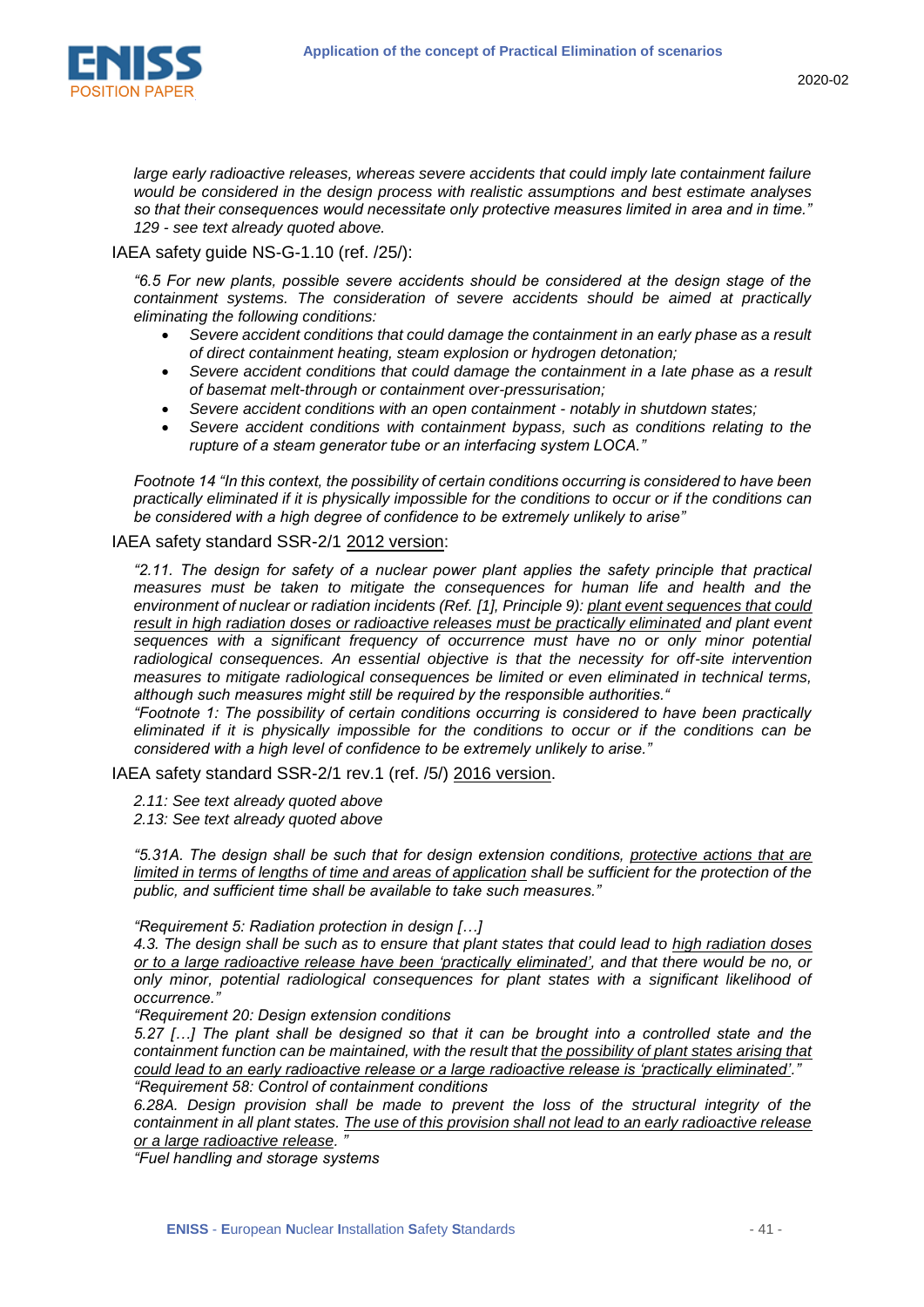



*6.68. For reactors using a water pool system for fuel storage, the design shall be such as to prevent the uncovering of fuel assemblies in all plant states that are of relevance for the spent fuel pool so that the possibility of conditions arising that could lead to an early radioactive release or a large radioactive release is 'practically eliminated' and so as to avoid high radiation fields on the site. " "External hazards*

*5.21A. The design of the plant shall also provide for an adequate margin to protect items ultimately necessary to prevent an early radioactive release or a large radioactive release in the event of levels of natural hazards exceeding those considered for design, derived from the hazard evaluation for the site."*

EUR (ref[./26/\)](#page-20-0) section 2.1:

#### *"Definitions:*

*\*Early Release: Release for which off-site protective measures are necessary but are unlikely to be fully effective in due time.*

*\*Large Release: A release for which off-site protective measures limited in terms of times and areas of application are insufficient to protect people and the environment.*

*\*Practically Eliminated: The possibility of certain accident sequences occurring is considered to have been Practically Eliminated\* if it is physically impossible for the accident sequence to occur or if the accident sequence can be considered with a high level of confidence to be extremely unlikely to occur."*

*"2.1.1.1.D - The design shall be such as to ensure that accident sequences that could lead to Large Release\* or Early Release\* are Practically Eliminated."*

*"2.1.2.5.A Accident sequences that have the potential to cause a Large Release\* or Early Release\* shall be Practically Eliminated\*. The relevant safety demonstration requires identifying accident sequences potentially leading to such unacceptable releases and then bringing the appropriate justification that those accident sequences do not need to be considered in the plant design under the Defence-in-Depth\* concept."*

WENRA safety objectives for New Power Reactors (ref. [/13/\)](#page-19-12):

*"Objective O3 'Accidents with core melt':* 

- *reducing potential radioactive releases to the environment from accidents with core melt, also in the long term, by following the qualitative criteria below:* 
	- *accidents with core melt which would lead to early or large releases have to be practically eliminated;*
	- *for accidents with core melt that have not been practically eliminated, design provisions have to be taken so that only limited protective measures in area and time are needed for the public (no permanent relocation, no need for emergency evacuation outside the immediate vicinity of the plant, limited sheltering, no long term restrictions in food consumption) and that sufficient time is available to implement these measures."*

OECD NEA report on the Implementation of Defence in Depth following Fukushima Daichi Accident (ref. [/18/\)](#page-19-19):

*"The goal of level 4 is to prevent or mitigate any significant radioactive releases from such accidents. In some cases, prevention and mitigation through the implementation of DiD should be reinforced, and those sequences leading to significant radioactive releases have to be "practically eliminated".*

IAEA safety glossary Rev. 1 (ref. [/24/\)](#page-20-5):

*"early release of radioactive material*

*A release of radioactive material for which off-site protective actions are necessary but are unlikely to be fully effective in due time."*

*"large release of radioactive material* 

*A release of radioactive material for which off-site protective actions that are limited in terms of times and areas of application are insufficient for protecting people and the environment."*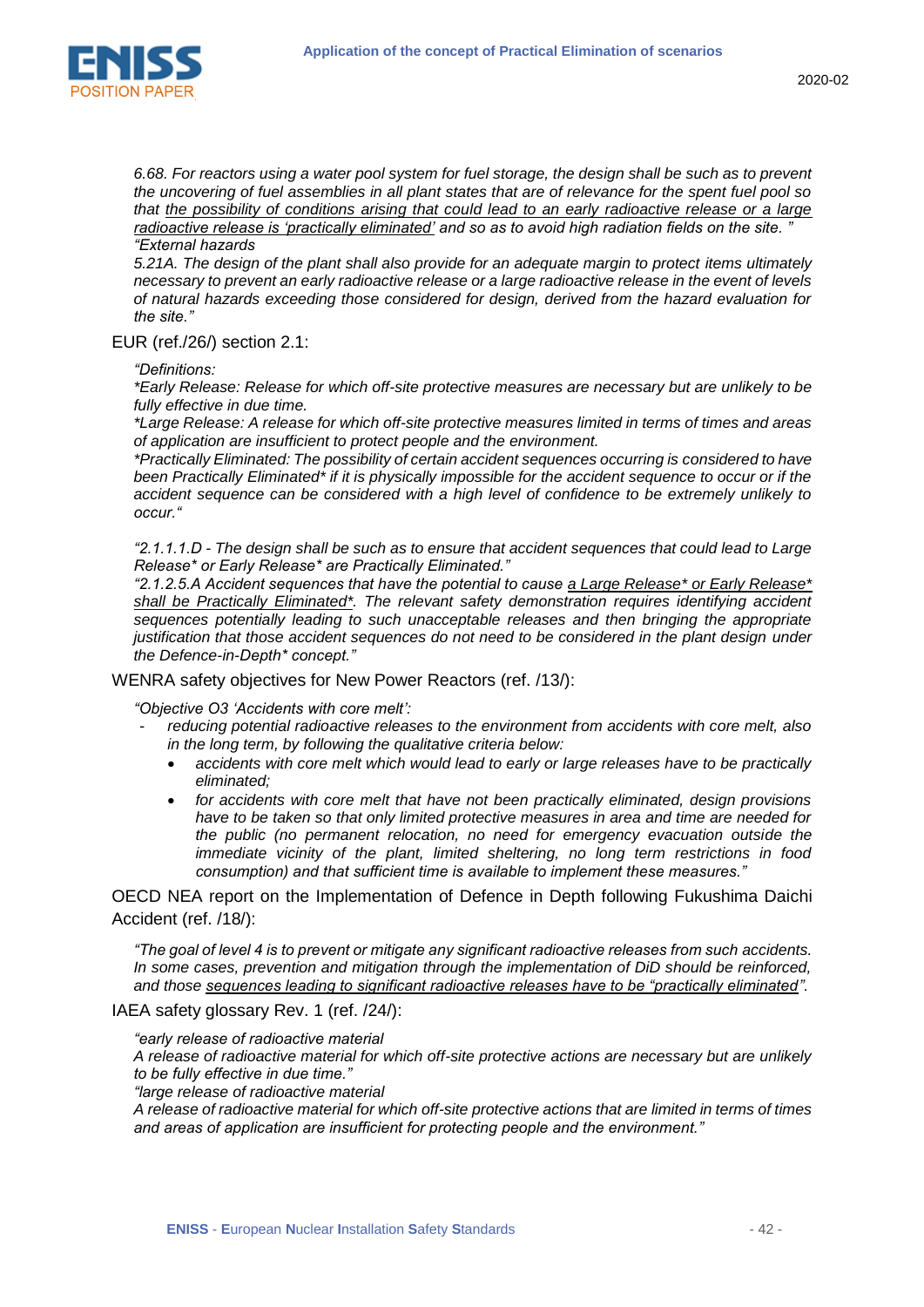

### **A2.7 Quotations of section A.1.3**

Article 3.9 of the Order of  $7<sup>th</sup>$  February 2012 (ref.  $/27/$ ):

*"The demonstration of nuclear safety must prove that accidents that could lead to large releases of hazardous substances or to hazardous effects off the site that develop too rapidly to allow timely deployment of the necessary population protection measures are physically impossible or, if physical impossibility cannot be demonstrated, that the measures taken on or for the installation render such accidents extremely improbable with a high level of confidence."*

#### ASN guide 22 (ref. [/23/\)](#page-20-3):

*« 3.2.6 […] les accidents avec fusion de combustible susceptibles de conduire à des rejets radioactifs importants avec une cinétique qui ne permettrait pas la mise en œuvre à temps des mesures nécessaires de protection des populations sont rendus physiquement impossibles ou, à défaut, des dispositions sont mises en œuvre afin de les rendre extrêmement improbables avec un haut degré de confiance. Les justifications de ces dispositions doivent reposer sur une analyse déterministe, confortée lorsque cela est pertinent par des évaluations probabilistes, en tenant compte des incertitudes dues aux connaissances limitées de certains phénomènes physiques. Sans vocation à l'exhaustivité, les situations concernées peuvent être… »*

*That could be translated in:*

*[Core melt accidents with the potential to lead to large releases, for which it would be unlikely that the required protective measures for people off-site will be effective in time, are made physically impossible; or, if not possible, provisions are implemented to make them extremely unlikely to arise*  with a high level of confidence. Justifications of these provisions should be based upon a *deterministic analysis, supported, where relevant, by probabilistic evaluation, accounting for uncertainties due to limited knowledge of some physical phenomena. Without aiming to be comprehensive, the involved situations are… ]*

IRSN approach to Practical Elimination (ref. [/12/\)](#page-19-11):

*"[...] situations likely to lead to large releases, because of the simultaneous or successive loss of integrity of all the containment barriers or because of the bypass of these barriers (containment bypass situations):* 

- *either lead to define provisions allowing to significantly limit their consequences;*
- *or shall be "practically eliminated" where it appears to be impossible to define such provisions or to demonstrate their adequacy with the knowledge and techniques available at the time of the design orientations."*

*"The concept of Practical Elimination of accident situations should not be extended beyond the framework described above. Particularly, it should not be applied without discussions to accident situations for which no provisions would have been implemented to limit their consequences. This highlights how important the discussions between applicants and safety authorities in the early stages of a new design are, primarily with the intention of improving the defence-in-depth."*

*"The situations for which this approach [(Practical Elimination)] can be used shall be discussed by applicants and safety authorities from the initial design stages of a new reactor type. The discussions should continue throughout the entire licensing process.* 

*However, any agreements resulting from these discussions are time limited given that they take account of current knowledge and technical possibilities."*

#### ONR SAPs (ref. [/17/\)](#page-19-16):

*6.11 - See text already quoted above.*

Federal Agency for Nuclear Control (FANC) guidance (ref. [/14/\)](#page-19-13) for new nuclear installations:

*See text already quoted above.*

Finnish Regulation YVL B.1 (ref. [/11/\)](#page-19-10):

*See text already quoted above.*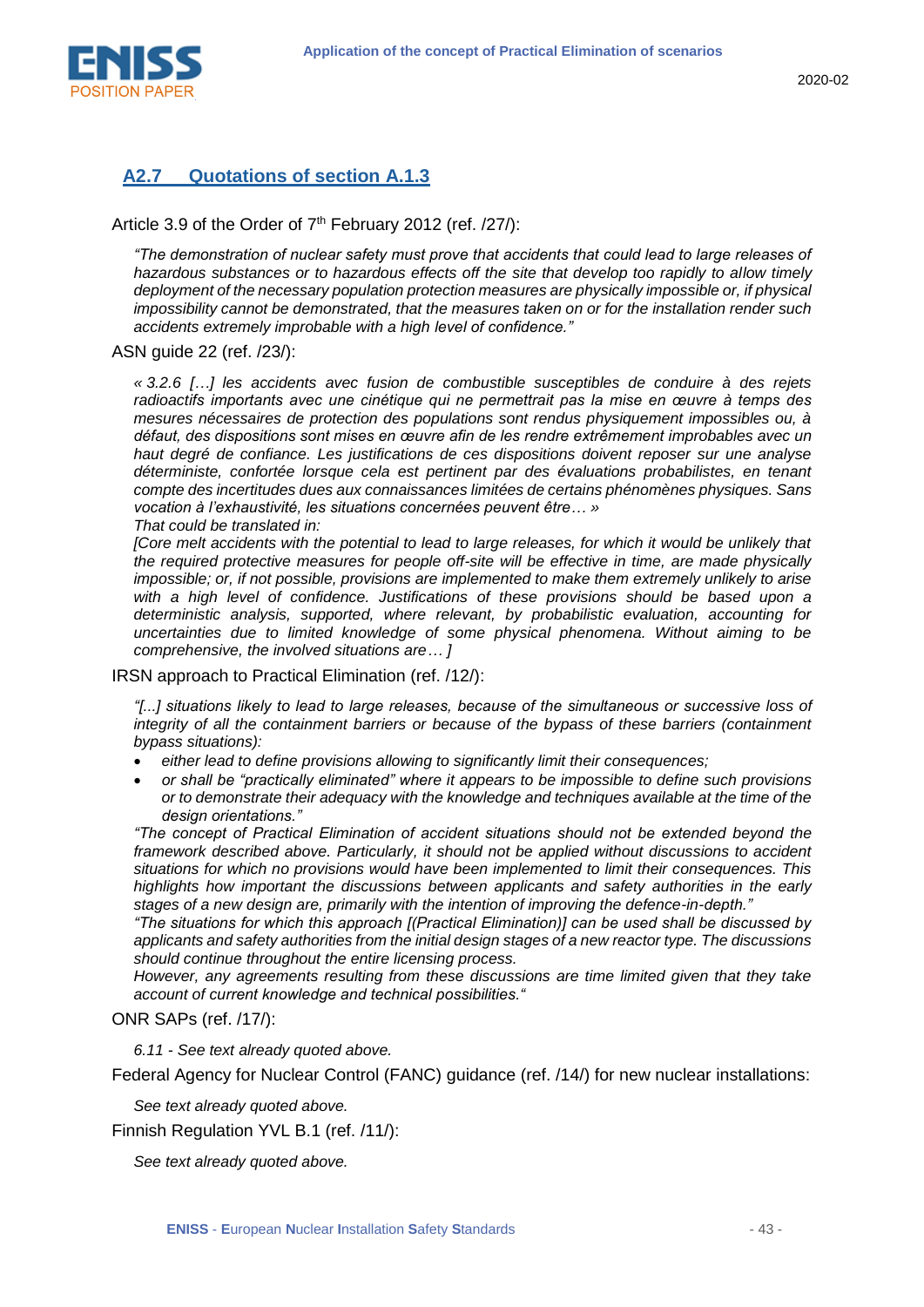

Approach to Practical Elimination in Finland presented at June 2017 international conference on safety topical issues (ref. [/19/\)](#page-19-18):

*See text already quoted above.*

Swedish National Regulation SSMFS 2018:17 (ref. [/31/\)](#page-20-8):

*See text already quoted above.*

FA3 Pre-Commissioning Safety Report (Translated from ref. [/10/\)](#page-19-9):

*"Accidents with fuel melting which would lead to large early releases shall be « practically eliminated »."*

*"When accident scenarios which could lead to large early releases cannot be considered physically impossible, design and organisation measures shall be implemented to rule them out." […]*

*"Situations to be specifically handled to practically eliminate them are those liable to yield large early releases. The situations to be considered are […]*

*"The severe accident approach relies upon a deterministic approach supported by a probabilistic verification. Regarding situations to be practically eliminated, this deterministic approach aims at identifying phenomena that could give rise to early failure of the containment in severe accident situation. These transients are then functionally analysed in order to identify design provision to be carried out to reduce their consequences (hence protecting confinement) or to prevent their occurrence."*

*"The design reliability is then assessed through the unlikelihood of the accident sequences leading to large early releases. The demonstration that this situations are practically eliminated do not solely rely upon probabilistic insights, but includes deterministic and probabilistic considerations, accounting for uncertainties due to limited knowledge of some physical phenomena."*

Approach to Practical Elimination in Finland presented at June 2017 international conference on safety topical issues (ref. [/19/\)](#page-19-18):

*See text already quoted above.*

IAEA TECDOC 1791 (ref. [/20/\)](#page-20-9):

*"There is still discussion in several Member States on the actual conditions for which the practical elimination needs to be pursued. The text below, which is an elaboration of what already included in NS-G-1.10 [7], need only be considered as a contribution to promote the discussion and to achieve consensus:"* 

*"The concept of 'practical elimination' must not be misinterpreted or misused. It is to be considered as part of a general approach to safety and its appropriate application as an enhancement of defence in depth. The 'practical elimination' is achieved by prevention of the conditions that could lead to an early radioactive release or a large radioactive release."*

*"It is a decision of the regulatory body to establish or not what are acceptable targets to support the demonstration of practical elimination. For new designs which adopt the latest technological solutions for a strong implementation of defence in depth, it is expected that a large or early release frequency below 10 -6 per reactor year could be achieved for events of internal origin."*

OECD NEA report on the Implementation of Defence in Depth following Fukushima Daichi Accident (ref. [/18/\)](#page-19-19):

*"Overall, the safety objective for INSAG [10] level 4 provisions is that significant releases would be avoided or minimised. To this end, the regulator may seek to be ensured that accident sequences that lead to significant radioactive releases are "practically eliminated". There has been some debate about what this means in practice. Chapter 4 provides regulators with further guidance in this regard."*

*"To date, there does not seem to be a common understanding of what that implies for reactor safety systems."*

European Nuclear Society session on Practical Elimination (ref. [/33/\)](#page-20-10):

2020-02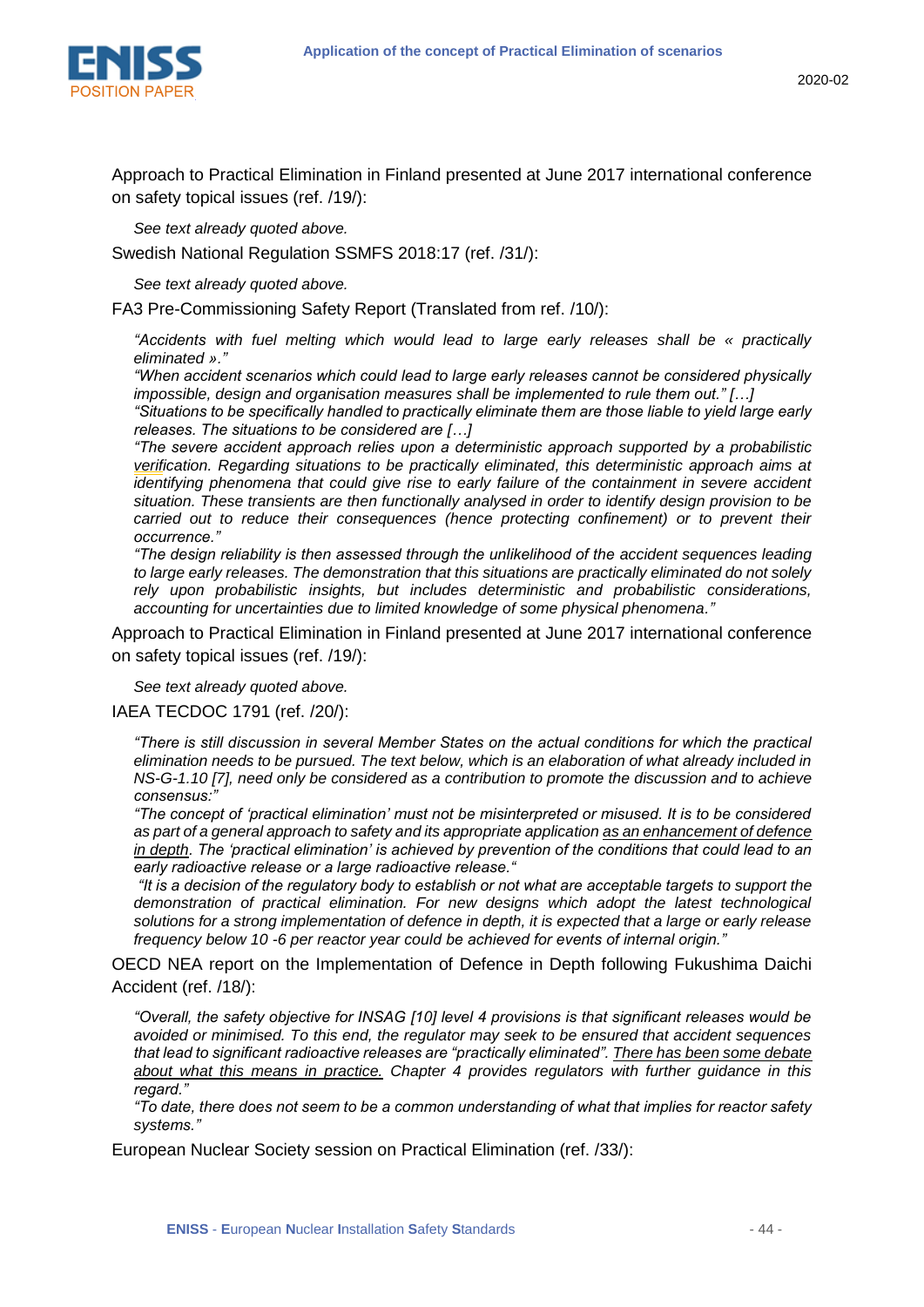

*"The practical elimination of large or early radioactive releases during nuclear power plant accidents is desired. However, the demonstration of the Practical Elimination is a complex process for which no specific guidance and criteria are available and not sufficient experience is so far generated. The Practical Elimination shall be considered as integral part of the defence in depth."*

#### **A2.8 Quotations of section A.1.4**

Federal Agency for Nuclear Control (FANC) guidance (ref. [/14/\)](#page-19-13) for new nuclear installations:

*Safety objective SO3 and 5.3: See text already quoted above.*

Article 3.9 of the Order of 7<sup>th</sup> February 2012 (ref. [/27/\)](#page-20-7):

*See text already quoted above.*

ASN guide 22 (ref. [/23/\)](#page-20-3):

*See text already quoted above.*

Finnish Regulation YVL B.1 (ref. [/11/\)](#page-19-10):

*"423. Events that may result in a release requiring measures to protect the population in the early stages of the accident shall be practically eliminated.*

*424. Events to be practically eliminated shall be identified and analysed using methods based on deterministic analyses complemented by probabilistic risk assessments and expert assessments. practical elimination cannot be based solely on compliance with a cut-off probabilistic value. Even if the probabilistic analysis suggests that the probability of an event is extremely low, all practicable measures shall be taken to reduce the risk. As an example events to be practically eliminated include:*

- *1. a rapid, uncontrolled increase of reactivity leading to a criticality accident or severe reactor accident;*
- *2. a loss of coolant during an outage leading to reactor core uncovery;*
- *3. a load jeopardising the integrity of the containment during a severe reactor accident (e.g. reactor pressure vessel breach at high pressure, hydrogen explosion, steam explosion, direct impact of molten reactor core on containment basemat or wall, uncontrolled containment pressure increase); and*
- *4. a loss of cooling in the fuel storage resulting in severe damage to the spent nuclear fuel."*

Safety Requirements for Nuclear Power Plants (ref. [/30/\)](#page-20-11):

#### *"2.5 (…] on level of defence 4 […]*

*Taking into account the measures and equipment for the internal accident management provided on levels of defence 4b and 4c,*

- *any releases of radioactive materials into the environment of the plant, caused by the early*  failure or bypass of the containment and requiring measures of the external accident *management for the implementation of which there is not sufficient time available (early release), or*
- *any releases of radioactive materials into the environment of the plant requiring wide-area and long-lasting measures of the external accident management (large release)*

*shall be excluded (1) , or their radiological consequences shall be limited to such an extent that measures of the external accident management will only be required to a limited spatial and temporal extent.[...]*

*(1) The occurrence of an event or event sequence or a state can be considered as excluded if it is physically impossible to occur or if it can be considered with a high degree of confidence to be extremely unlikely to arise."*

Swedish National Regulation SSMFS 2018:17 (ref. [/31/\)](#page-20-8).

*"Highly improbable events (H5): Events that are not expected to occur; if the event should nevertheless occur, it can result in major core damage. These events are the basis of the nuclear power reactor's mitigating systems for severe accidents.*